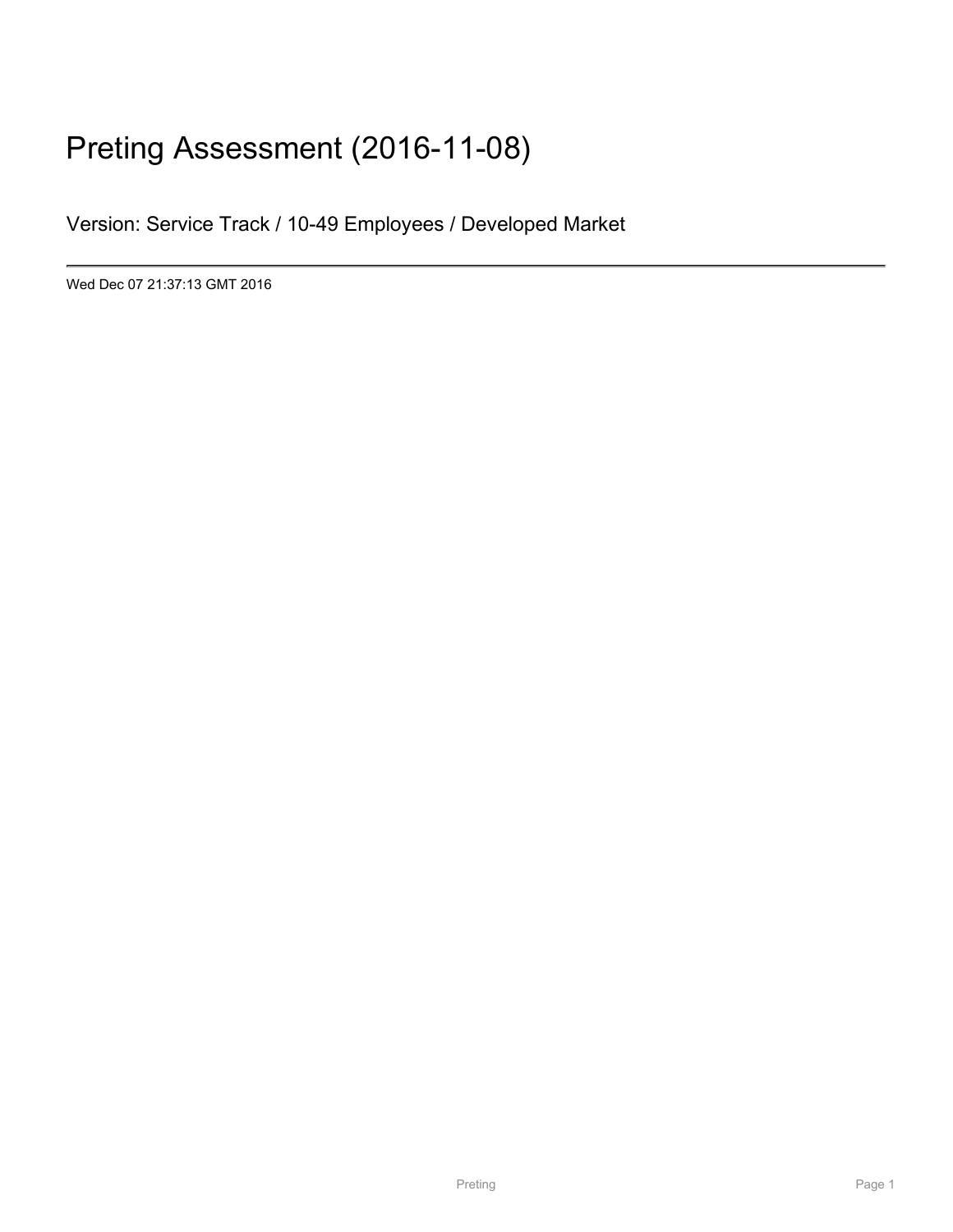# Quick Impact Assessment

#### Governance

Select the description that best describes your business.

- Positive social/environmental impact is desirable but not a particular focus for our business.
- Social and environmental impact is frequently considered but it isn't a high priority.
- We consider social and environmental impact in some aspects of our business but infrequently.
- We consistently incorporate social and environmental impact into decision-making because we consider it important to the success and profitability of our business.
- We treat our social/environmental impact as a primary measure of success for our business and prioritize it even in cases where it may not drive profitability.

Does your company have a corporate mission statement, and does it include any of the following?

- No written statement
- A written corporate mission statement that does not include a social or environmental commitment
- A general commitment to social and/or environmental responsibility and stewardship
- A commitment to a specific positive social impact (e.g. poverty alleviation, sustainable economic development)
- A commitment to a specific positive environmental impact (e.g. reducing waste to landfill with upcycled products)
- A commitment to serve a target beneficiary group in need (e.g. low income customers, smallholder farmers)

Which type of employee training does your company provide regarding its social and environmental mission?

- No social or environmental mission
- No training on the company's social and environmental mission
- Only informal inclusion in orientation, training and/or instruction
- Specific, formal training integrated into new employee and new manager training
- Specific, formal training integrated into ongoing employee and manager training
- Workers articulate goals and achievements on social and environmental metrics as an individual or part of a workplace team
- All supervisors and managers receive training on how to communicate social and environmental goals to employees and implement accountability for results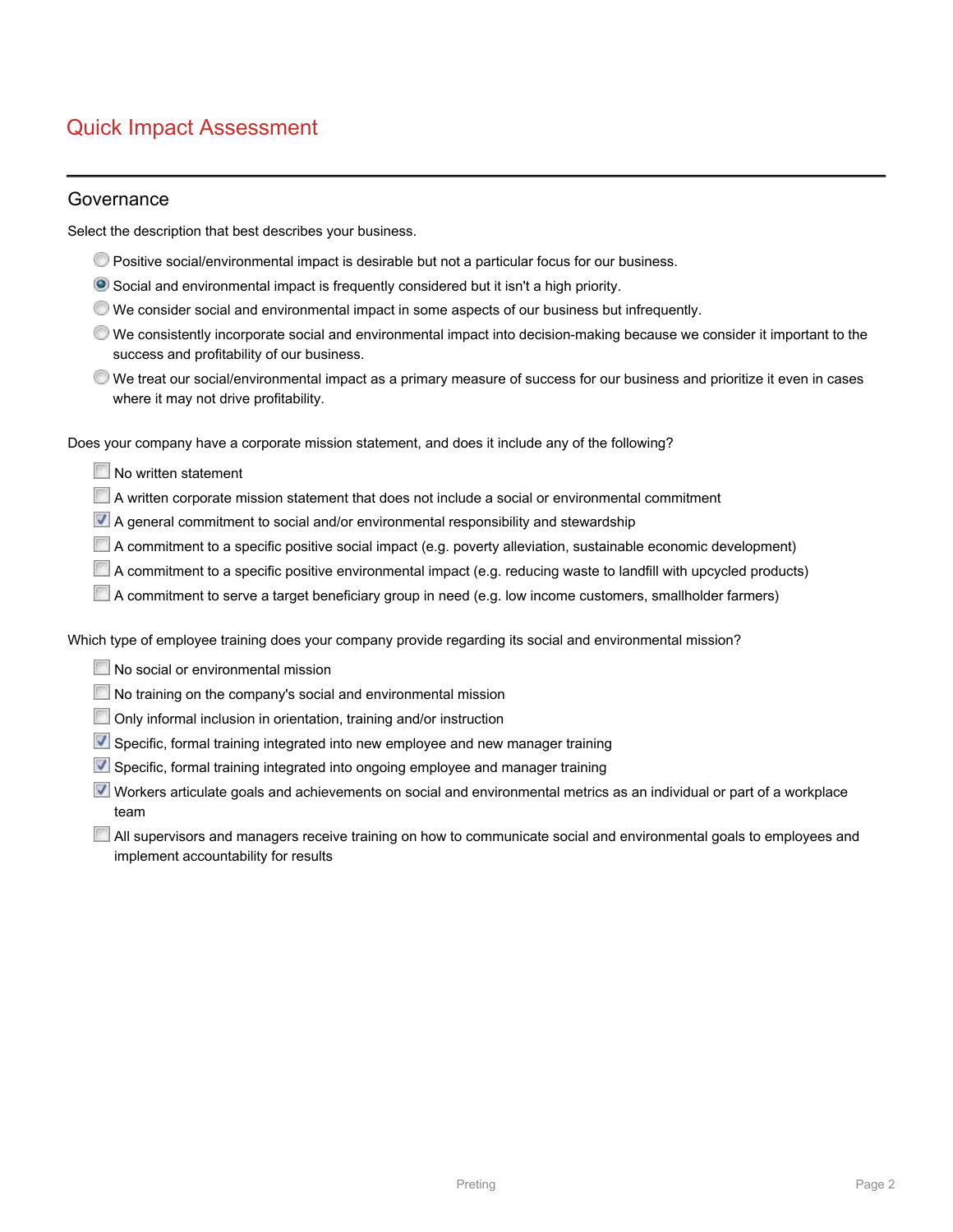Which of the following apply to your company's Board of Directors or equivalent governing body?

- Meets at least twice annually
- Includes at least 1 independent member
- Includes at least 50% independent members
- **Oversees executive compensation**
- Has an Audit Committee with at least 1 independent member
- Has a Compensation Committee with at least 1 independent member
- Company is a cooperative and elects Board from membership
- None of the above
- **V** N/A No Board of Directors or equivalent

Does the company have a formal process to share financial information with its full-time employees?

- **No**
- The Yes the company shares financial information if employees ask for them
- Yes the company discloses all financial information (except salary info) at least yearly
- $\blacksquare$  Yes the company discloses all financial information (except salary info) at least quarterly
- Yes The company has complete transparency of financial information and formally empowers all employees and departments to actively participate in financial planning (i.e. Open Book Management)
- Yes- In addition to sharing financials the company also has an intentional education program around shared financials

Does the company publicly share information on its social and/or environmental performance? If so, how?

- No public reporting on social or environmental performance
- Specific quantifiable social and/or environmental indicators or outcomes are made public
- Company sets public targets and shares progress to those targets
- Information is shared/updated annually
- Information is presented in a formal report that allows comparison to previous time periods
- Information adheres to a comprehensive third party standard (ex. GRI or B Impact Assessment)
- A third party has validated the information shared
- Impact reporting is integrated with financial reporting

### **Workers**

Are the majority of your employees paid on a fixed salary or a daily/hourly wage?

**O** Fixed Salary C Daily/Hourly Wage

What is the minimum number of weeks salaried workers receive paid primary caregiver leave, either through the company or the government?

| ● 0-5 weeks ● 6-11 weeks ● 12-17 weeks ● 18-23 weeks ● 24+ weeks |
|------------------------------------------------------------------|
|------------------------------------------------------------------|

What % above the local minimum wage did your lowest-paid hourly worker receive during the last fiscal year?

|  | $\bigcirc$ 0% $\bigcirc$ 1-9% $\bigcirc$ 10-19% $\bigcirc$ 20-25% $\bigcirc$ >25% |  |
|--|-----------------------------------------------------------------------------------|--|
|  |                                                                                   |  |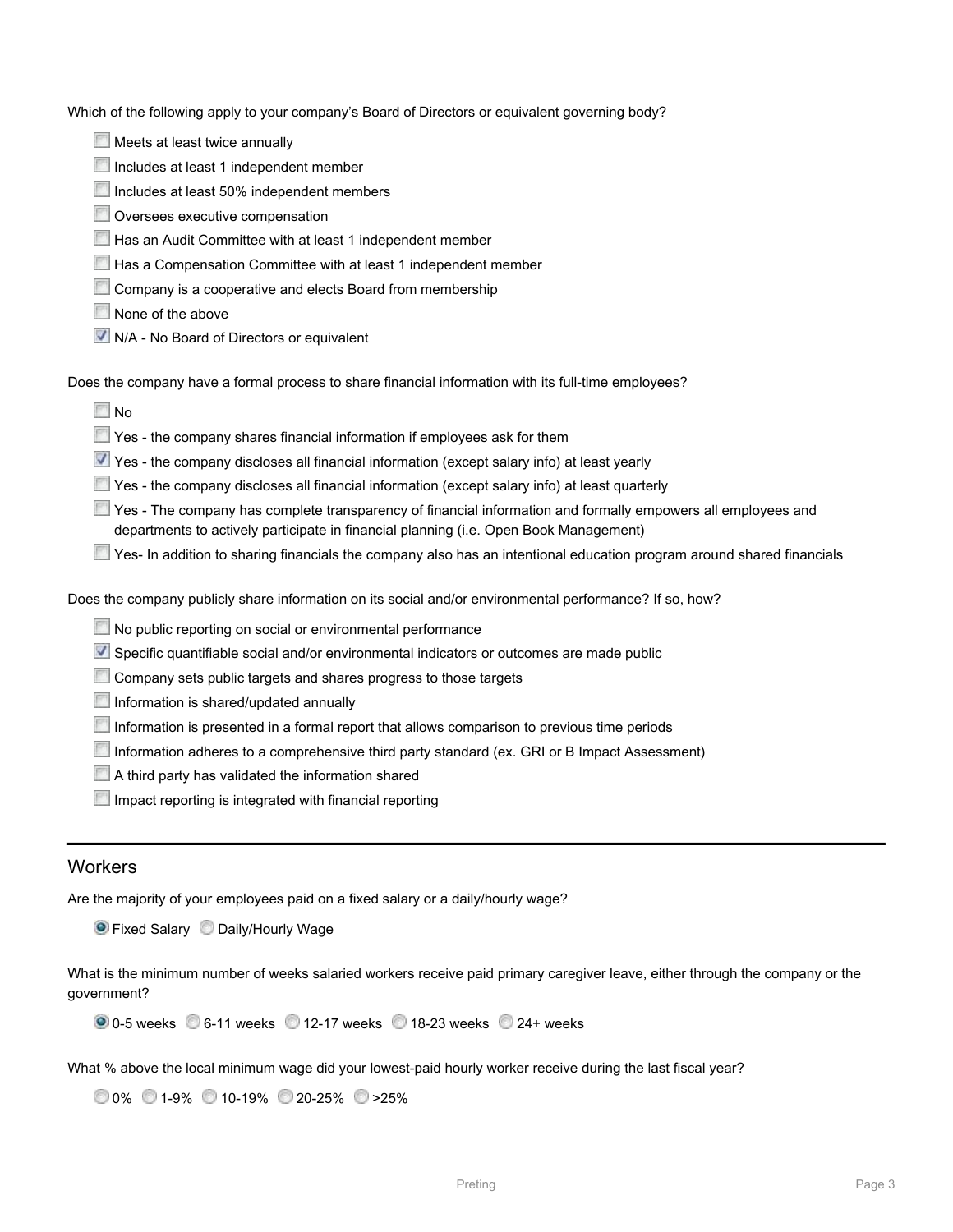What % of hourly workers are paid a living wage?

- **C** <75%
- 75-89%
- 90-99%
- 100%
- $N/A$

What multiple is the highest compensated individual paid (inclusive of bonus) as compared to the lowest paid full-time worker?

 $\circ$  >20x 16-20x 11-15x 6-10x 1-5x

Does the company's healthcare plan available to all full-time workers include any of the following practices?

- Coinsurance of 80%+ covered by healthcare plan
- Company pays 80%+ of individual premium
- Company pays 80%+ of family coverage premium
- Out-of-pocket maximum for individual coverage of \$2000 or less (net of company HSA or equivalent contribution)
- Annual deductible for individual coverage of \$1000 or less (net of company HSA or equivalent contribution)
- Co-payment of \$20 or less per primary care visit paid for by worker
- Prescription drug coverage where workers pay \$10 or less for generic drugs, \$30 or less for brand name drugs and \$50 or less for non-formulary drugs
- **Explicit policy of transgender inclusive healthcare coverage**
- None of the above

What additional benefits are offered to full-time tenured workers?

- No additional benefits
- Dental insurance
- $\blacktriangledown$  Short-term disability
- Long-term disability
- Structured account mechanism for qualified medical expenses (e.g. HSA, HRA, FSA)
- Domestic partner, civil union, and/or same-sex marriage spousal benefits
- $\blacksquare$  Life insurance
- Other benefits (please describe)
- Other: Vision

Does your company have an Employee Retirement Plan available for workers? If so, which of the following apply?

- $\Box$  Retirement plan is not available for all tenured workers
- Retirement plan is available with no company match
- **Partially matched of 4% or less**
- **Partially matched greater than 4%**
- **V** Full match of 4% or less
- Full match greater than 4%
- **Plan includes Socially-Responsible Investing option**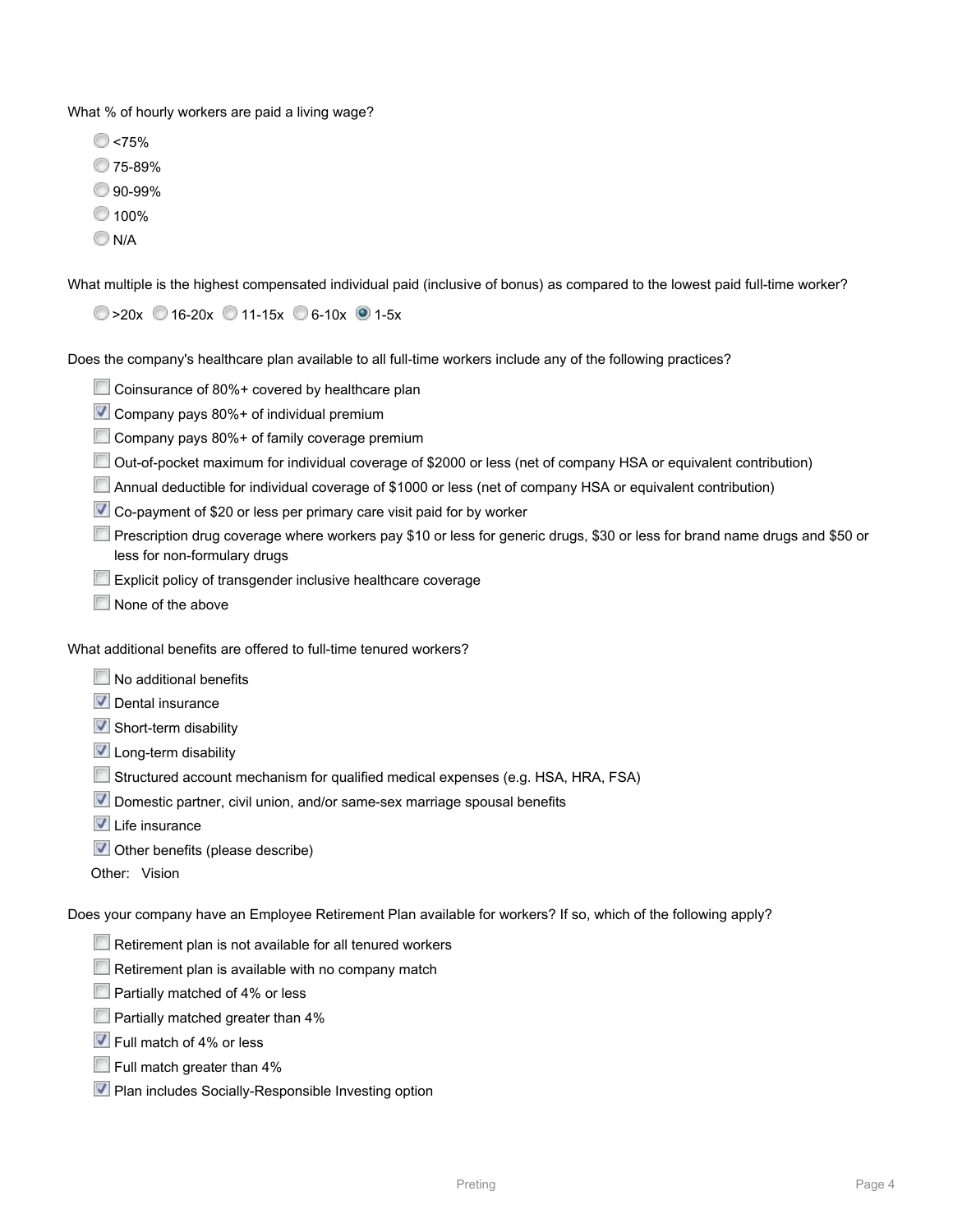What is the annual minimum number of paid days off (including holidays) for full-time employees?

- O 0-15 work days
- <sup>16-22</sup> work days
- <sup>2</sup> 23-29 work days
- 30-35 work days
- 36+ work days

What % of employees have been internally promoted within the last 12 months?

 $0.0\%$  0.1-5% 6-15%  $\circ$  >15%

What % of positions above entry level have been filled with internal candidates in the last 12 months?

0% 1-24% 25-49% 50-74% 75%+

Excluding newly hired workers, what % of full-time and part-time workers received the following types of formal training during the last 12 months?

| 0% |      | 1-24% 25-49% 50-74% 75%+ |         | Don't<br>know |                                                                                                                                                                               |
|----|------|--------------------------|---------|---------------|-------------------------------------------------------------------------------------------------------------------------------------------------------------------------------|
|    | CE 9 |                          | $\odot$ |               | Skills-based training on cross-job functions (i.e. training beyond regular job<br>responsibilities, e.g. public speaking training or management training for<br>non-managers) |
|    |      |                          | О       |               | Skills-based training to advance core job responsibilities                                                                                                                    |

Is there a formal consistent process for providing performance feedback to all tenured employees which includes any of the following?

- $\blacksquare$  Is conducted on at least an annual basis
- Includes peer and subordinate input
- $\blacktriangledown$  Provides written guidance for career development
- $\vee$  Includes social and environmental goals
- **V** Clearly identifies achievable goals
- Follows a 360-degree feedback process
- None of the above

What percent of your employees are 'Satisfied' or 'Engaged'?

- **N/A**
- **C** <65%
- 65-80%
- 81-90%
- $\bullet$  >90%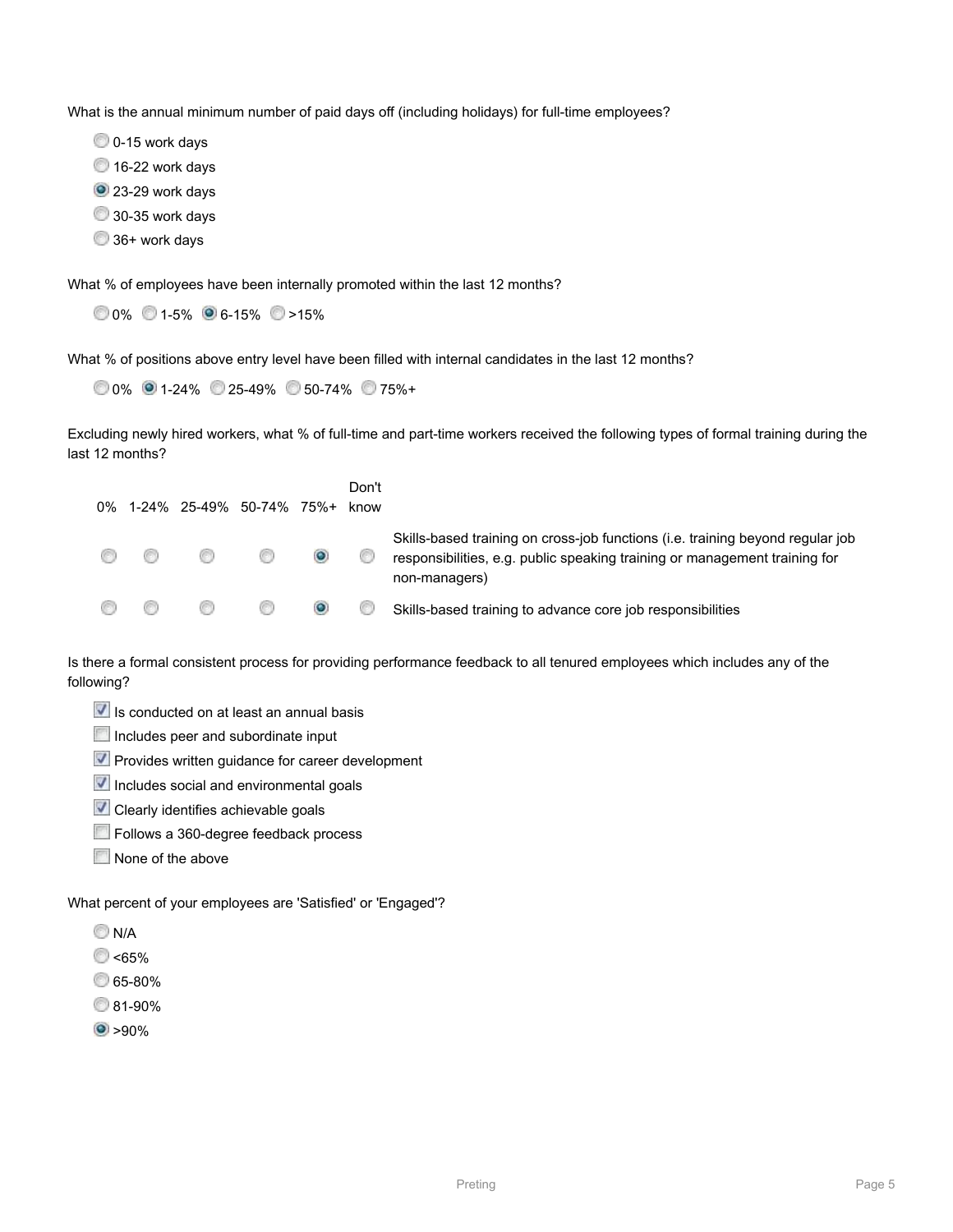Does the company offer any of the following job flexibility options, whenever feasible, in writing and in practice for the majority of workers?

- **Part-time work schedules at the request of workers**
- Flex-time work schedules (allowing freedom to vary start and stop times)
- Telecommuting (working from home one or more days per week)
- Job-sharing
- None of the above

Does the company offer any of the following job flexibility options, whenever feasible, in writing and in practice for the majority of workers?

- **Part-time work schedules at the request of workers**
- Flex-time work schedules (allowing freedom to vary start and stop times)
- Telecommuting (working from home one or more days per week)
- Job-sharing
- None of the above

What % of the company is owned by full-time workers who are non-executive employees and non-founders?

- **0** 0%
- $1 4%$
- 5-24%
- 25-49%
- 50%+
- **N/A**
- **Don't Know**

What is the minimum number of paid days off provided annually to hourly tenured workers?

- 0-8 work days
- 9-15 work days
- <sup>16-20</sup> work days
- 21-25 work days
- $\bullet$  >25 work days

Which of the following supplementary benefits are offered to employees?

- Onsite childcare
- Offsite subsidized childcare
- Health & wellness program
- Counseling services
- **Policy to support breastfeeding mothers**
- **Other (please describe)**
- None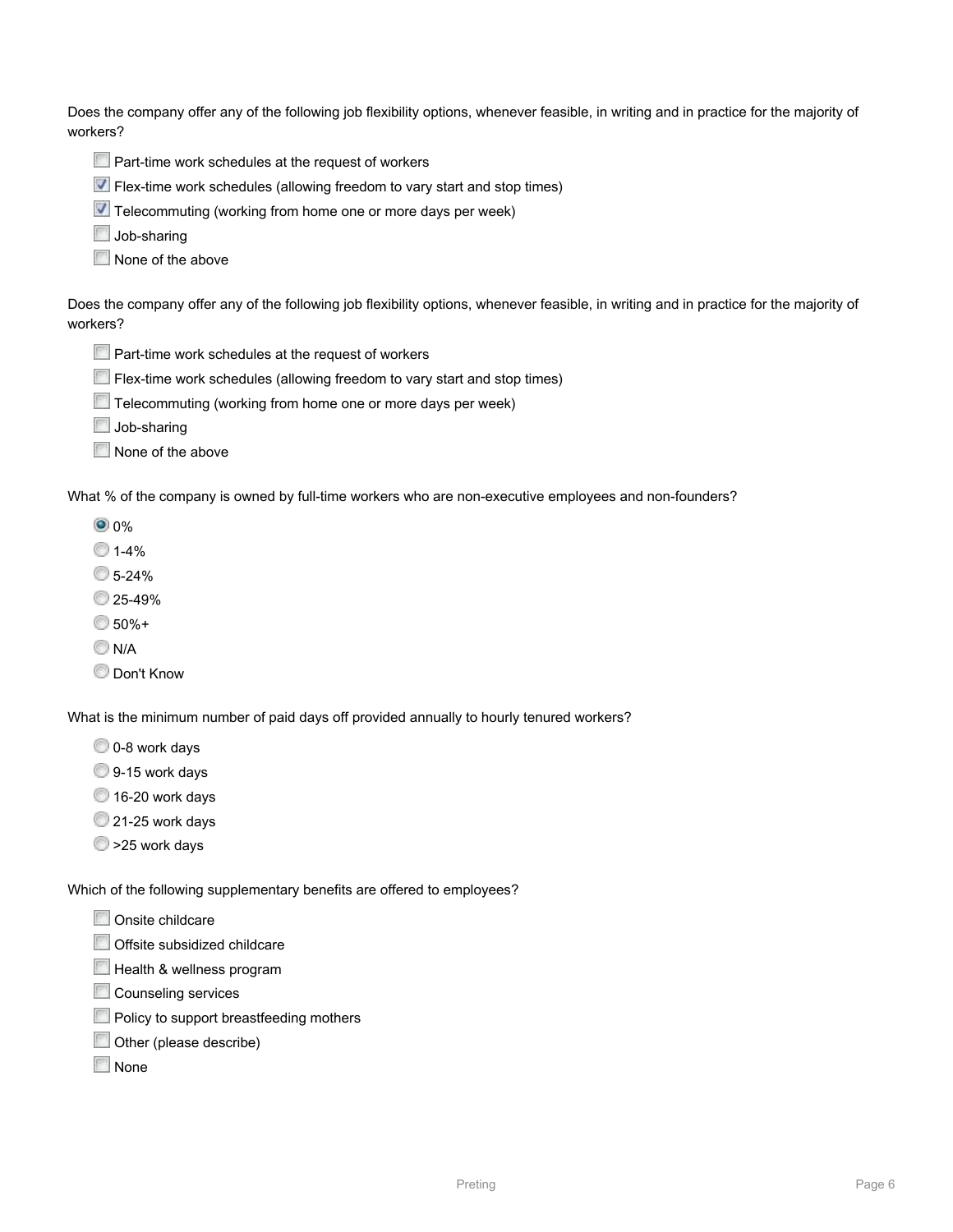Which of the following supplementary benefits are offered to employees?

- Onsite childcare
- Offsite subsidized childcare
- Health & wellness program
- Counseling services
- **Policy to support breastfeeding mothers**
- Other (please describe)
- None

Does your company have a written employee handbook that workers have access to and includes any of the following information?

- No written employee handbook
- A non-discrimination statement
- **An anti-harassment policy**
- **V** Statement on work hours
- **V** Pay and performance issues
- **V** Policies on benefits, training and leave
- Grievance resolution
- **V** Disciplinary procedures and possible sanctions
- Statement regarding workers' right to bargain collectively and freedom of association
- **V** Prohibition of child labor and forced/compulsory labor

### **Community**

By what % has your worker base grown over the last 12 months?

0% (Has not grown on a net basis) 1-14% 15-24% 25%+

What was the attrition rate at the company for full-time and tenured part-time workers for the last 12 months?

 $\circ$  >10% 5-10% 2.5-4.9% 0-2.4%

What % of workers (including full-time and part-time and temporary workers) are verified/self-identified to be a part of the following groups?

|         | 0% 1-9% 10-19% 20-29% 30%+              | Don't<br>Know |                                                                                                             |
|---------|-----------------------------------------|---------------|-------------------------------------------------------------------------------------------------------------|
|         | $\circ$ $\circ$ $\circ$ $\circ$ $\circ$ | ⊙             | Other chronically underemployed populations (e.g. individuals who are<br>formerly incarcerated or homeless) |
| $\odot$ | w                                       |               | <b>Communishers</b> Individuals residing in a low income area                                               |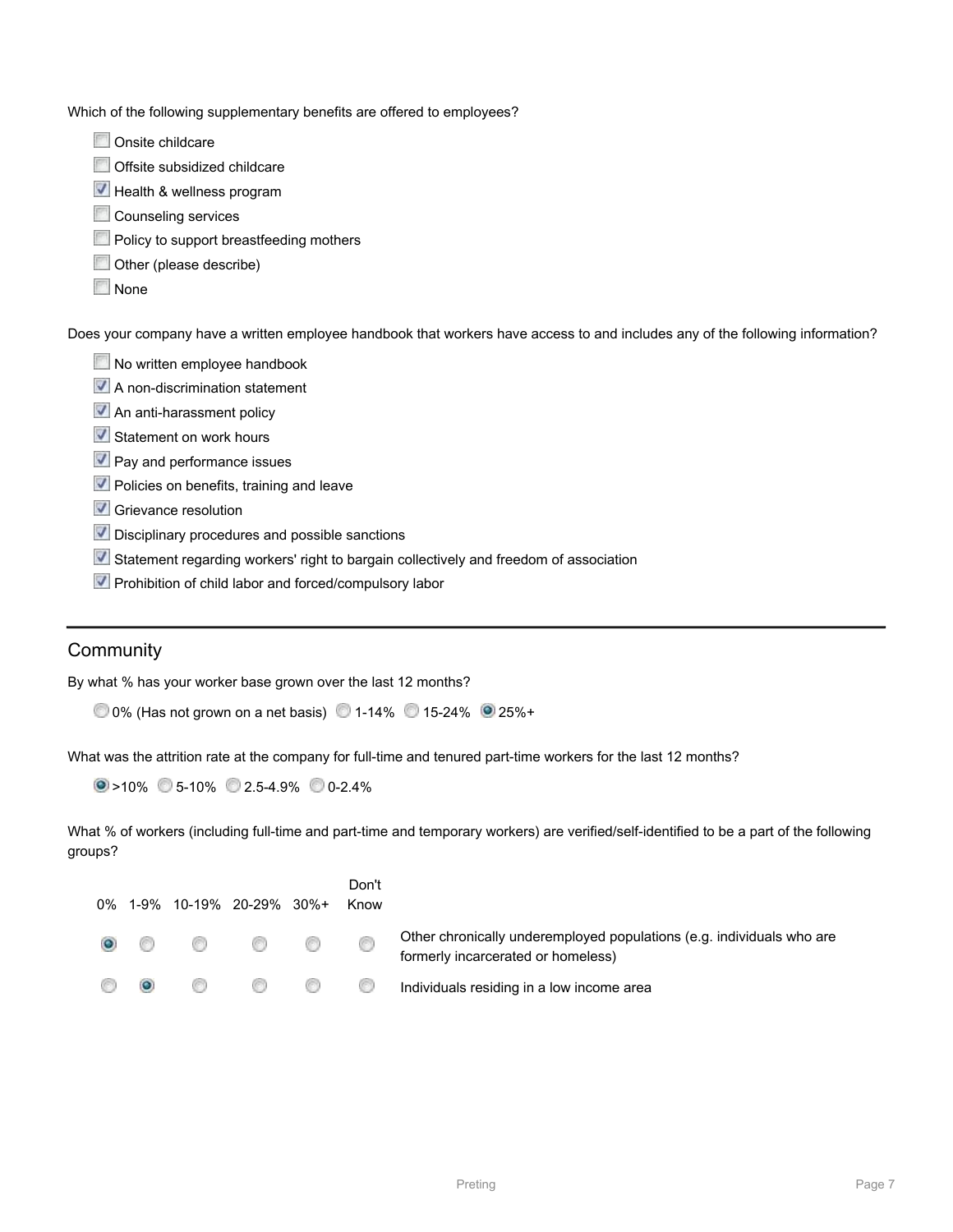What % of the members of your Board of Directors (or equivalent) are women or individuals from other underrepresented populations?

- 0%
- 1-9%
- 10-24%
- 25-49%
- 50%+
- **Don't know**
- N/A No board of directors or equivalent

What % of the company is owned by the following groups?

|  | 0% 1-9% 10-24% 25-49% 50%+ |           | Don't<br>know |                                                                                                 |
|--|----------------------------|-----------|---------------|-------------------------------------------------------------------------------------------------|
|  |                            | $\bullet$ | 6             | Women and/or individuals from underrepresented populations, including<br>low-income communities |
|  |                            |           |               | <b>O C C Nonprofit organization(s)</b>                                                          |

What % of your Significant Suppliers are majority owned by women or individuals from underrepresented populations?

```
 0% 1-9% 10-19% 20-29% 30%+ Don't Know
```
What was the equivalent % of revenue donated to charity during the last fiscal year?

 $\bullet$  No donations last FY

0.1-0.4% of revenues

- $0.5-1%$  of revenues
- <sup>1</sup>.1-2.4% of revenues
- <sup>2</sup> 2.5-5%, of revenues
- 5%+ of revenues
- **Don't know**

Is the majority of your company's banking services provided by an institution with any of the following characteristics?

- A certified CDFI or national equivalent social investment organization
- A Certified B Corporation
- A member of the Global Alliance for Banking on Values
- **A cooperative bank or credit union**
- A local bank committed to serving the community
- **An independently owned bank**
- None of the above

What % of your company's expenses (excluding labor) was spent with independent suppliers local to the company's headquarters or relevant production facilities?

<20% 20-39% 40-59% 60%+ Don't know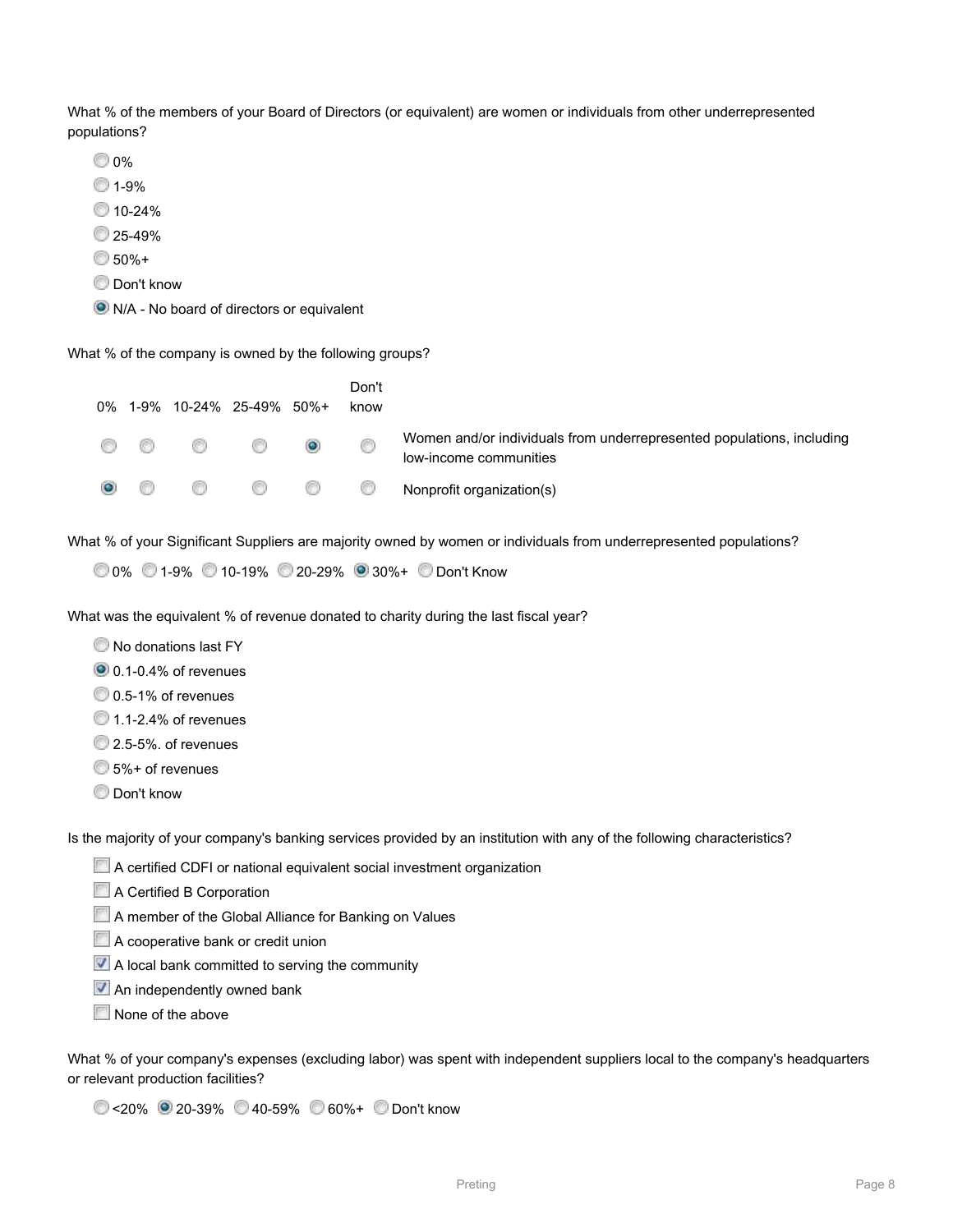What is the social and environmental screen that is used for a majority of your company's Significant Suppliers:

- No formal screening process in place
- Screened for negative practices or regulatory non-compliance (e.g. no child labor)
- $\triangledown$  Screened for positive practices beyond what is required by requlations (environmentally-friendly manufacturing process; excellent labor practices, etc.)

Does your company have the following charitable giving practices implemented in practice or written in policy?

- Statement on the intended social or environmental impact of company's charitable contributions
- Cash and in-kind donations (excluding political causes)
- V Volunteer and pro bono service
- Formal donations commitment (e.g. 1% for the planet)
- $\blacksquare$  Matching individual workers' charitable donations
- Allowing workers and/or customers to select charities to receive company's donations
- Other (please describe)
- None of the above

Other: Monthly Preting Perks where we support a good cause with employee participation.

Has your company worked with policymakers and/or stakeholders (including competitors) to develop or advocate for increased adoption of social and environmental standards or voluntary practices in your industry in the past two years?

- Yes, company has offered support in name and/or signed petitions
- Yes, company has provided active staff time or financial support
- Yes, company has directly introduced, testified, made recommendations or provided expertise to advance standards
- Yes, company has worked with other industry players on a cooperative initiative
- Yes, and efforts resulted in a specific institutional, industry or regulatory reform
- Other (please describe)
- $\sqrt{\phantom{a}}$  None of the above

### Environment

Does the company have a company-wide recovery and recycling program that includes the following?

- $\vee$  Paper
- **V** Cardboard
- **V** Plastic
- Glass & metal
- **Composting**
- None of the above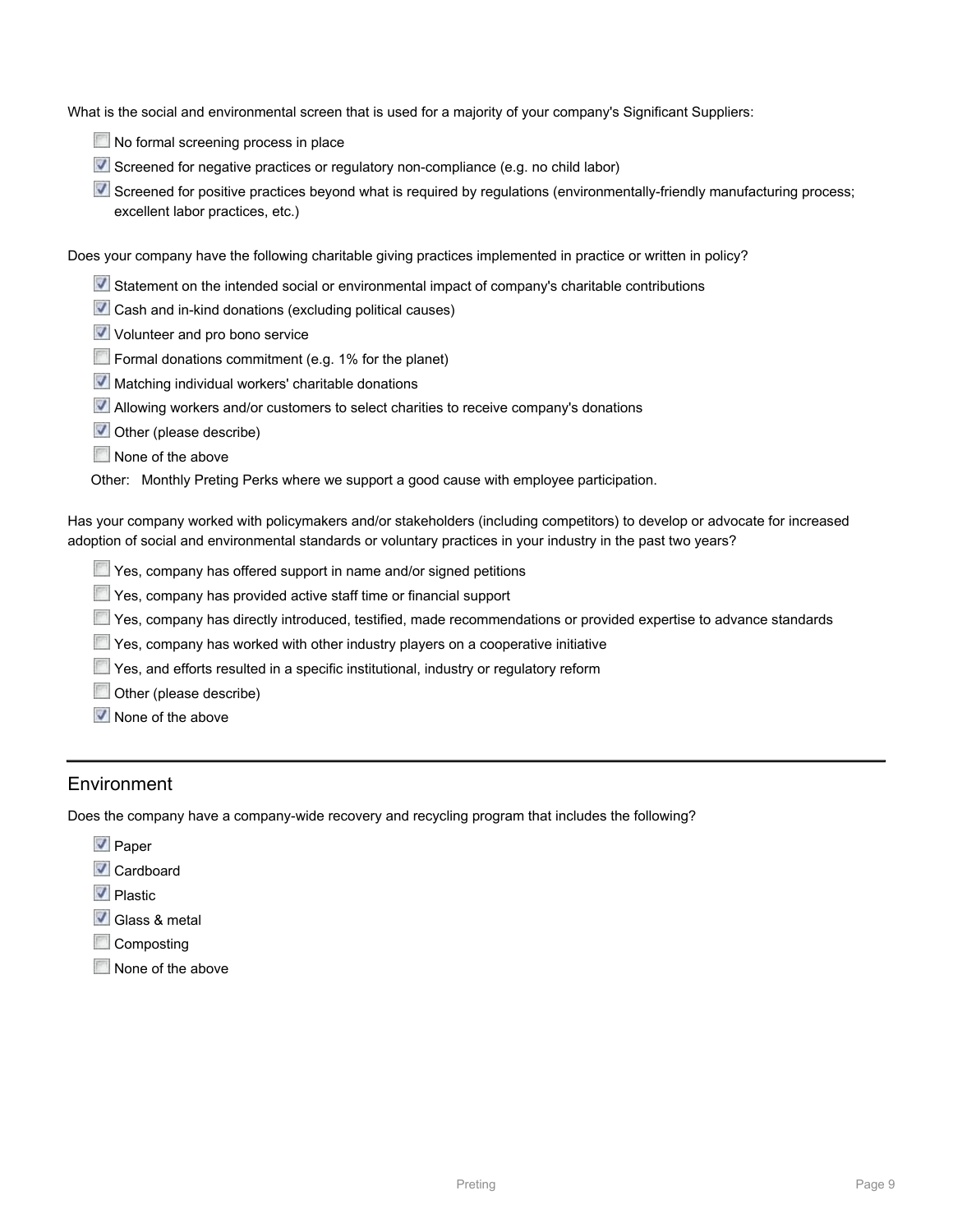What % of company facilities (by area, both owned by company or leased) are certified to meet the requirements of an accredited green building program?

- $\bullet$  <20%
- 20-49%
- 50-79%
- $80% +$
- $\bullet$  N/A Company has virtual office

Does your company have an environmental management system that includes any of the following?

- **V** Policy statement documenting the organization's commitment to the environment
- Assessment undertaken of the environmental impact of the organization's business activities
- Stated objectives and targets for environmental aspects of the organization's operations
- **Programming designed, with allocated resources, to achieve these targets**
- **Periodic compliance and auditing to evaluate programs conducted**
- None of the above

If you lease your facilities, have you worked with your landlord to implement/maintain any of the following?

- **V** Energy efficiency improvements
- Water efficiency improvements
- Waste reduction programs (including recycling)
- None of the above
- N/A Company does not lease majority of facilities

Does your company monitor, record and/or report its water usage?

- We do not currently monitor and record our usage
- We monitor and record usage (no reduction targets)
- We monitor and record usage, and have specific reduction targets
- We monitor usage and have met specific reduction targets during the last fiscal year

Does your company monitor, record and/or report its energy usage?

- We do not currently monitor and record usage
- We monitor and record usage (no reduction targets)
- We monitor and record usage, and have specific reduction targets
- We monitor usage and have met specific reduction targets during the last fiscal year

Have conservation and efficiency improvements led to energy savings for your facilities? If so, by how much?

0% 1-4% 5-9% 10-14% 15-20% >20% Don't know

What % of energy use is produced from low-impact renewable sources?

0% 1-24% 25-49% 50-74% 75-99% 100% Don't know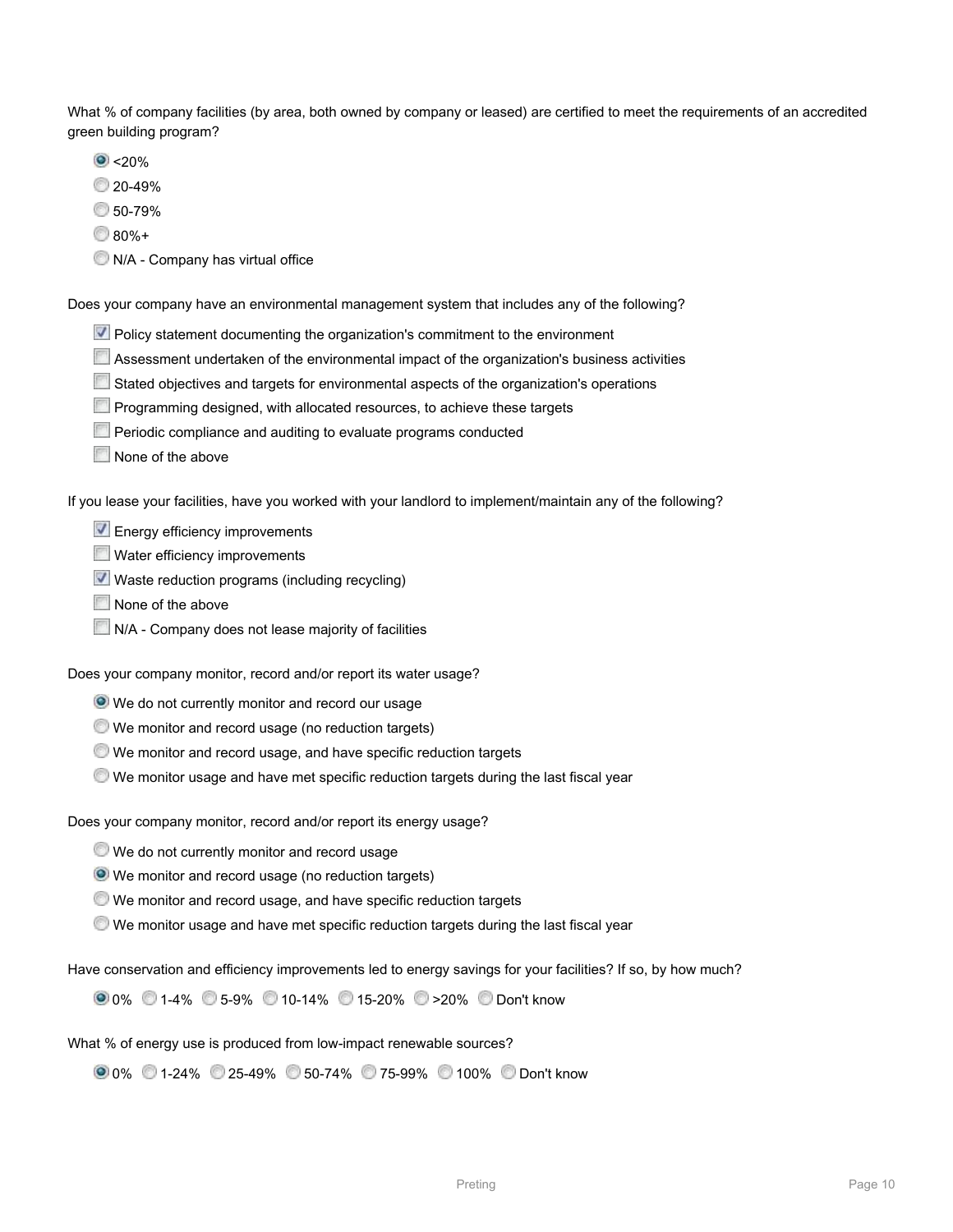Is hazardous waste always disposed of responsibly, in a way that the company can verify?

**O** Yes

<sup>O</sup>No

N/A - We have eliminated hazardous waste

Please select the option that best describe how you monitor and record the following emissions:

| Company does<br>not currently<br>monitor and<br>record emissions | Company<br>monitors and<br>records emissions<br>(no reduction<br>targets) | Company<br>monitors<br>emissions and has<br>specific reduction<br>targets | Company monitors<br>emissions and has met<br>specific reduction targets<br>during the reporting period | Eliminated<br>emissions of<br>this<br>by-product<br>entirely | N/A |                                                           |
|------------------------------------------------------------------|---------------------------------------------------------------------------|---------------------------------------------------------------------------|--------------------------------------------------------------------------------------------------------|--------------------------------------------------------------|-----|-----------------------------------------------------------|
| $\bullet$                                                        |                                                                           | 61                                                                        |                                                                                                        |                                                              |     | Scopes 1<br>and 2<br>greenhouse<br>gas (GHG)<br>emissions |

### Impact Business Models

Was your company created with an intentional business model designed to address a social or environmental issue? If so, do any of the following goals fit the intent of your business model?

- Our product or service addresses specific social problems, such as access to basic services, health care, education, economic opportunity, capital and knowledge.
- Our production practices are designed to conserve the environment across the company's entire operations
- Our company is owned by our workers or suppliers.
- Our company focuses on alleviating poverty through its supply chain or its distribution networks.
- Our business model is designed to raise money for charitable causes.
- Our product or service targets underserved individuals directly or through other businesses or nonprofits.
- Our business model is designed to rebuild our local community.
- Our product or service itself conserves the environment.
- Our company hires and trains people with chronic barriers to employment.
- Our business isn't designed for these purposes
- Other: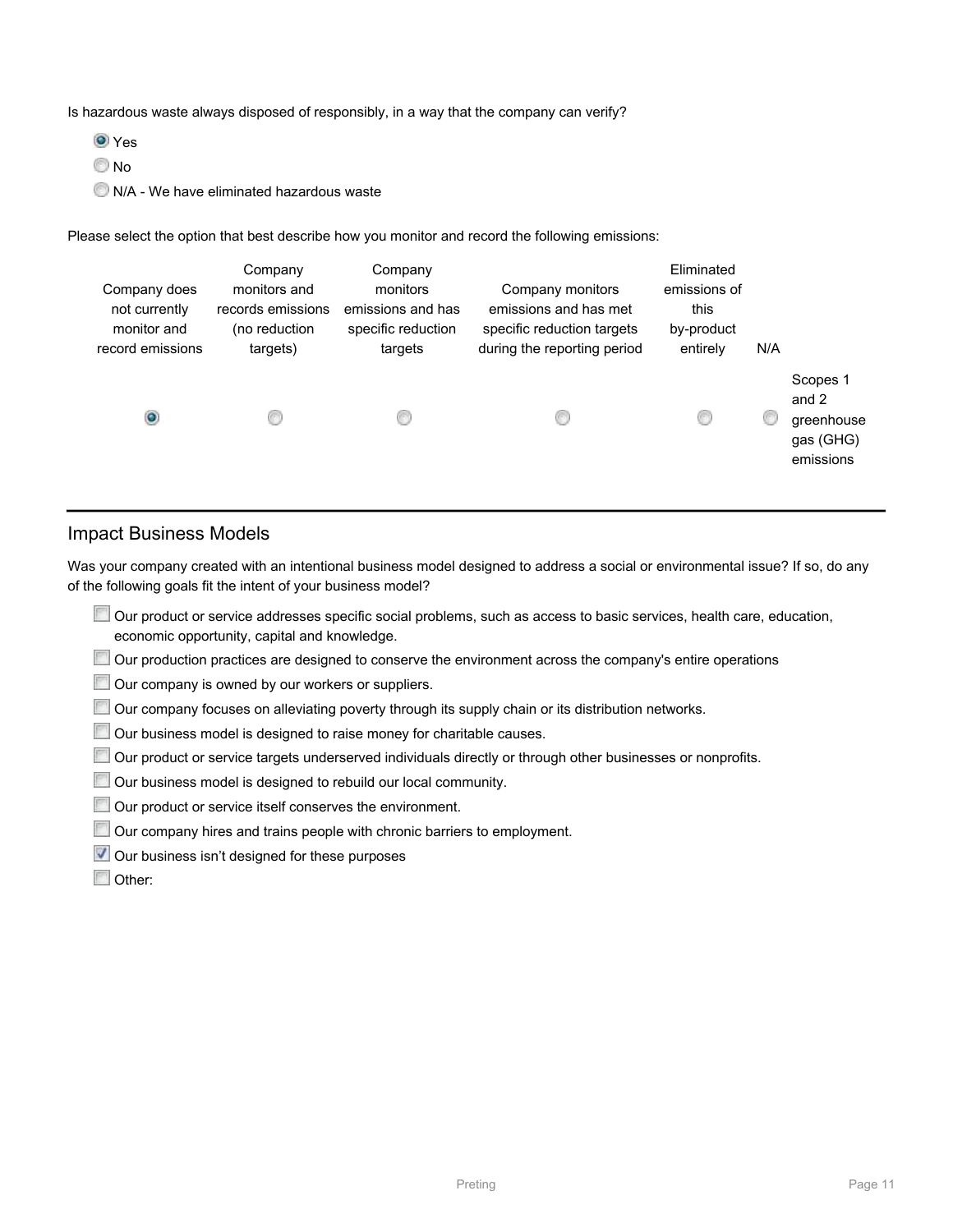Separate from a mission statement, has your company done any of the following to legally ensure that its social or environmental mission will be maintained over time, regardless of company ownership?

- Signed a contract or board resolution to amend or adopt a legal form that requires consideration of employees, community, and the environment (i.e. Signed B Corp Term sheet but have not yet adopted stakeholder consideration)
- Amended corporate governing documents to require the consideration of employees, community and the environment (e.g. Amended Articles of Incorporation)
- $\bullet$  Has a specific legal entity/governance structure that preserves mission (i.e. cooperative)
- Legal entity/governance structure preserves mission and requires stakeholder consideration (i.e. Benefit Corp or cooperative that has amended governing documents to include stakeholder consideration)
- Other Please describe
- $\bullet$  None of the above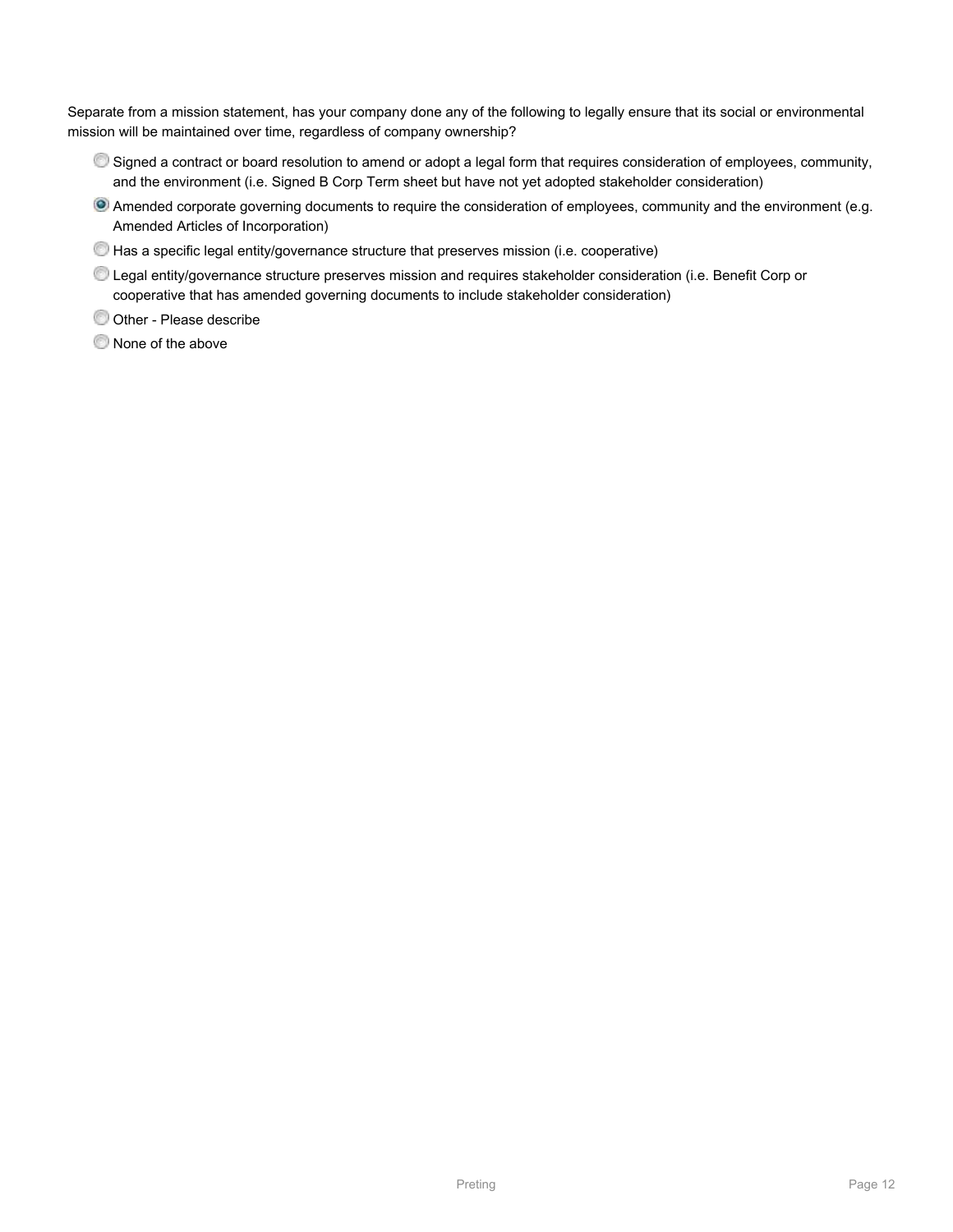# **Governance**

### Governance: Mission & Engagement

GV1.1 Select the description that best describes your business. [Not Weighted]

- Positive social/environmental impact is desirable but not a particular focus for our business.
- Social and environmental impact is frequently considered but it isn't a high priority.
- We consider social and environmental impact in some aspects of our business but infrequently.
- We consistently incorporate social and environmental impact into decision-making because we consider it important to the success and profitability of our business.
- We treat our social/environmental impact as a primary measure of success for our business and prioritize it even in cases where it may not drive profitability.
- GV1.2 Does your company have a corporate mission statement, and does it include any of the following? [Less Weighted]
	- No written statement
	- $\Box$  A written corporate mission statement that does not include a social or environmental commitment
	- A general commitment to social and/or environmental responsibility and stewardship
	- A commitment to a specific positive social impact (e.g. poverty alleviation, sustainable economic development)
	- A commitment to a specific positive environmental impact (e.g. reducing waste to landfill with upcycled products)
	- A commitment to serve a target beneficiary group in need (e.g. low income customers, smallholder farmers)
- GV1.3 Please type or paste your mission statement here. [Not Weighted]

Here at Preting we seek to be a different kind of government consulting company – while the people and mission remain ever important, building and sustaining a successful company requires a 21st century model. We empower our employees and contractors to grow in and outside the company through personal, professional and social/environmental goals. In doing so Preting focuses beyond the bottom line on the people they impact, the communities they serve and environment they preserve.

- GV1.4a Which type of employee training does your company provide regarding its social and environmental mission? [Equally **Weighted1** 
	- No social or environmental mission
	- No training on the company's social and environmental mission
	- Only informal inclusion in orientation, training and/or instruction
	- Specific, formal training integrated into new employee and new manager training
	- Specific, formal training integrated into ongoing employee and manager training
	- Workers articulate goals and achievements on social and environmental metrics as an individual or part of a workplace team
	- All supervisors and managers receive training on how to communicate social and environmental goals to employees and implement accountability for results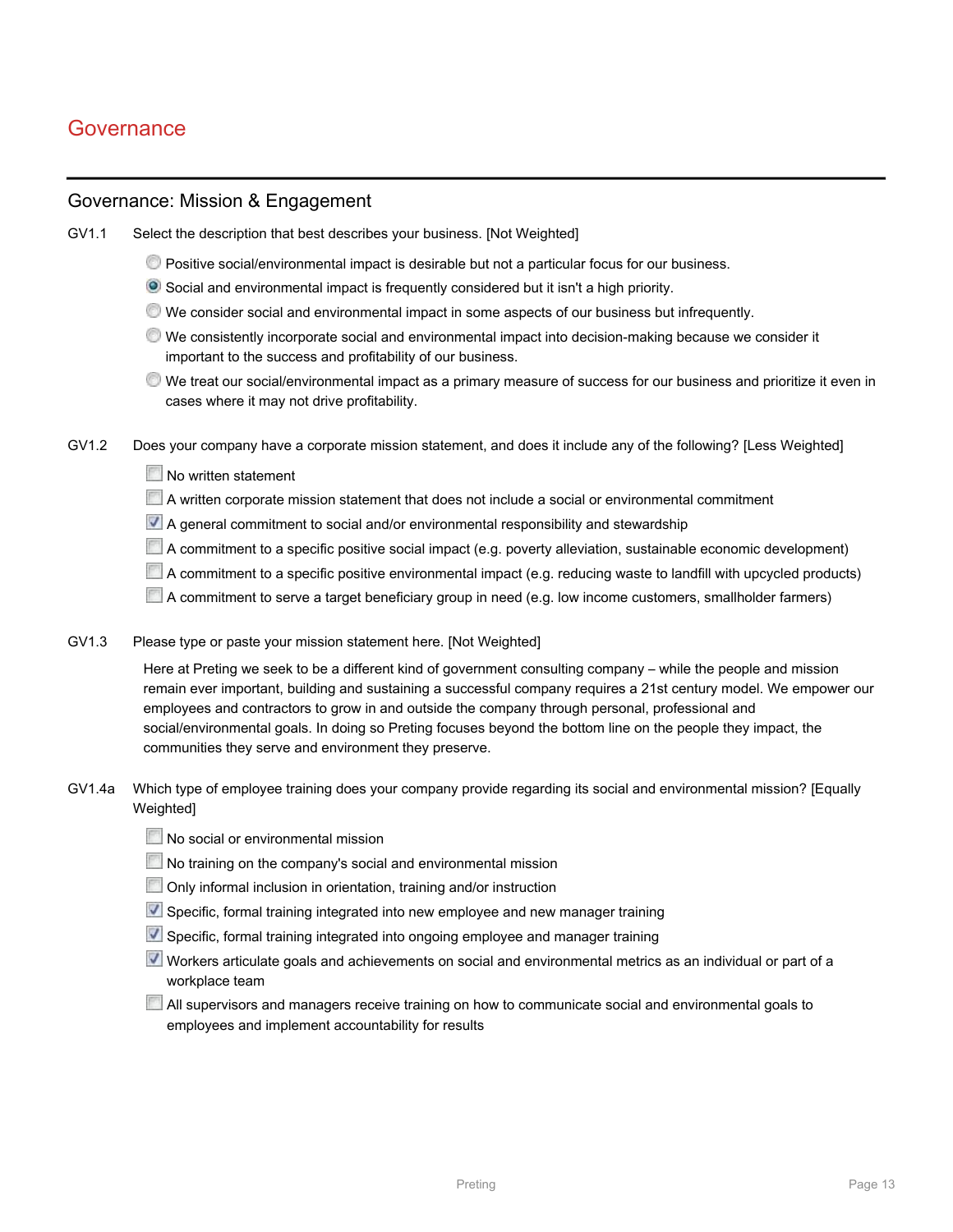GV1.5a Does the Board of Directors or equivalent governing body review the company's social or environmental performance on at least an annual basis? [Equally Weighted]

The Yes No O N/A - No Board of Directors or equivalent governing body

GV1.7 What portion of management had a formal written performance evaluation/review in the last year that included social and/or environmental goals? [Equally Weighted]

0 0 1-49% 50-99% 0 100%

- GV1.8a In the last year, how did the company solicit specific feedback from its external stakeholders (excluding employees and investors) regarding the company's social and environmental performance? [Less Weighted]
	- No formal stakeholder engagement
	- **Annual stakeholder meeting**
	- Online stakeholder forum to provide/report social or environmental concerns or feedback
	- **Meetings or other engagement mechanisms with local community members**
	- Meetings or other engagement mechanisms with social or environmental advocacy groups
	- Community/environmental representation on an advisory board.
	- **V** Third party or anonymous surveys about social/environmental performance
	- Other (please describe)
- GV1.10 Are there key performance indicators (KPIs) or metrics that your company tracks at least annually to determine if you are meeting your social or environmental objectives? [Equally Weighted]
	- We don't track key social or environmental performance indicators
	- We measure KPIs/metrics or outputs that we have identified and defined in order to determine if we are achieving our social and environmental objectives
	- We measure social and environmental outcomes over time (examples: 3rd-party impact assessments, progress out of poverty indexing, beneficiary outcome surveys, etc.)

### Governance: Corporate Accountability

- GV2.1a What is the company's highest level of corporate oversight? [Less Weighted]
	- **O** Owner/Manager only
	- Non-Fiduciary Advisory Board
	- **Board of Directors or Equivalent**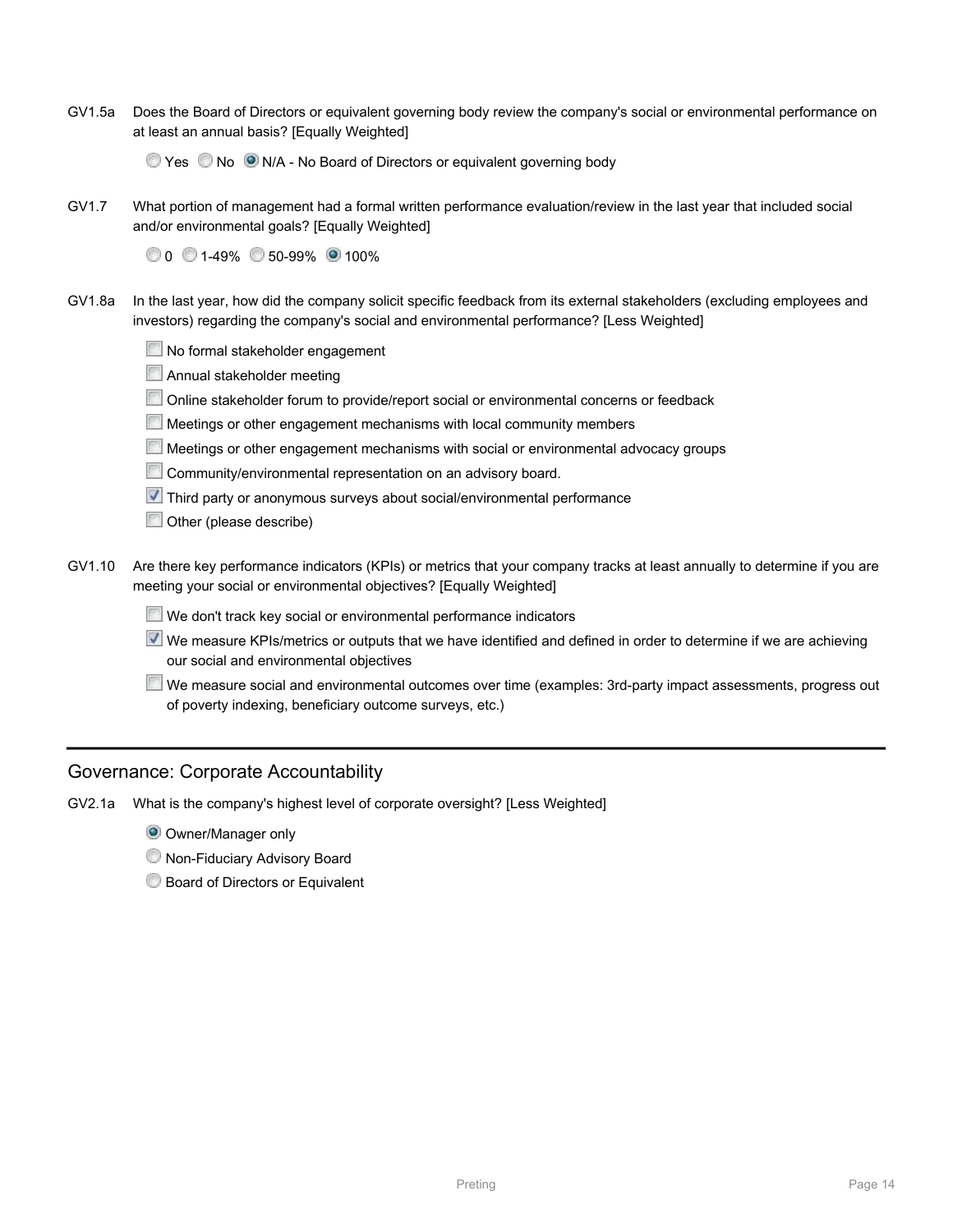- GV2.2a Which of the following apply to your company's Board of Directors or equivalent governing body? [Heavily Weighted]
	- Meets at least twice annually
	- Includes at least 1 independent member
	- Includes at least 50% independent members
	- **Oversees executive compensation**
	- Has an Audit Committee with at least 1 independent member
	- **Has a Compensation Committee with at least 1 independent member**
	- Company is a cooperative and elects Board from membership
	- None of the above
	- $\overline{V}$  N/A No Board of Directors or equivalent
- GV2.3a Which of the following stakeholder groups or relevant independent experts have voting seats on the Board of Directors or equivalent governing body? [Less Weighted]
	- Executive employee representative
	- **Non-executive employee representative**
	- Community expertise (e.g. local university representative)
	- Environmental expertise (e.g. environmental nonprofits)
	- **Customers**
	- None of the above
	- **V** N/A no Board of Directors or other governing body

### Governance: Ethics

GV3.1a Does the company maintain any of the following financial controls? [Equally Weighted]

- **None**
- Segregation of Accounts Receivable and Accounts Payable duties
- Segregation of check writing and check signing privileges
- **V** Limited access to accounting software systems to appropriate personnel
- Limited access to credit/ATM cards to appropriate personnel
- Inventory management system with routine management or third-party reviews
- IT systems have different password protection systems that are changed periodically with different access levels according to the position of the staff member accessing the data
- GV3.2 Does the company have a written whistleblower policy? [Less Weighted]

**O** Yes No

Governance: Transparency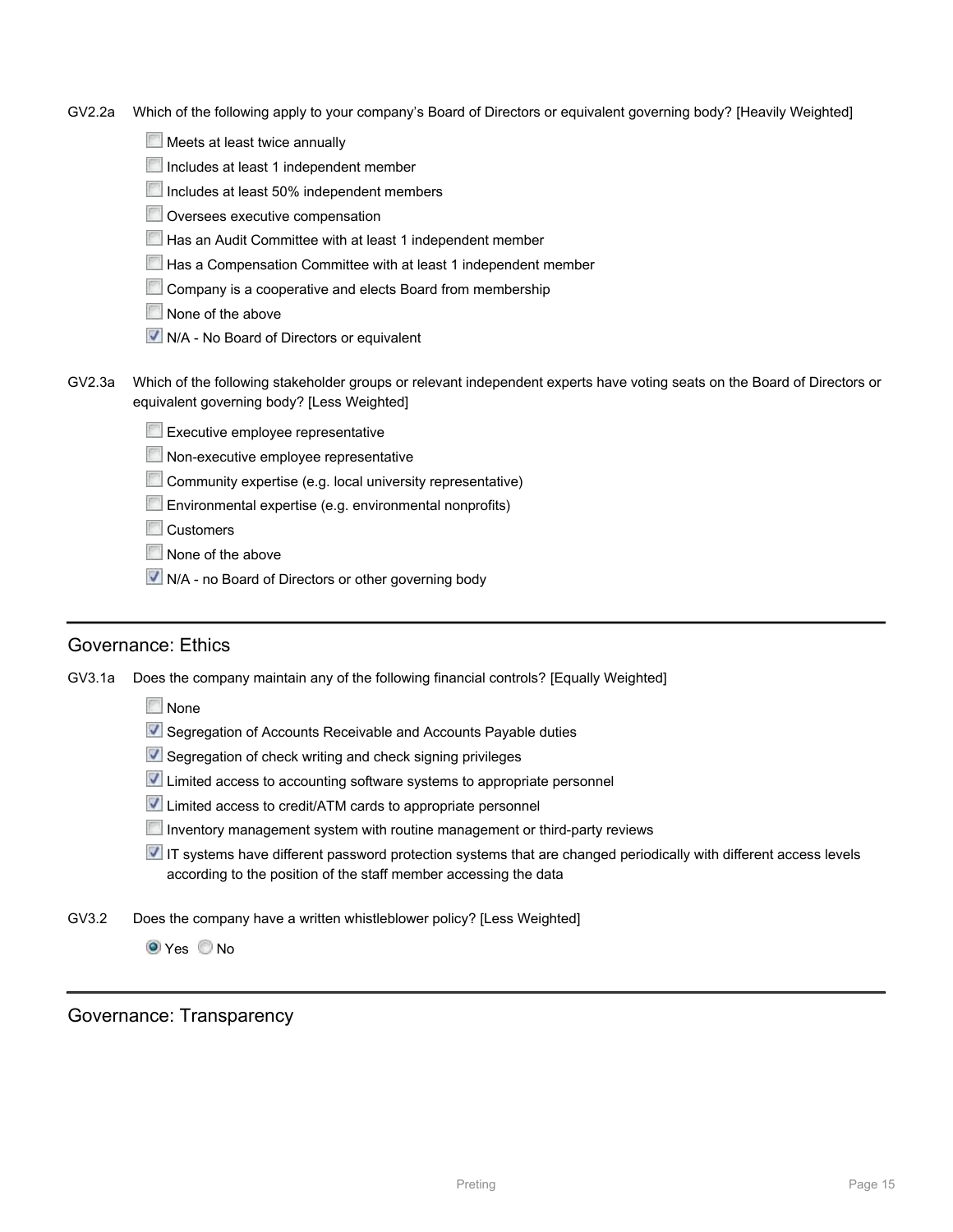| GV4.1a Does the company produce financials that are verified annually by an independent source through an Audit or Review? |
|----------------------------------------------------------------------------------------------------------------------------|
| [Equally Weighted]                                                                                                         |

© No

- **O** Yes, through a review
- **Yes, through an audit**
- GV4.2a Does the company have a formal process to share financial information with its full-time employees? [Equally Weighted]

**No** 

- **The Yes the company shares financial information if employees ask for them**
- Yes the company discloses all financial information (except salary info) at least yearly
- Yes the company discloses all financial information (except salary info) at least quarterly
- Yes The company has complete transparency of financial information and formally empowers all employees and departments to actively participate in financial planning (i.e. Open Book Management)
- Tes- In addition to sharing financials the company also has an intentional education program around shared financials
- GV4.3a Do all full-time employees have access to written information that identifies all material owners and investors of the company? [Equally Weighted]

**O** Yes No

- GV4.5b Does the company publicly share information on its social and/or environmental performance? If so, how? [Equally Weighted]
	- No public reporting on social or environmental performance
	- Specific quantifiable social and/or environmental indicators or outcomes are made public
	- Company sets public targets and shares progress to those targets
	- Information is shared/updated annually
	- Information is presented in a formal report that allows comparison to previous time periods
	- Information adheres to a comprehensive third party standard (ex. GRI or B Impact Assessment)
	- A third party has validated the information shared
	- Impact reporting is integrated with financial reporting
- GV4.6 Is your product or service covered by a written consumer warranty or client protection policy? [Less Weighted]

**O** Yes No

GV4.7 Is there a publicly-known mechanism through which customers can provide product feedback, ask questions, or file complaints? [Less Weighted]

**No** 

- Yes, there is a mechanism for feedback to be sent only privately to company
- Yes, there is a mechanism where feedback is made transparent to the public

Governance: Governance Metrics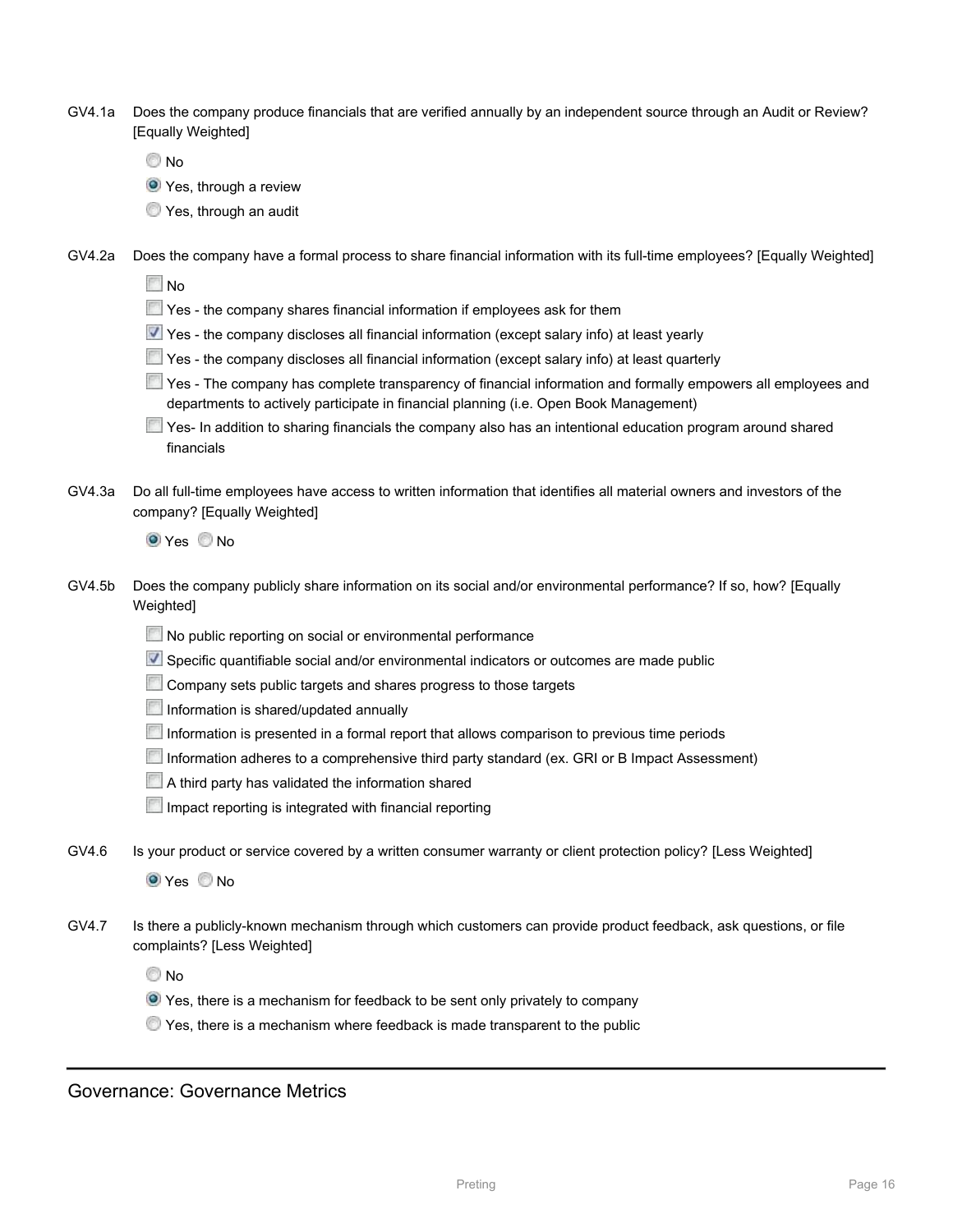- GV5.1 On what date did your last fiscal year end? [Not Weighted] 12/31/2015
- GV5.2 Reporting currency [Not Weighted]

US Dollar - USD

GV5.3 Total Earned Revenue

| From the last fiscal year        | 3,950,000.00 |
|----------------------------------|--------------|
| From the fiscal year before last | 1,800,000.00 |

GV5.4 EBIT (Earnings Before Interest & Taxes)

From the last fiscal year

From the fiscal year before last

#### GV5.5 Net Income

From the last fiscal year

From the fiscal year before last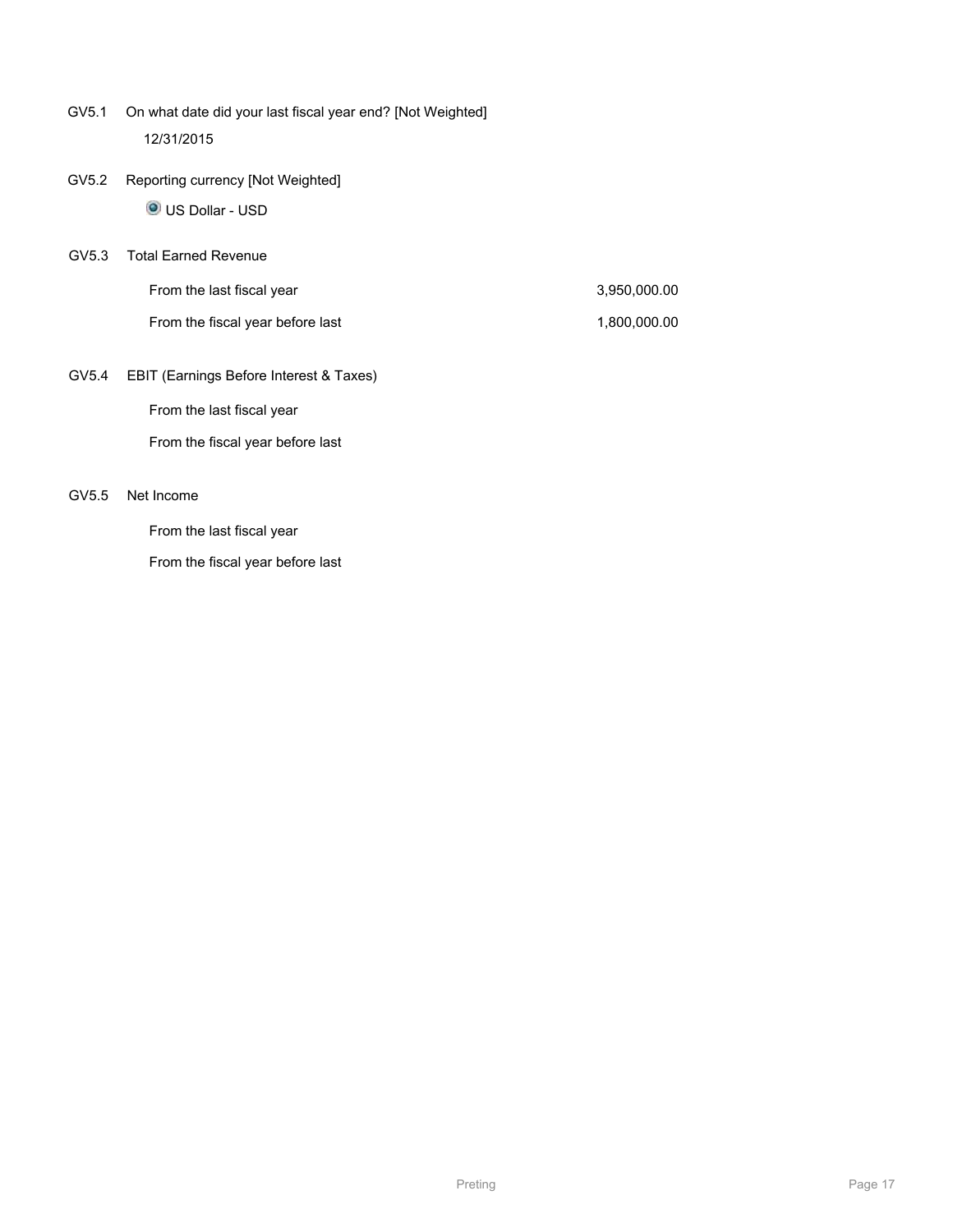# **Workers**

### Workers: Worker Metrics

|       | WR1.1 Are the majority of your employees paid on a fixed salary or a daily/hourly wage? [Not Weighted] |       |
|-------|--------------------------------------------------------------------------------------------------------|-------|
|       | • Fixed Salary • Daily/Hourly Wage                                                                     |       |
|       | WR1.2 Number of Total Full-Time Workers                                                                |       |
|       | <b>Current Total Full-Time Workers</b>                                                                 | 24.00 |
|       | Total Full-Time Workers 12 months ago                                                                  | 7.00  |
|       |                                                                                                        |       |
| WR1.3 | Number of Total Part-Time Workers                                                                      |       |
|       | <b>Current Total Part-Time Workers</b>                                                                 | 6.00  |
|       | Total Part-Time Workers 12 months ago                                                                  | 2.00  |
|       |                                                                                                        |       |
| WR1.4 | Number of Total Temporary Workers                                                                      |       |
|       | <b>Current Total Temporary Workers</b>                                                                 | 0.00  |
|       | Total Temporary Workers 12 months ago                                                                  | 0.00  |
|       |                                                                                                        |       |

### Workers: Compensation & Wages

- WR2.1 Total Wages (including bonuses) [Not Weighted]
- WR2.2 What is the company's lowest wage calculated on an hourly basis? [Not Weighted] 21.50
- WR2.5 What % above living wage did your lowest-paid worker (excluding interns) receive during the last fiscal year? [Equally Weighted]
	- 0% or below
	- $01 14%$
	- 15-24%
	- $25% +$
	- $\bullet$  N/A No living wage data available for country of operations
- WR2.7a What multiple is the highest compensated individual paid (inclusive of bonus) as compared to the lowest paid full-time worker? [Equally Weighted]

 $\circ$  >20x 16-20x 11-15x 6-10x 1-5x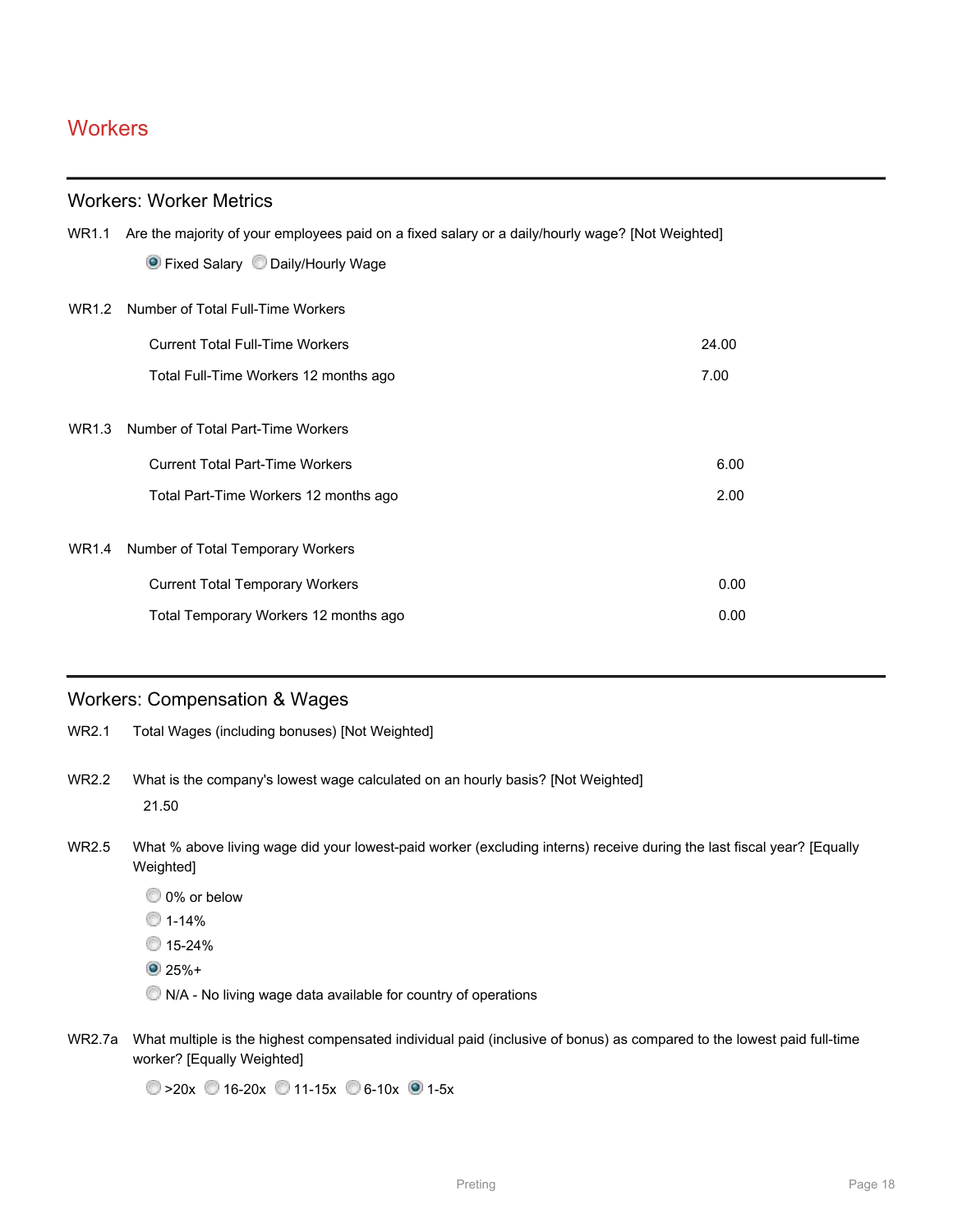- WR2.9a Based on a company referenced compensation study in the last two years, how does your company's compensation structure (excluding executive management) compare with the market? [Equally Weighted]
	- Don't Know: Have not referenced a compensation survey
	- 1st quartile (0-24th percentile)
	- 2nd quartile (25-49th percentile)
	- 3rd quartile (50-74th percentile)
	- 4th quartile (75-100th percentile)
- WR2.10 Which of the following are true about the company's bonus plan: [Less Weighted]
	- Bonuses are given but there is no formal plan
	- Formal guidelines on the structure of the bonus plan (e.g. eligibility, profit/revenue target tied to the bonus pool, allocation criteria) are disseminated and accessible to all workers
	- All full-time and part-time workers are eligible in the plan
	- None of the above
- WR2.12 What % of full-time and part-time employees, excluding founders and executives, received a bonus in the last fiscal year? [Equally Weighted]
	- 0%
	- $1 24%$
	- 25-49%
	- **30-74%**
	- 75-99%
	- <sup>100</sup>%
	- **N/A**

Workers: Compensation & Wages (Salaried)

WR2.5.8a Subtracting for inflation increase, what was the average % increase in wage/salary paid to non-executive workers in the last fiscal year? [Equally Weighted]

0-2% 3-5% 6-15% >15% N/A - No workers last year

WR2.5.11aIn the last fiscal year, the company's bonus plan for non-executives represented what % of the company's salary base? [Equally Weighted]

 $\circledcirc$  No bonus payout, or no bonus plan  $\circledcirc$  <1%  $\circledcirc$  1-5%  $\circledcirc$  6-15%  $\circledcirc$  >15%

Workers: Benefits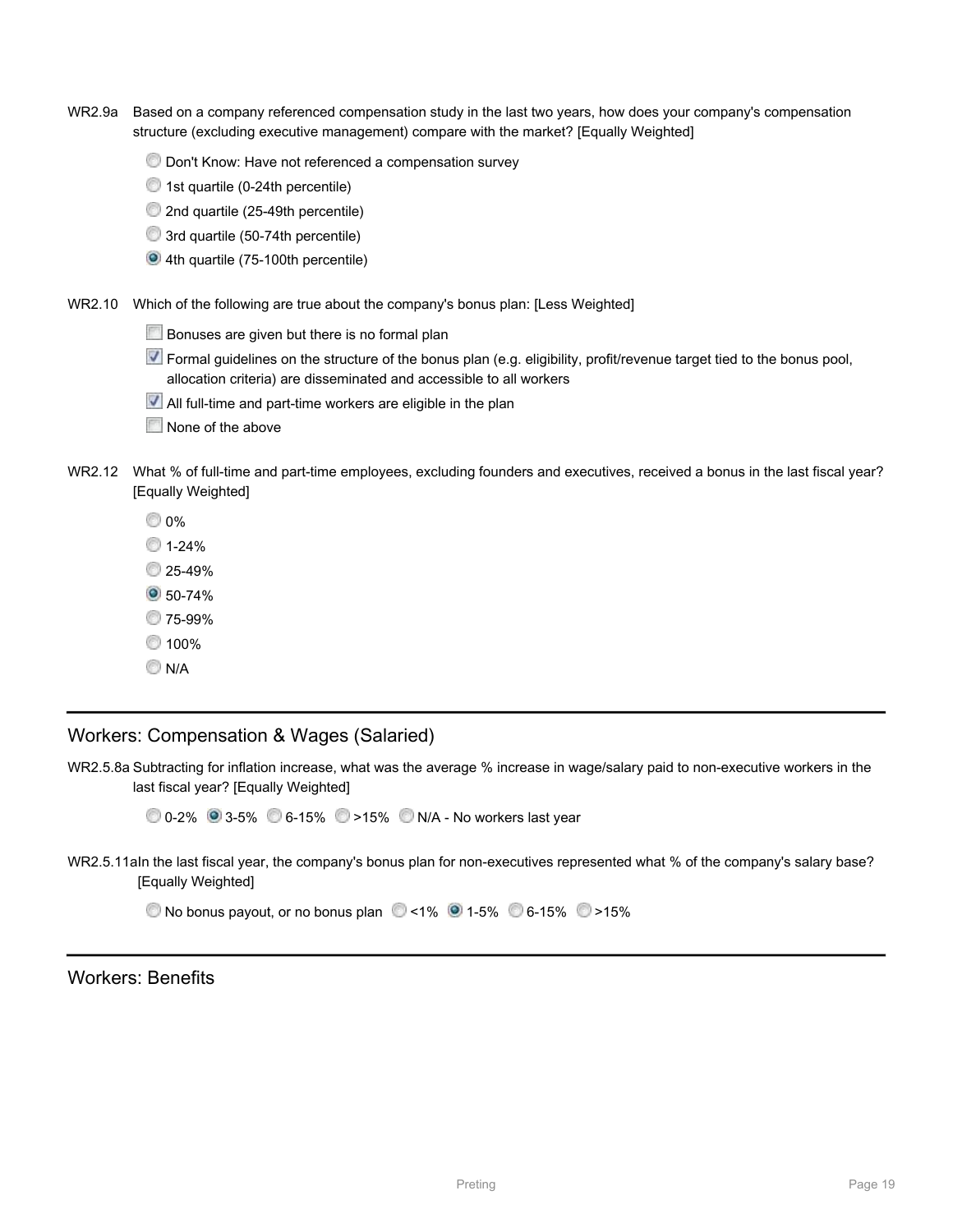- WR3.1a Does the company's healthcare plan available to all full-time workers include any of the following practices? [Heavily Weighted]
	- Coinsurance of 80%+ covered by healthcare plan
	- Company pays 80%+ of individual premium
	- Company pays 80%+ of family coverage premium
	- Out-of-pocket maximum for individual coverage of \$2000 or less (net of company HSA or equivalent contribution)
	- Annual deductible for individual coverage of \$1000 or less (net of company HSA or equivalent contribution)
	- Co-payment of \$20 or less per primary care visit paid for by worker
	- Prescription drug coverage where workers pay \$10 or less for generic drugs, \$30 or less for brand name drugs and \$50 or less for non-formulary drugs
	- **Explicit policy of transgender inclusive healthcare coverage**
	- None of the above
- WR3.2a What % of full-time workers are enrolled in a health care plan offered by your company? [Equally Weighted]

 $\circ$  <70% 70-79% 80-89% 90-99% 100%

- WR3.3 At what juncture do your part time employees qualify for health care benefits? [Equally Weighted]
	- $\bullet$  No additional health insurance benefits provided by the company to part time workers
	- 30+ hours per week
	- 25-30 hours per week
	- 20-24 hours per week
	- 15-19 hours per week
	- <15 hours per week
	- $\bullet$  N/A Company has no part-time employees
- WR3.5 What % of part-time workers who work more than 20 hours a week are enrolled in the private healthcare plan offered by your company? [Equally Weighted]
	- $\heartsuit$  No additional health insurance benefits provided by the company to part time workers
	- <sup>0</sup> 0%
	- 1-39%
	- 40-59%
	- 60-79%
	- 80%+
	- $\bullet$  N/A No part-time workers working more than 20 hours per week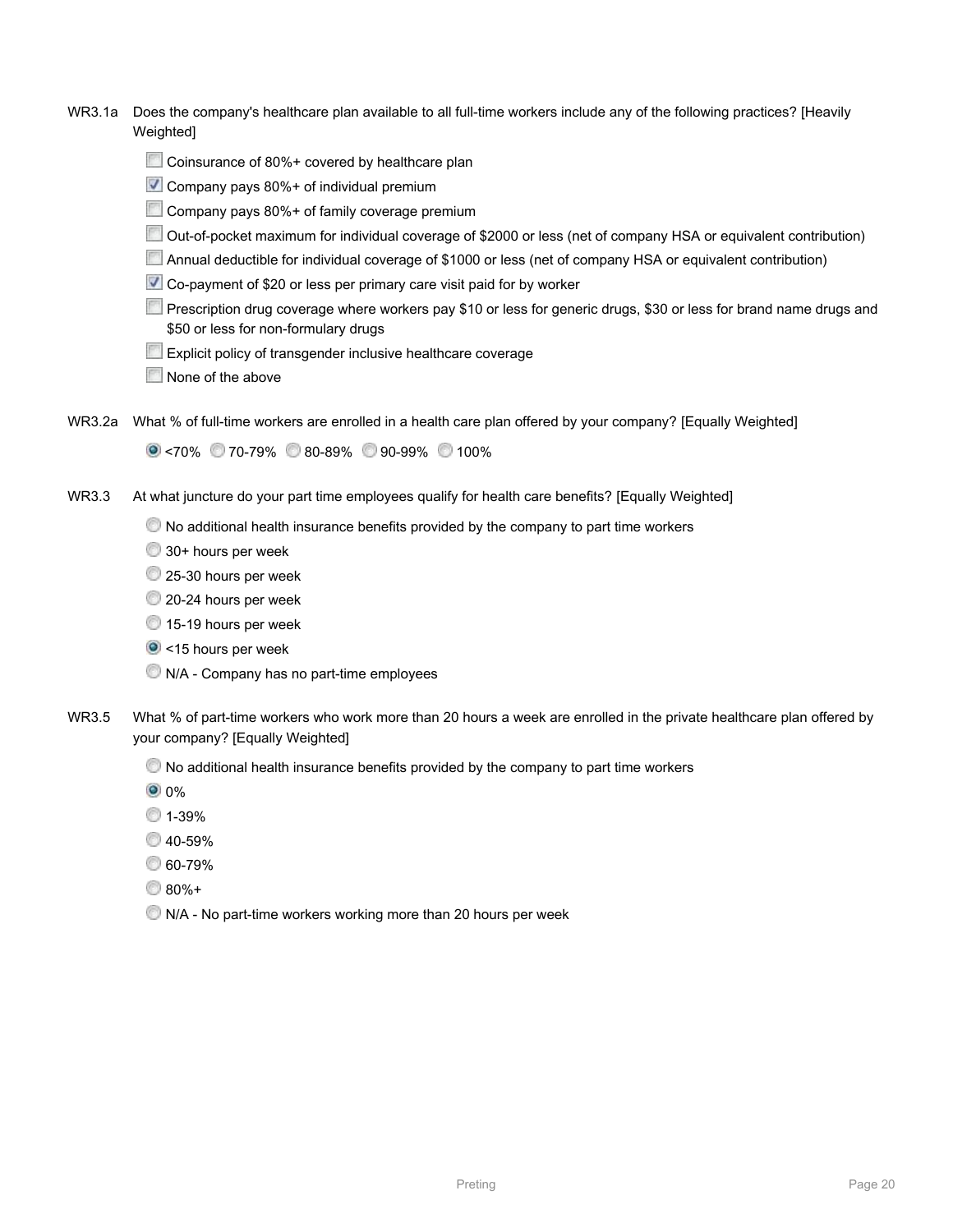| WR3.6a | Does your company have an Employee Retirement Plan available for workers? If so, which of the following apply?<br>[Equally Weighted] |
|--------|--------------------------------------------------------------------------------------------------------------------------------------|
|        | Retirement plan is not available for all tenured workers                                                                             |
|        | Retirement plan is available with no company match                                                                                   |
|        | Partially matched of 4% or less                                                                                                      |
|        | Partially matched greater than 4%                                                                                                    |
|        | Full match of 4% or less                                                                                                             |
|        | $\Box$ Full match greater than 4%                                                                                                    |
|        | Plan includes Socially-Responsible Investing option                                                                                  |
| WR3.12 | What additional benefits are offered to full-time tenured workers? [Heavily Weighted]                                                |
|        | No additional benefits                                                                                                               |
|        | Dental insurance                                                                                                                     |
|        | Short-term disability                                                                                                                |
|        | Long-term disability                                                                                                                 |
|        | Structured account mechanism for qualified medical expenses (e.g. HSA, HRA, FSA)                                                     |
|        | Domestic partner, civil union, and/or same-sex marriage spousal benefits                                                             |
|        | $\blacksquare$ Life insurance                                                                                                        |
|        | Other benefits (please describe)<br>V                                                                                                |
|        | Other: Vision                                                                                                                        |

### Workers: Worker Benefits (Salaried)

WR3.5.7a What is the annual minimum number of paid days off (including holidays) for full-time employees? [Equally Weighted]

0-15 work days

16-22 work days

<sup>2</sup> 23-29 work days

30-35 work days

- 36+ work days
- WR3.5.8a What is the minimum number of weeks salaried workers receive paid primary caregiver leave, either through the company or the government? [Equally Weighted]

 $\circ$  0-5 weeks  $\circ$  6-11 weeks  $\circ$  12-17 weeks  $\circ$  18-23 weeks  $\circ$  24+ weeks

WR3.5.9 What is the minimum paid secondary caregiver leave offered to tenured workers either through the company or the government? [Less Weighted]

**O** None

Up to 2 weeks

2 to 5 weeks

Greater than 5 weeks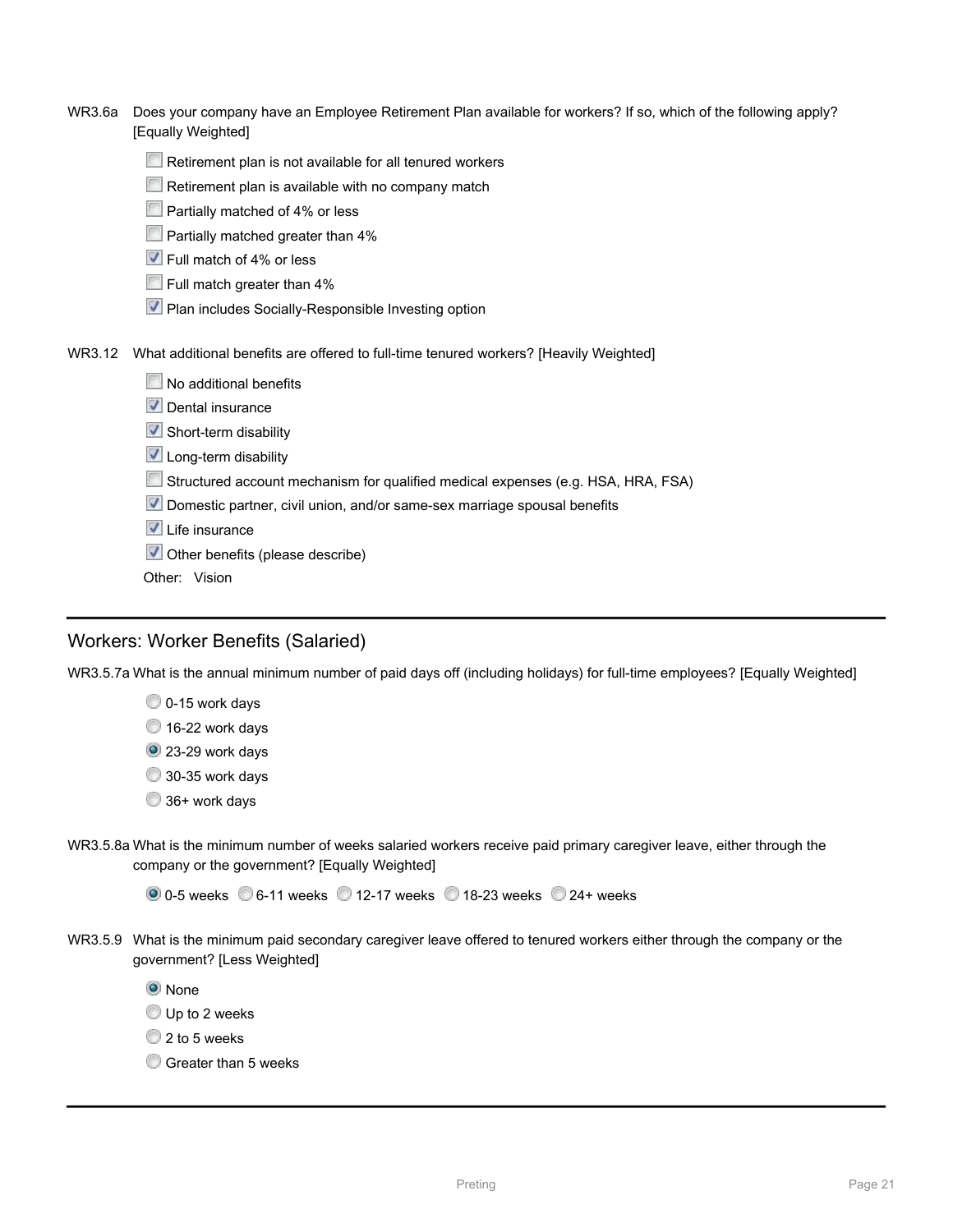### Workers: Training & Education

WR4.1 Which of the following is true of intern hiring practices? [Equally Weighted]

- There is a formalized policy/program outlining the objectives of internships or internship programs for participants
- **V** Company partners with education institutions to provide internship opportunities
- $\blacksquare$  Interns are paid a living wage
- $\blacktriangledown$  Interns receive formal performance reviews
- $\blacksquare$  Interns have a formal opportunity to provide feedback on experience
- Interns have been hired on as full time permanent employees in the past two years
- Intern tenures are restricted to not exceed 1 year if interns are not currently enrolled in school
- None of the above apply to my intern programs
- N/A Company does not employ interns
- WR4.1a What % of positions above entry level have been filled with internal candidates in the last 12 months? [Equally Weighted] 0% 1-24% 25-49% 50-74% 75%+
- WR4.1b What % of employees have been internally promoted within the last 12 months? [Equally Weighted]

 $0\%$  0 1-5% 6-15%  $\degree$  >15%

### Workers: Training & Education (Salaried)

WR4.2a Excluding newly hired workers, what % of full-time and part-time workers received the following types of formal training during the last 12 months?

| $0\%$ |  | 1-24% 25-49% 50-74% | 75%+ | Don't<br>know |                                                                                                                                                                               |
|-------|--|---------------------|------|---------------|-------------------------------------------------------------------------------------------------------------------------------------------------------------------------------|
|       |  |                     |      |               | Skills-based training to advance core job responsibilities                                                                                                                    |
|       |  |                     |      |               | Skills-based training on cross-job functions (i.e. training beyond<br>regular job responsibilities, e.g. public speaking training or<br>management training for non-managers) |
|       |  |                     |      |               | Training on life skills for personal development (i.e. literacy,<br>personal financial planning, etc.)                                                                        |

WR4.5.3a What % of full-time workers have participated in external professional development opportunities or lifelong learning opportunities in the past fiscal year? [Equally Weighted]

0% 1-24% 25-49% 50-74% 75%+

WR4.5.4 What % of full-time workers received advancement or reimbursement for continuing education opportunities in the last fiscal year? [Equally Weighted]

 $0.0$  0 1-5% 6-15% >15%

Workers: Worker Ownership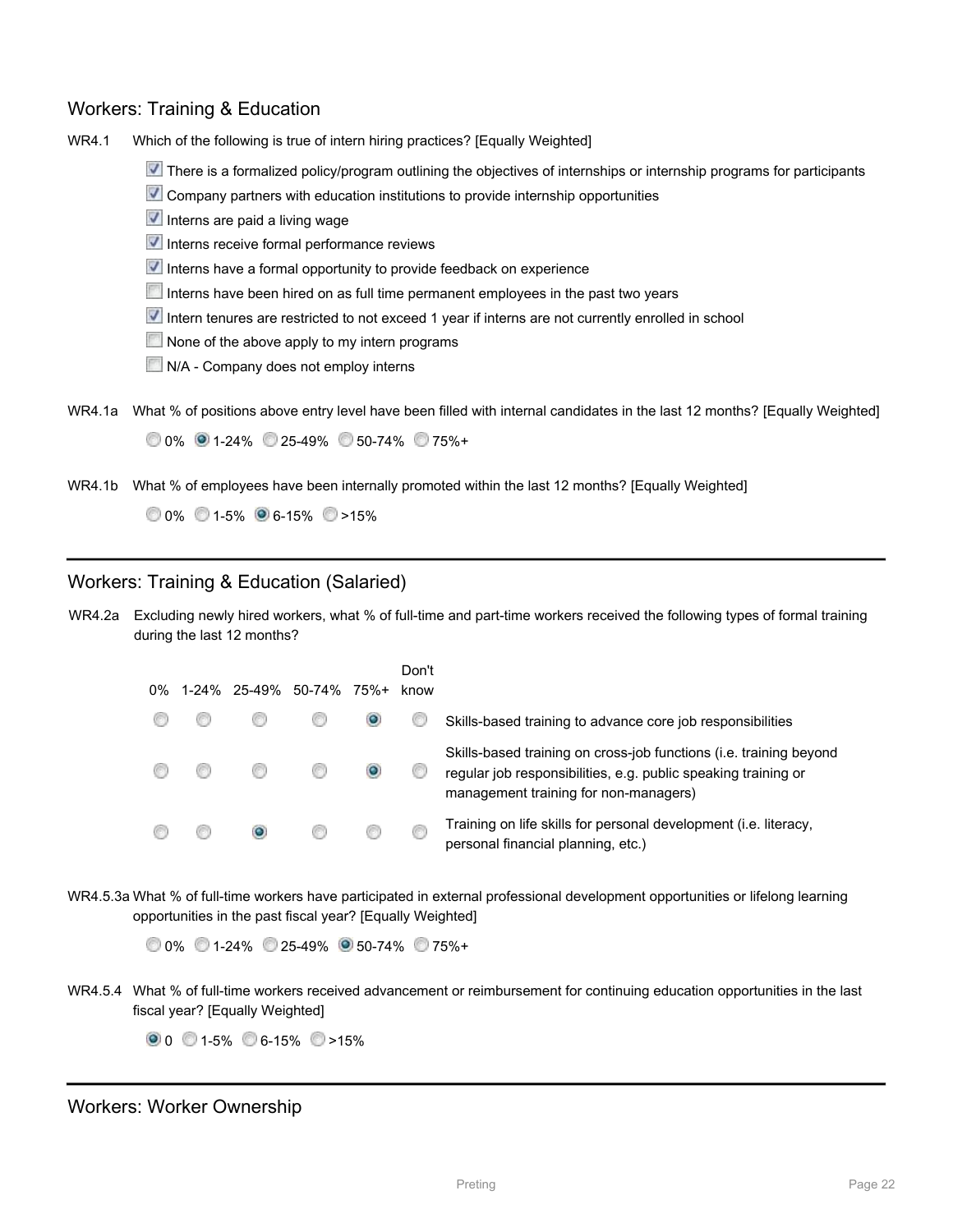- WR5.1 What % of all full-time employees have been granted stock, stock options or stock equivalents (including participation in an ESOP or other qualified ownership plans) in the company? [Equally Weighted]
	- **0%**
	- $01 24%$
	- 25-49%
	- 50-74%
	- 75-99%
	- ◯ 100%
	- **N/A**
- WR5.2 What % of the company is owned or formally reserved as part of a written plan for full-time workers and management (including founders/executives)? [Equally Weighted]
	- 0%
	- $1 24%$
	- 25-49%
	- 50-74%
	- 75-99%
	- <sup>0</sup> 100%
	- **N/A**
	- **Don't Know**
- WR5.4 What % of the company is owned by full-time workers who are non-executive employees and non-founders? [Heavily Weighted]
	- **0** 0%
	- $1 4%$
	- 5-24%
	- <sup>25-49</sup>%
	- $6.50% +$
	- **N/A**
	- Don't Know

### Workers: Management & Worker Communication

- WR6.1 Is there a formal consistent process for providing performance feedback to all tenured employees which includes any of the following? [Heavily Weighted]
	- $\blacktriangledown$  Is conducted on at least an annual basis
	- Includes peer and subordinate input
	- Provides written guidance for career development
	- $\vee$  Includes social and environmental goals
	- **V** Clearly identifies achievable goals
	- Follows a 360-degree feedback process
	- None of the above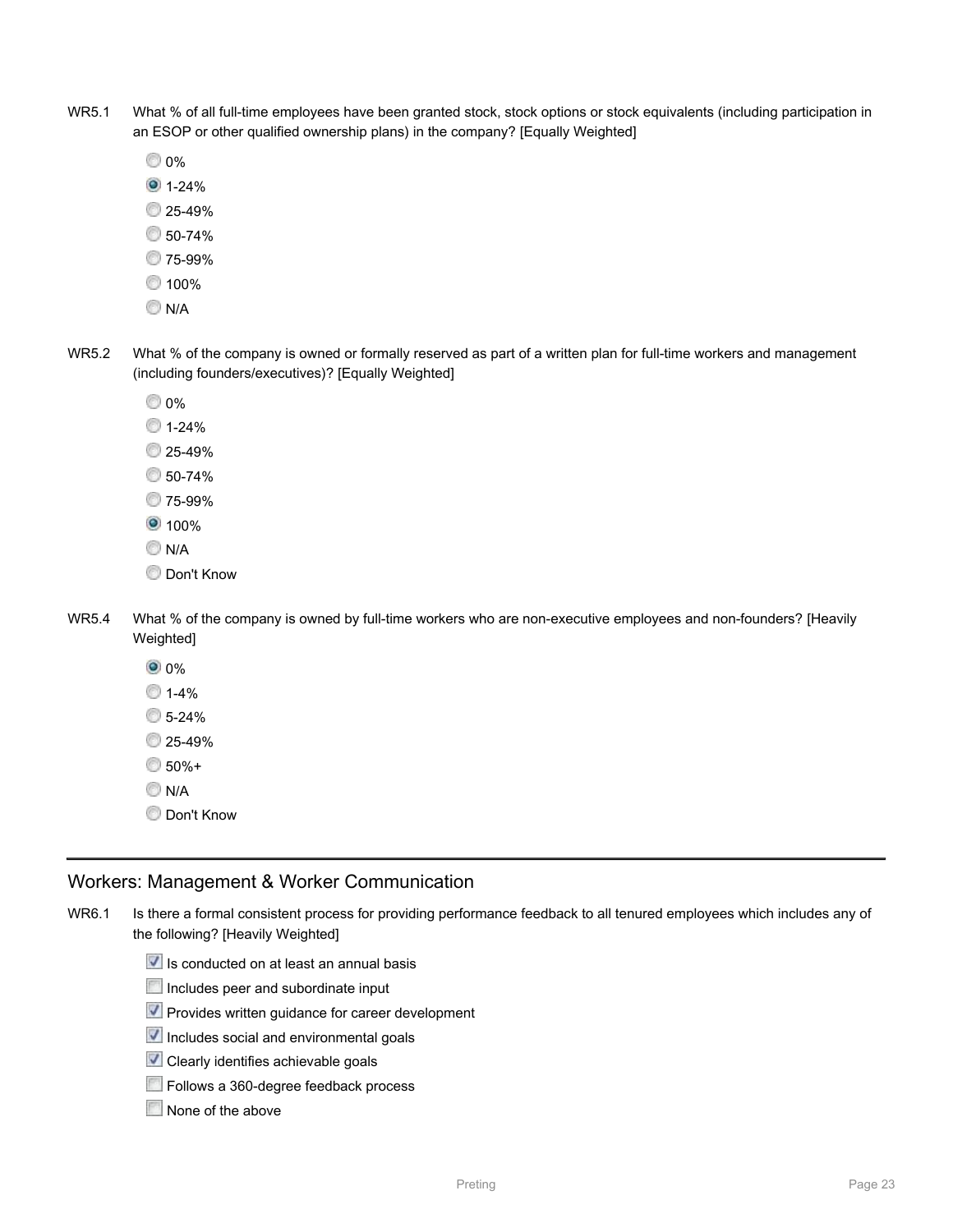- WR6.2 Does your company have a written employee handbook that workers have access to and includes any of the following information? [Less Weighted]
	- No written employee handbook
	- **A** non-discrimination statement
	- An anti-harassment policy
	- $\blacktriangledown$  Statement on work hours
	- **V** Pay and performance issues
	- $\vee$  Policies on benefits, training and leave
	- Grievance resolution
	- Disciplinary procedures and possible sanctions
	- Statement regarding workers' right to bargain collectively and freedom of association
	- **V** Prohibition of child labor and forced/compulsory labor
- WR6.3a What percent of your employees are 'Satisfied' or 'Engaged'? [Heavily Weighted]
	- $\bigcirc$  N/A
	- C <65%
	- 65-80%
	- 81-90%
	- $\bullet$  >90%
- WR6.5 Which of the following employee metrics are regularly collected, monitored and made transparent to all employees? [Less Weighted]
	- $\vee$  Retention and turnover metrics
	- **V** Diversity metrics
	- **None**

WR6.6 Which of the following is included in your company's termination policy? [Equally Weighted]

- $\bullet$  No written notice required prior to termination
- **Required written notice of worker performance only**
- Required written notice of worker performance and a stated probationary period
- $\bigcirc$  N/A No written termination policy

### Workers: Management & Worker Communication (Salaried)

WR6.5.4aWhat is the average tenure of your current workforce? [Equally Weighted]

 $\odot$  <12 months  $\odot$  1-3 years  $\odot$  3-5 years  $\odot$  >5 years

Workers: Job Flexibility/Corporate Culture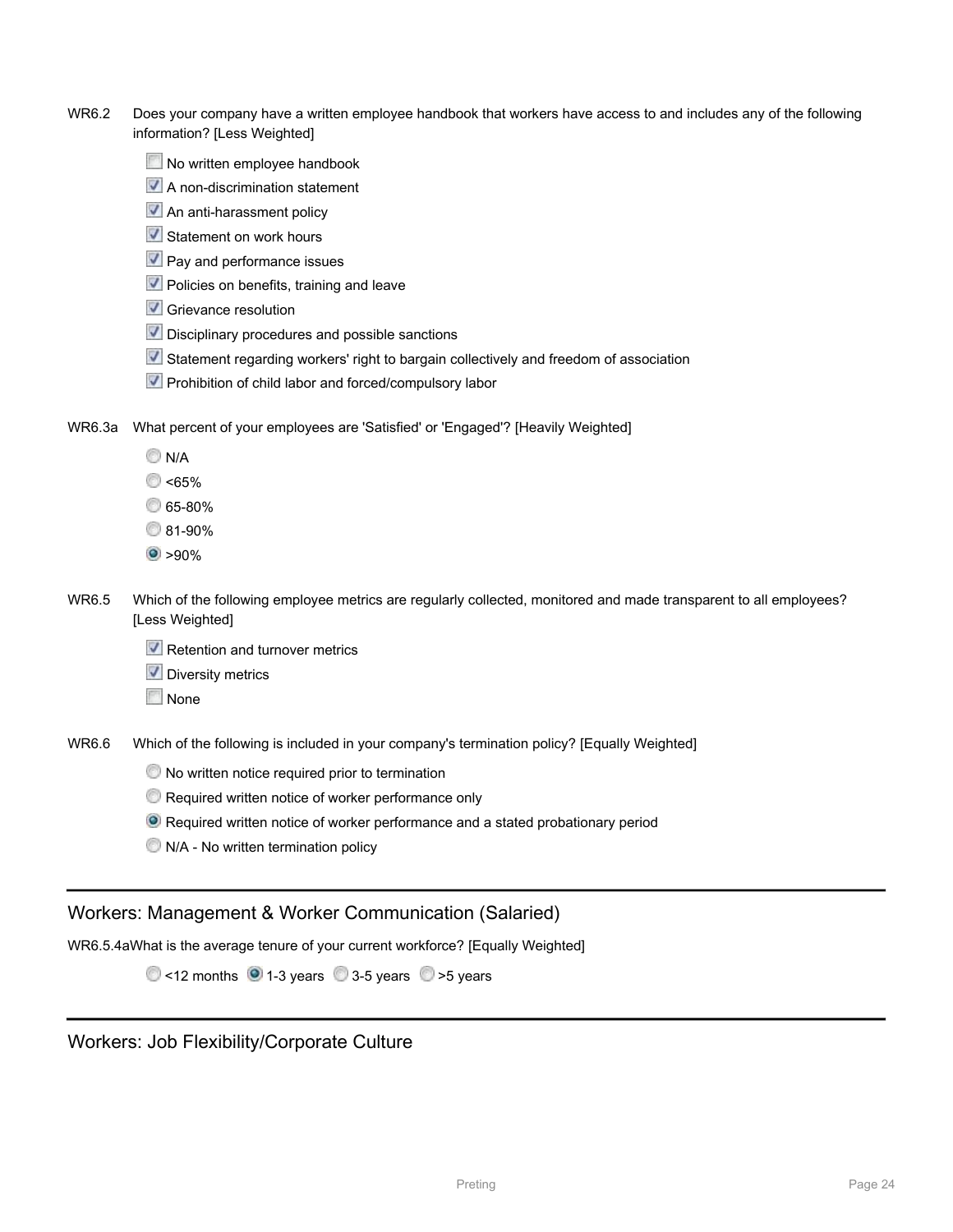| <u> ۲۱ سال</u> | Do company policies support any or the following health and wellness initiatives above insurer-provided programs?<br>[Equally Weighted]                                                              |
|----------------|------------------------------------------------------------------------------------------------------------------------------------------------------------------------------------------------------|
|                | Company does not offer any formal health and wellness initiatives                                                                                                                                    |
|                | Company sponsors and encourages workers to participate in health and wellness activities during the workweek<br>(i.e. walking or steps programs)                                                     |
|                | Company offers incentives for workers to complete health risk assessments or participate in health and wellness<br>activities (e.g., a fund for exercise equipment, subsidized gym membership, etc.) |
|                | Over 25% of workers have completed a health risk assessment in the last 12 months                                                                                                                    |
|                | Employees have access to behavorial health counseling services, web resources or Employee Assistance<br>Programs                                                                                     |
|                | Spouses, partners, or children of employees provided access to behavioral health counseling services, web<br>resources or Employee Assistance Programs                                               |
|                | Company has policies and programs in place to prevent ergonomic-related injuries in the workspace                                                                                                    |

**Management receives reports on aggregate participation in worker wellness programs** 

WR7.5 Do company policies support any of the following health and wellness initiatives above insurer-provided programs?

**Other (please describe)** 

### Workers: Job Flexibility/Corporate Culture (Salaried)

| WR7.5.2a Does the company offer any of the following job flexibility options, whenever feasible, in writing and in practice for the |  |  |
|-------------------------------------------------------------------------------------------------------------------------------------|--|--|
| majority of workers? [Equally Weighted]                                                                                             |  |  |

|  |  |  | $\triangle$ Part-time work schedules at the request of workers |
|--|--|--|----------------------------------------------------------------|
|  |  |  |                                                                |

- Flex-time work schedules (allowing freedom to vary start and stop times)
- Telecommuting (working from home one or more days per week)
- Job-sharing
- None of the above

WR7.5.3 Which of the following flexible workplace practices occurred in the past 12 months? [Equally Weighted]

- Managers or executives worked part-time or in a job-share
- **Managers or executives are in a telecommuting position**
- We hired new people into permanent positions that are telecommuting
- We hired new people into permanent positions that are part-time or job-share
- We have transitioned staff into part-time, job-share, or telecommuting positions
- Other (please describe)
- None of the above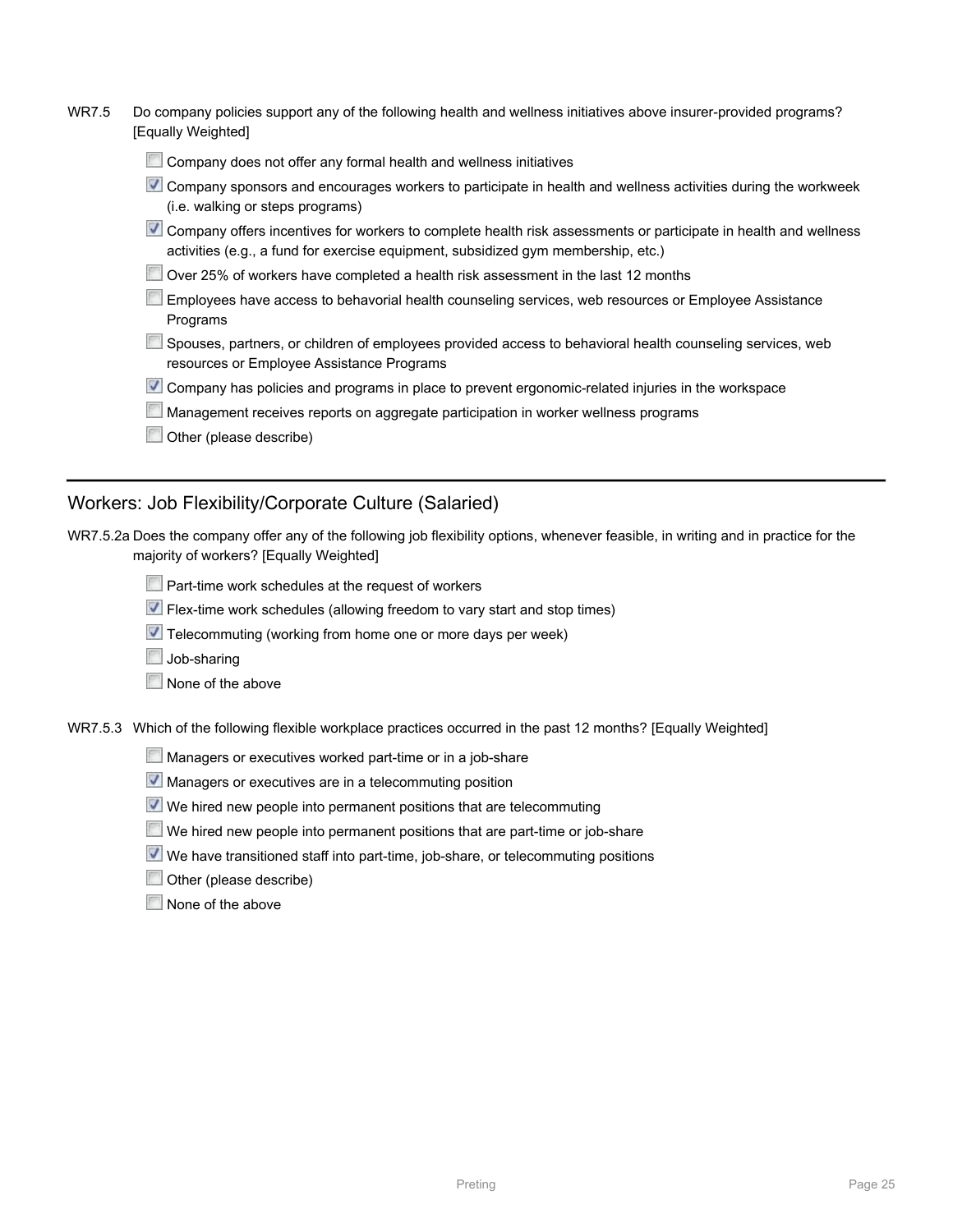WR7.5.4a Which of the following supplementary benefits are offered to employees? [Heavily Weighted]

Onsite childcare

Offsite subsidized childcare

 $\blacktriangledown$  Health & wellness program

Counseling services

**Policy to support breastfeeding mothers** 

Other (please describe)

**None** 

WR7.5.6a Which of the following are true of career development and promotion policies and practices? [Less Weighted]

Employees who seek to take a short-term leave/sabbatical will have his/her job guaranteed upon return

Efforts will be made to find a place for employees who seek to take a long-term leave/sabbatical upon return

Employees are able to make lateral moves or change career direction or pace when possible

None of the above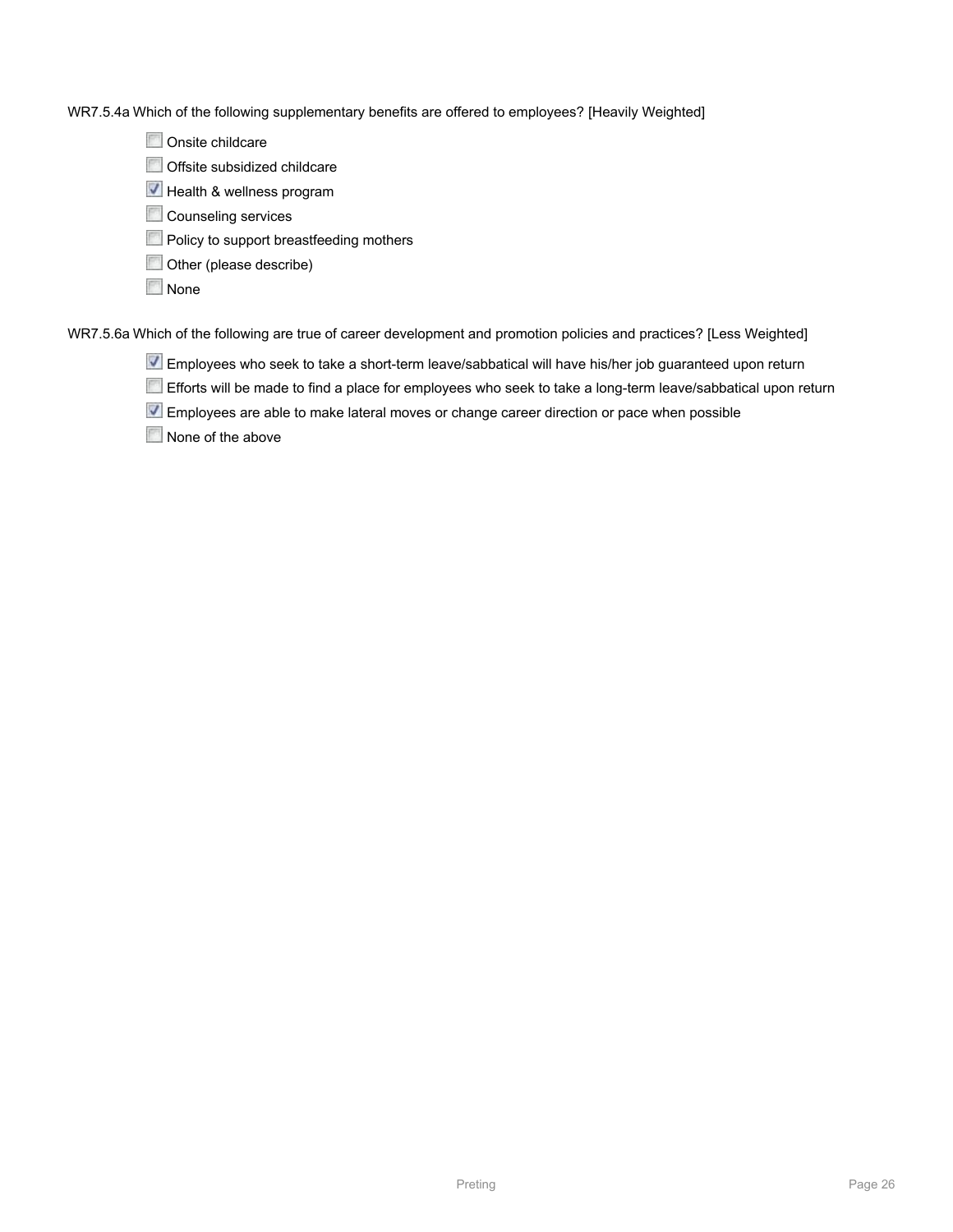# **Community**

|                    |                                                                                                                                                                            |                   | <b>Community: Job Creation</b> |   |   |               |                                                                                                                              |
|--------------------|----------------------------------------------------------------------------------------------------------------------------------------------------------------------------|-------------------|--------------------------------|---|---|---------------|------------------------------------------------------------------------------------------------------------------------------|
| CM2.1              | Number of full-time and part-time jobs that have been added to your company's payroll. Enter 0 if none or if your<br>company has no workers.                               |                   |                                |   |   |               |                                                                                                                              |
|                    |                                                                                                                                                                            | Last 12 months:   |                                |   |   |               | 20.00                                                                                                                        |
|                    | Prior 12 months:<br>6.00                                                                                                                                                   |                   |                                |   |   |               |                                                                                                                              |
| CM2.2 <sub>b</sub> |                                                                                                                                                                            |                   |                                |   |   |               | By what % has your worker base grown over the last 12 months? [Heavily Weighted]                                             |
|                    |                                                                                                                                                                            |                   |                                |   |   |               | 0 0% (Has not grown on a net basis) 0 1-14% 0 15-24% 0 25%+                                                                  |
| CM2.3              | Number of full-time and part-time workers that departed/left the company during the last 12 months. [Not Weighted]<br>8.00                                                 |                   |                                |   |   |               |                                                                                                                              |
| CM2.4a             | What was the attrition rate at the company for full-time and tenured part-time workers for the last 12 months? [Heavily<br>Weighted]<br>$\circ$ >10% 5-10% 2.5-4.9% 0-2.4% |                   |                                |   |   |               |                                                                                                                              |
| CM2.5              |                                                                                                                                                                            | following groups? |                                |   |   |               | What % of workers (including full-time and part-time and temporary workers) are verified/self-identified to be a part of the |
|                    |                                                                                                                                                                            |                   | 0% 1-9% 10-19% 20-29% 30%+     |   |   | Don't<br>Know |                                                                                                                              |
|                    |                                                                                                                                                                            | $\bullet$         | ⊙                              |   | ⊙ | ◎             | Individuals residing in a low income area                                                                                    |
|                    | $\odot$                                                                                                                                                                    |                   | ⊛                              | ⊙ | 0 | ⊚             | Other chronically underemployed populations (e.g. individuals who<br>are formerly incarcerated or homeless)                  |
| CM2.6              |                                                                                                                                                                            |                   |                                |   |   |               | What % of your workers are employed in company facilities located in low-income communities? [Equally Weighted]              |
|                    |                                                                                                                                                                            |                   |                                |   |   |               | ● <10% 210-19% 20-29% 30%+ Don't Know                                                                                        |

### Community: Diversity & Inclusion

CM3.1 Number of total full-time and part-time female employees. [Not Weighted] 8.00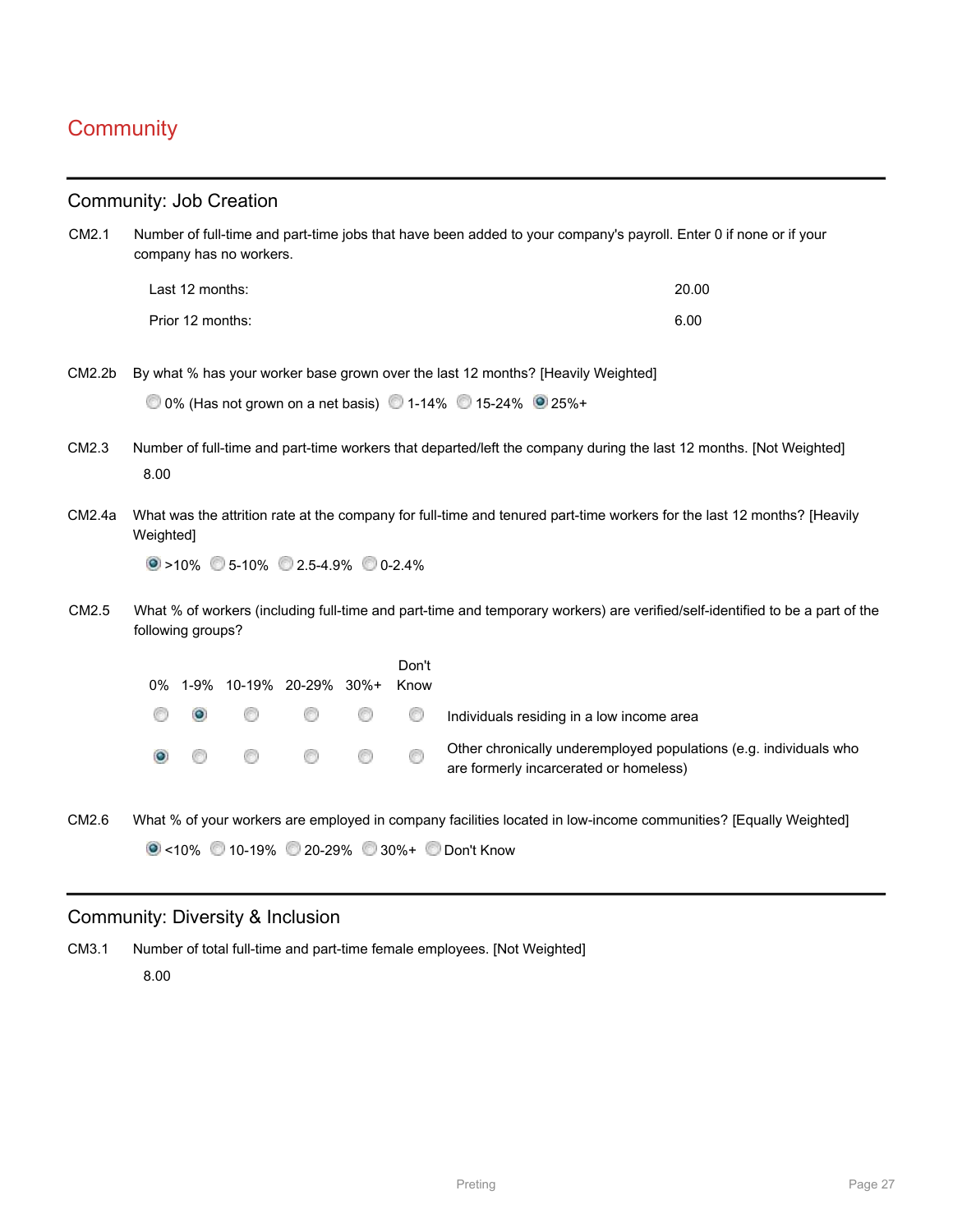CM3.2 What % of the company is owned by the following groups?

| 0% |      |   | 1-9% 10-24% 25-49% 50%+ |           | Don't<br>know |                                                                                                 |
|----|------|---|-------------------------|-----------|---------------|-------------------------------------------------------------------------------------------------|
|    | - 67 | ⊙ | œ                       | $\bullet$ | 6             | Women and/or individuals from underrepresented populations,<br>including low-income communities |
|    |      |   | 0 0 0                   |           | ⊙             | Nonprofit organization(s)                                                                       |
|    |      | œ |                         | $\bullet$ |               | Individuals that qualify as non-accredited investors                                            |

CM3.3 Optional unweighted metrics: Approximately what % of your company's ownership is held by individuals from the following groups?

| Women                                                                                                     | 100% |
|-----------------------------------------------------------------------------------------------------------|------|
| Low income communities                                                                                    | 0%   |
| Other underrepresented populations (e.g. minorities, LGBT community, individuals with disabilities, etc.) | 0%   |

- CM3.5 What % of the members of your Board of Directors (or equivalent) are women or individuals from other underrepresented populations? [Equally Weighted]
	- 0%
	- 0 1-9%
	- 10-24%
	- 25-49%
	- 50%+
	- **Don't know**
	- N/A No board of directors or equivalent
- CM3.6 Optional unweighted metrics: Approximately what % of your Board of Directors or other governing body are from the following groups?

Women

Low income communities

Minority/previously excluded populations

Other underrepresented populations (e.g. minorities, LGBT community, individuals with disabilities, etc.)

- CM3.9 Does the % of ethnic minorities employed at your company equal or exceed the % of ethnic minorities in your metro area? [Equally Weighted]
	- $\odot$  No
	- Yes
	- $\bullet$  N/A- Ethnic data is not available or illegal to be tracked in your area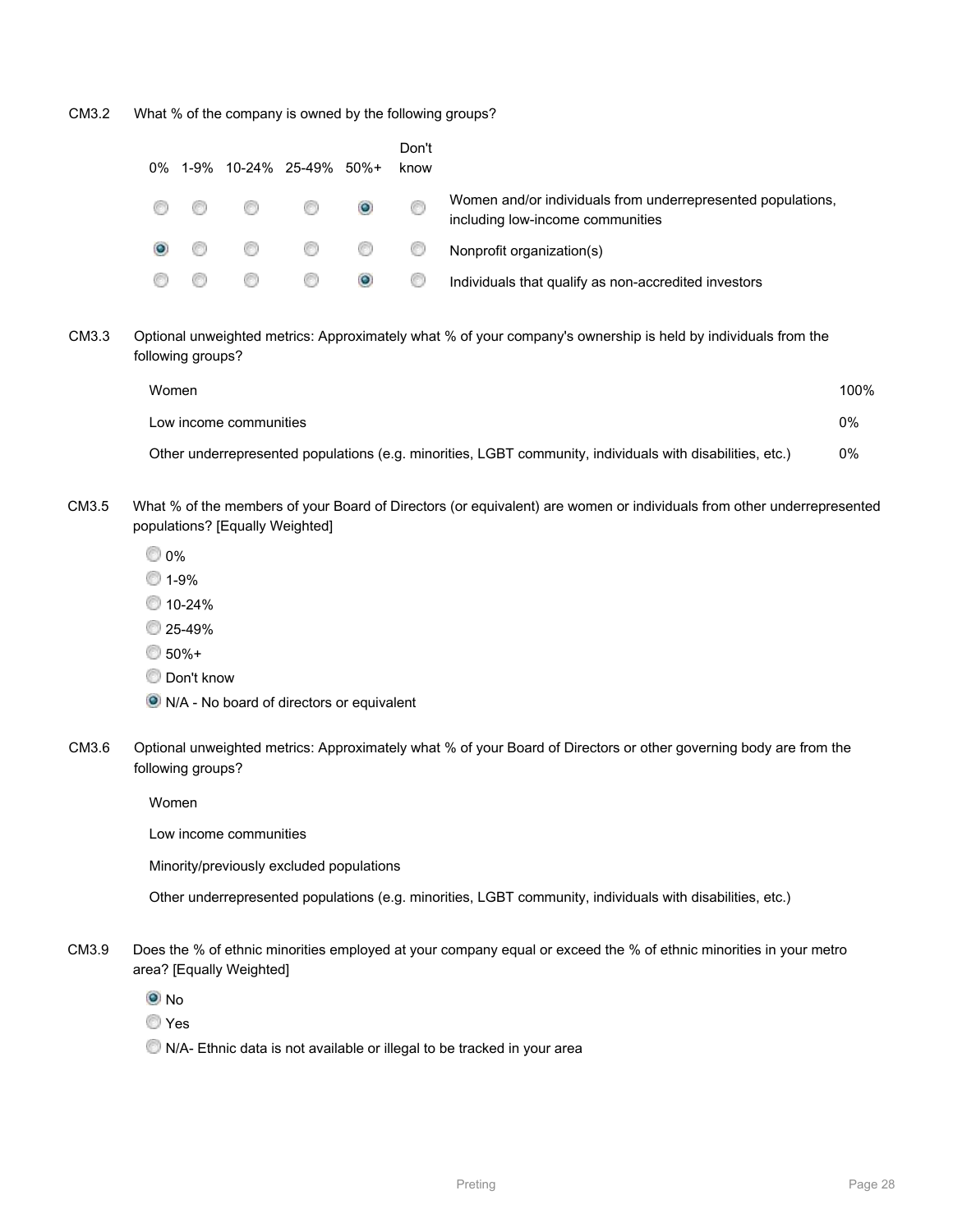CM3.10 Is average compensation for men and women equal in comparable managerial and non-managerial roles?

| Yes       | No | Don't know | N/A - Only one gender represented |                |
|-----------|----|------------|-----------------------------------|----------------|
| $\bullet$ | 67 | <b>CEO</b> |                                   | Managerial     |
| $\circ$   | 67 | œ          |                                   | Non-managerial |

CM3.11 What % of your Significant Suppliers are majority owned by women or individuals from underrepresented populations? [Equally Weighted]

0% 1-9% 10-19% 20-29% 30%+ Don't Know

CM3.12 Does the company have a written policy giving preference to suppliers owned by women or individuals from underrepresented populations? [Less Weighted]

**O** Yes No N/A: Such policies are illegal in my country of operations

- CM3.18 Does the company provide specific content in worker training on inclusion and diversity issues related to any of the following specific underrepresented groups? [Equally Weighted]
	- Gender inclusiveness
	- **V** Minorities
	- **V** LGBT community
	- $\blacksquare$  Individuals with disabilities
	- Other underrepresented groups (please describe)
	- None of the Above

#### Community: Civic Engagement & Giving

CM4.1b Does your company have the following charitable giving practices implemented in practice or written in policy? [Equally Weighted]

- Statement on the intended social or environmental impact of company's charitable contributions
- $\vee$  Cash and in-kind donations (excluding political causes)
- V Volunteer and pro bono service
- Formal donations commitment (e.g. 1% for the planet)
- $\blacktriangledown$  Matching individual workers' charitable donations
- Allowing workers and/or customers to select charities to receive company's donations
- **V** Other (please describe)
- None of the above

Other: Monthly Preting Perks where we support a good cause with employee participation.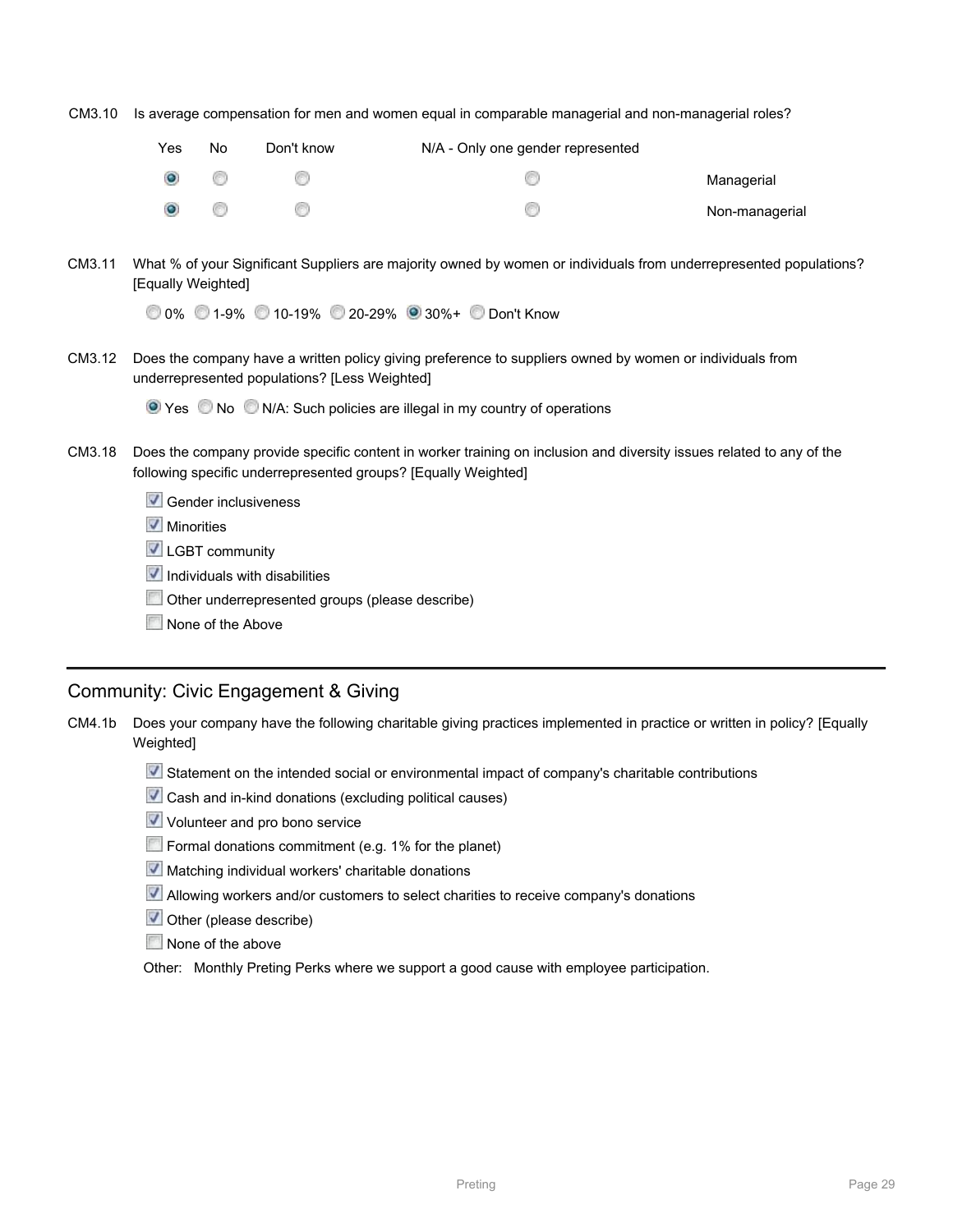CM4.2b Are full-time employees granted in writing any of the following options for volunteer service? [Equally Weighted]

Non-paid time off

**V** Paid time off

20 hours or more a year of paid time off

Workers offered incentives for volunteerism (office parties, competitions with prizes, etc.)

Do not offer paid or unpaid time off

CM4.3 What % of employees took paid time off for volunteer service last year? [Equally Weighted]

0% 1-24% 25-49% 50-74% >75% Don't know

CM4.4a Does your company monitor and record volunteer hours of company workers? [Less Weighted]

We do not currently monitor and record our hours contributed

Our company monitors and records hours contributed (no increase targets)

Our company monitors hours contributed and has specific increase targets

Our company monitors hours contributed and has met specific increase targets during the reporting period

CM4.5 Number of hours volunteered by full-time and part-time employees of the organization during the last fiscal year. [Not Weighted]

757.00

- CM4.6a What was the % of per capita worker volunteer, community service, or pro bono time donated in the reporting period? [Heavily Weighted]
	- 0%
	- **1** 9% of time
	- **1**-2.4% of time
	- **2.5-5% of time**
	- 25% of time
	- Don't know / not monitored
- CM4.7 Total amount (in currency terms) donated to registered charities in the last fiscal year. [Not Weighted] 1,000.00
- CM4.8a What was the equivalent % of revenue donated to charity during the last fiscal year? [Most Heavily Weighted]
	- $\bullet$  No donations last FY
	- 0.1-0.4% of revenues
	- 0.5-1% of revenues
	- <sup>1</sup>.1-2.4% of revenues
	- <sup>2</sup> 2.5-5%, of revenues
	- 5%+ of revenues
	- **Don't know**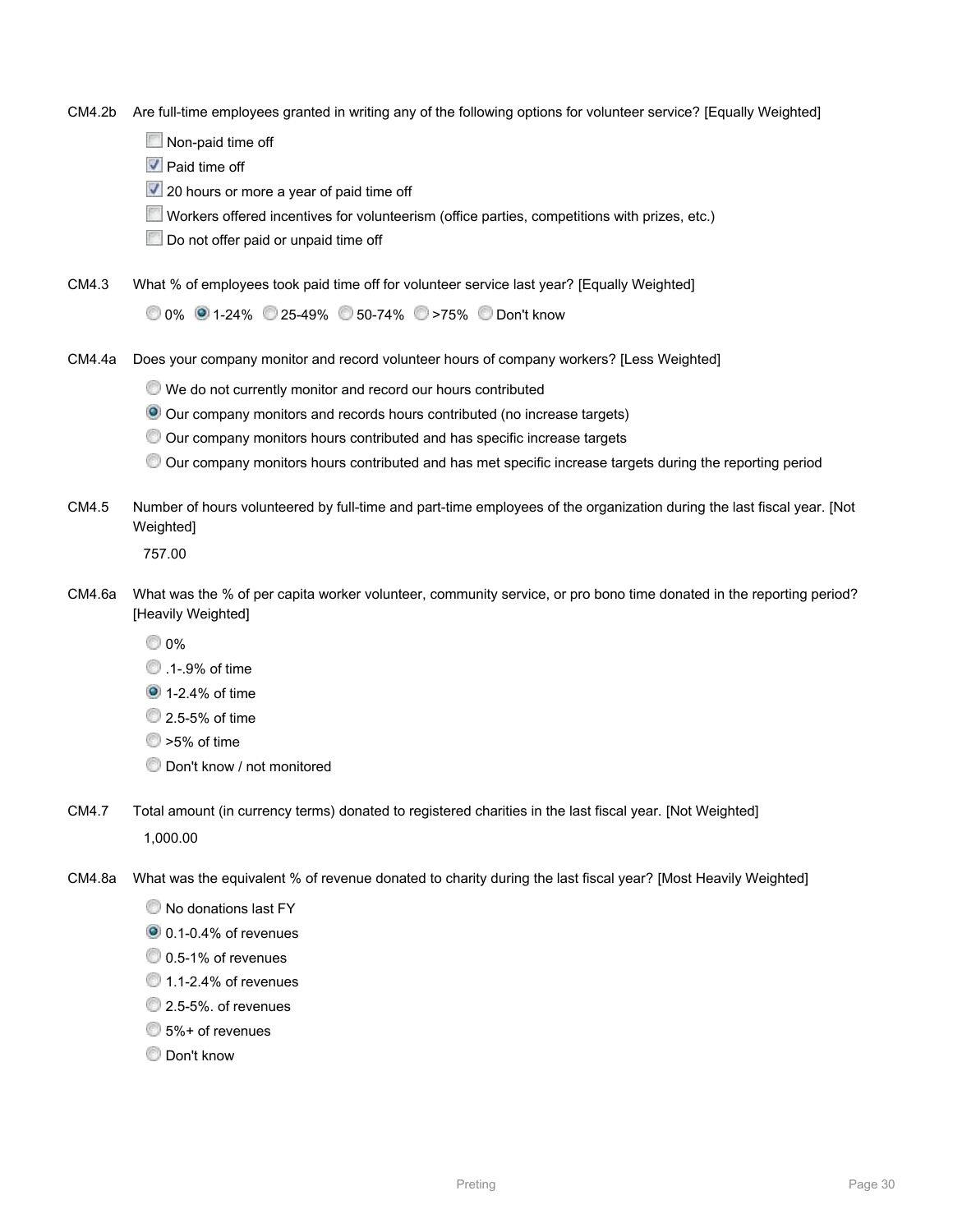CM4.9 Which organizations does your company support? [Not Weighted]

Best Ranger Competition United States Air Force Track and Field Team Employee Charities Law Enforcement United (bike ride)

CM4.10 Which of the following volunteer and charitable giving practices did your company employ in the last fiscal year? [Equally Weighted]

Company contributed the majority of its cash, service and in-kind donations to local markets it sourced from or operates in

- **V** Company has public facing partnership with a service/charitable organizations
- Company provided facilities for community events or trainings
- Other innovative engagement practices (please describe)
- None of the above

Other: [http://www.bestrangercompetition.com/](http://www.bestrangercompetition.com),<http://www.usafa.org/GiftsAtWork>

CM4.11 Has your company worked with policymakers and/or stakeholders (including competitors) to develop or advocate for increased adoption of social and environmental standards or voluntary practices in your industry in the past two years? [Equally Weighted]

- Yes, company has offered support in name and/or signed petitions
- Yes, company has provided active staff time or financial support
- Yes, company has directly introduced, testified, made recommendations or provided expertise to advance standards
- Yes, company has worked with other industry players on a cooperative initiative
- Yes, and efforts resulted in a specific institutional, industry or regulatory reform
- Other (please describe)
- $\sqrt{\phantom{a}}$  None of the above

### Community: Local Involvement

CM5.1a We realize that for companies with more than one office, the definition of local involvement is a more complicated one to answer. Please tell us a bit about the structure of your company geographically. [Not Weighted]

We are based out of Alexandria, VA, and have employees in North Carolina and Florida as well.

CM5.2 Does the company have the following written local purchasing or hiring policies in place? [Equally Weighted]

- No written local purchasing or hiring policy in place
- Written preference at each facility to purchase from local suppliers
- Ready-to-use lists of preferred local suppliers/vendors for specific facilities
- Written preference for hiring and recruiting local managers
- Incentives for staff to live within 20 miles of local company facility
- Other (please describe)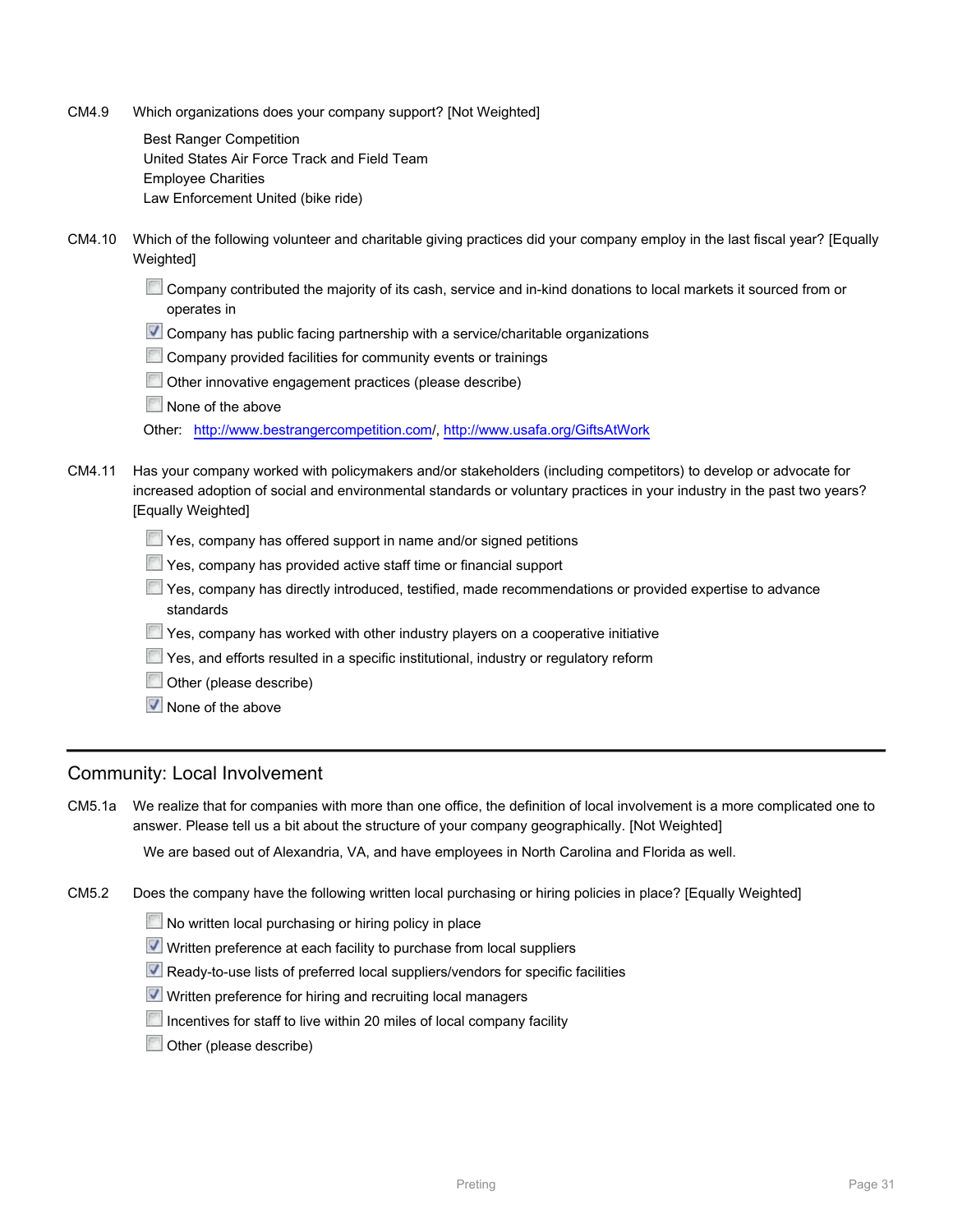CM5.3a What % of your company's expenses (excluding labor) was spent with independent suppliers local to the company's headquarters or relevant production facilities? [Equally Weighted]

<20% 20-39% 40-59% 60%+ Don't know

CM5.4a Is the majority (over 50%) of the company's ownership located locally to at least two-thirds of the company's workforce? [Equally Weighted]

Yes O No Don't know

- CM5.8 Is the majority of your company's banking services provided by an institution with any of the following characteristics? [Equally Weighted]
	- A certified CDFI or national equivalent social investment organization
	- A Certified B Corporation
	- A member of the Global Alliance for Banking on Values
	- A cooperative bank or credit union
	- $\vee$  A local bank committed to serving the community
	- **An independently owned bank**
	- None of the above

### Community: Suppliers, Distributors & Product

CM6.1 Please select the types of companies that represent your Significant Suppliers: [Not Weighted]

- **Product Manufacturers**
- **V** Professional Service Firms (Consulting, Legal, Accounting)
- Independent Contractors
- **V** Marketing/Advertising
- **V** Office Supplies
- **Benefits Providers**
- $\sqrt{\phantom{a}}$  Technology
- Raw materials
- $F<sub>arms</sub>$
- **Other**

CM6.2 Does your company screen and/or evaluate Significant Suppliers for social and environmental impact? [Not Weighted]

**O** Yes No

- CM6.4 What is the social and environmental screen that is used for a majority of your company's Significant Suppliers: [Equally Weighted]
	- No formal screening process in place
	- Screened for negative practices or regulatory non-compliance (e.g. no child labor)
	- Screened for positive practices beyond what is required by regulations (environmentally-friendly manufacturing process; excellent labor practices, etc.)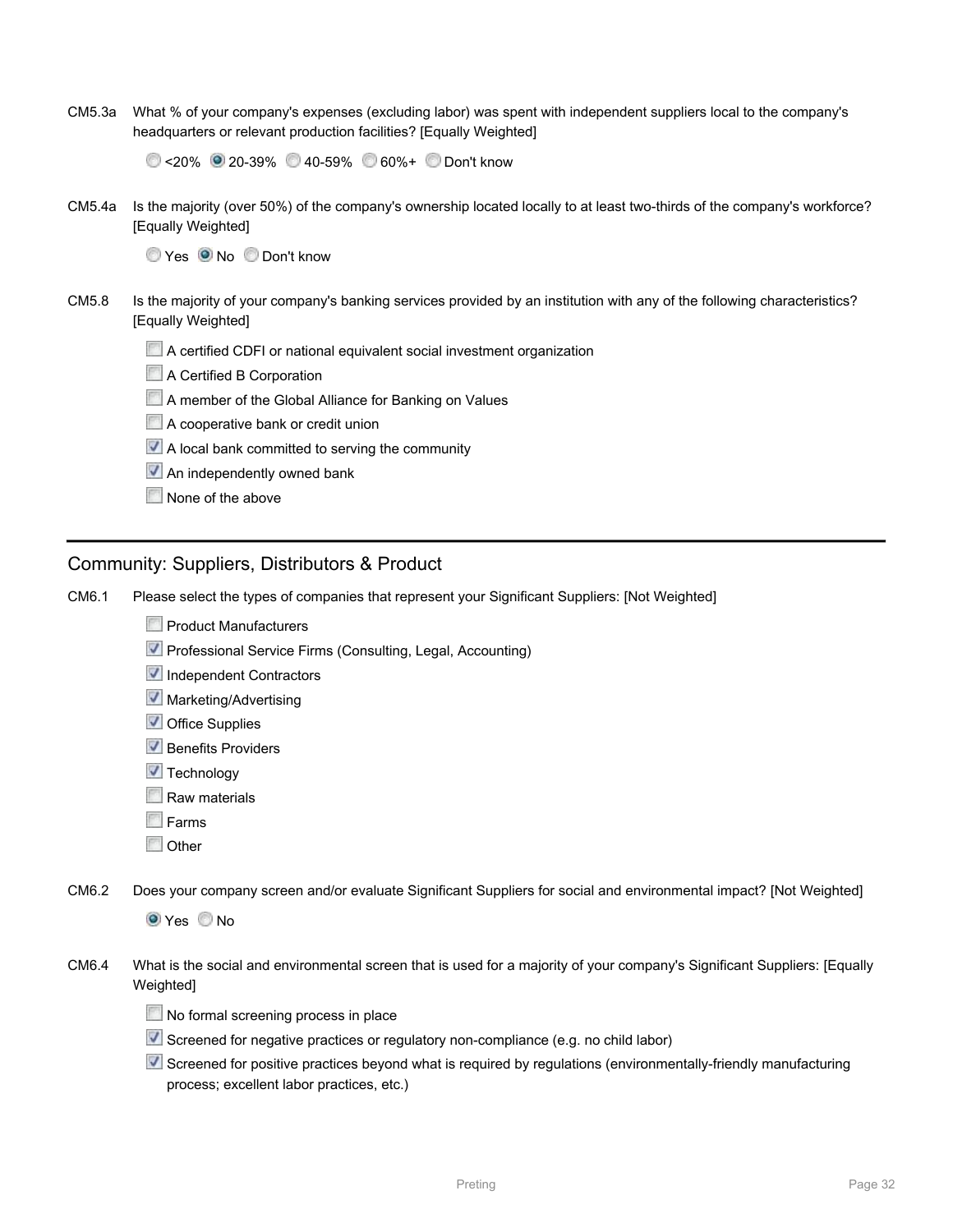- CM6.5a When monitoring and evaluating the on-going social and environmental performance of the majority of Significant Suppliers, which of the following apply? [Equally Weighted]
	- No formal supplier monitoring and evaluation process
	- Significant Suppliers are evaluated based on company's own criteria
	- Significant Suppliers are evaluated based on social and environmental standards best-in-class third-party certification for your industry (ISO, SA8000, etc.)
	- **Company visits a majority of Significant Suppliers on-site**
- CM6.16 Which of the following describe your relationships with all your company's independent contractors? [Equally Weighted]
	- Formal routine process for independent contractors to receive post-project/contract performance feedback
	- Formal routine process for independent contractors to communicate post-project or post-contract feedback to the company
	- Independent contractors are verified to either work on a time-bound basis, or else split their time with work for other clients. Contractors not meeting either criteria have been offered employment.
	- Independent contractors are paid a living wage (when calculated as hourly wage when living wage data is available)
	- $\Box$  We have independent contractors, but have not engaged in any of these practices
	- N/A We haven't used independent contractors in the last year
- CM6.22a What % your services have been reviewed and certified by an accreditation body? Select N/A if industry or service relevant accreditation does not exist. [Equally Weighted]
	- <sup>0</sup> 0%
	- 0 1-9%
	- $0.10 24%$
	- 25-74%
	- 75-99%
	- ◎ 100%
	- **Don't know**
	- **N/A**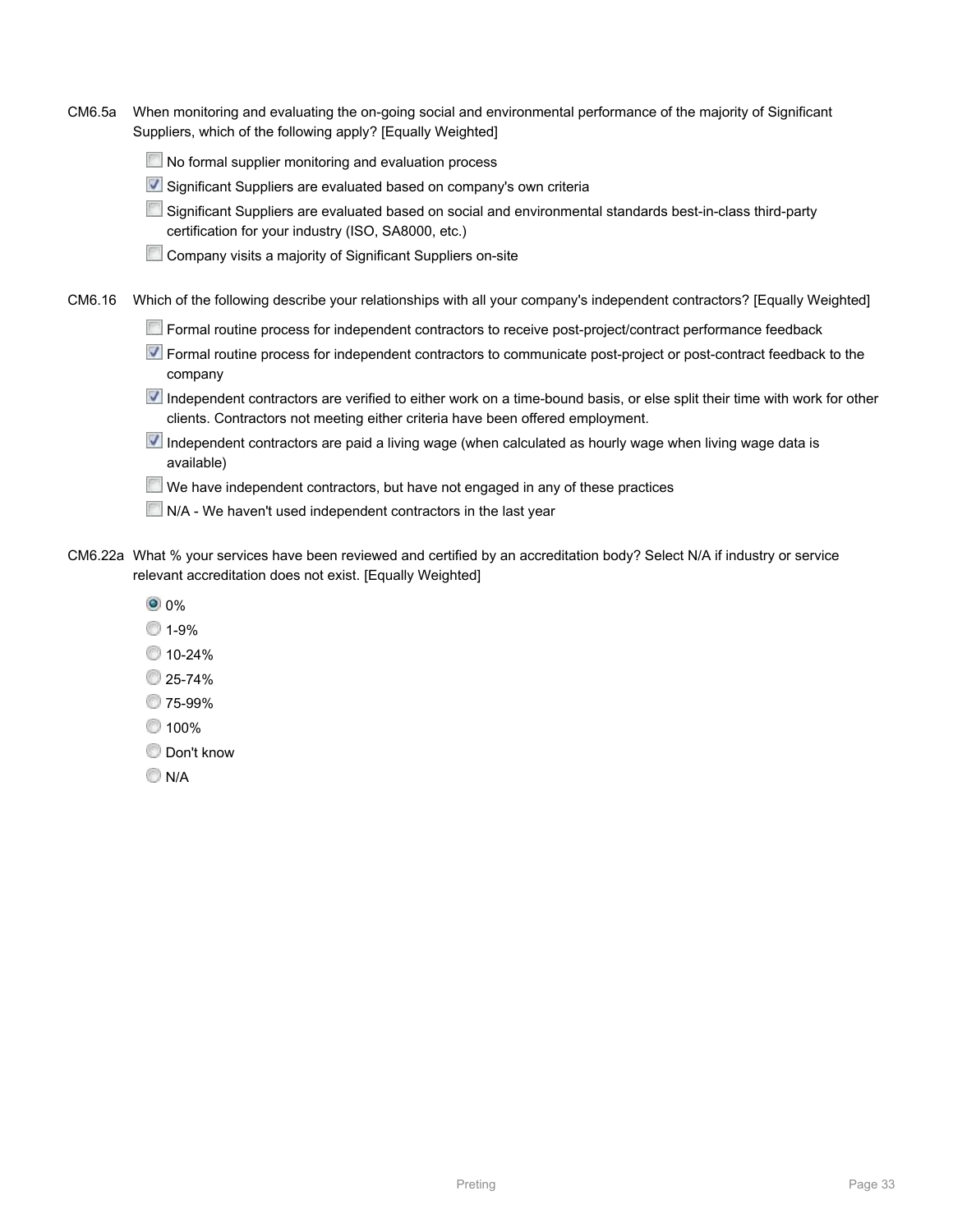# **Environment**

### Environment: Environment Introduction

- EN1.27 What kind of facilities does your business primarily operate in? [Not Weighted]
	- Company owned office space
	- **O** Leased office space
	- Co-working Space
	- **Wirtual/ Home Offices**

### Environment: Land, Office, Plant

- EN2.2a What % of company facilities (by area, both owned by company or leased) are certified to meet the requirements of an accredited green building program? [Equally Weighted]
	- $\bullet$  <20%
	- 20-49%
	- 50-79%
	- 80%+
	- $\bullet$  N/A Company has virtual office

EN2.4 Does the company have a company-wide recovery and recycling program that includes the following? [Equally Weighted]

- $\sqrt{ }$  Paper
- **√** Cardboard
- **V** Plastic
- **V** Glass & metal
- **Composting**
- None of the above

EN2.6a Does your company have an environmental management system that includes any of the following? [Heavily Weighted]

- **V** Policy statement documenting the organization's commitment to the environment
- Assessment undertaken of the environmental impact of the organization's business activities
- Stated objectives and targets for environmental aspects of the organization's operations
- **Programming designed, with allocated resources, to achieve these targets**
- **Periodic compliance and auditing to evaluate programs conducted**
- None of the above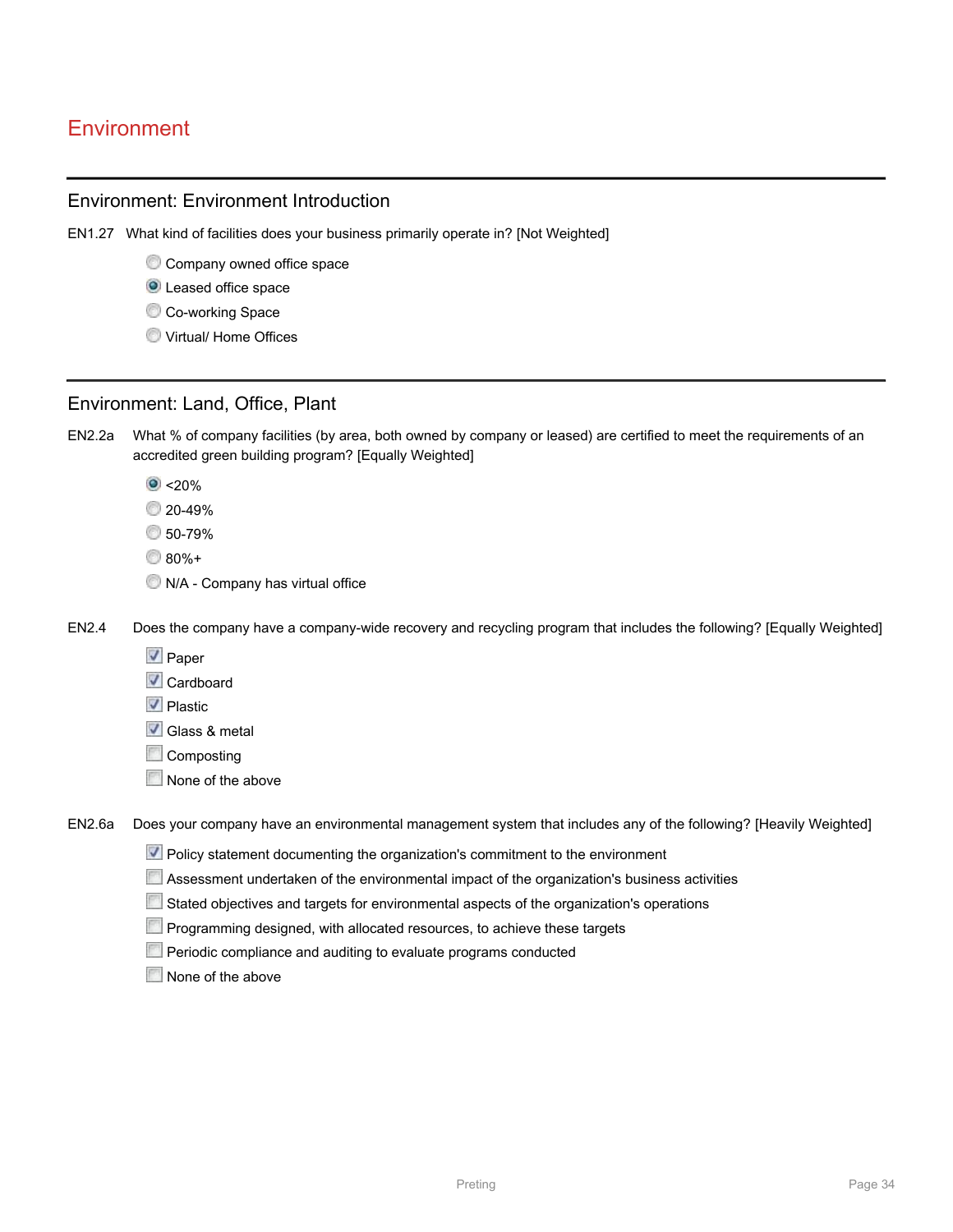| EN2.12 | Which of the following environmentally preferred products have been purchased for the majority of your corporate |
|--------|------------------------------------------------------------------------------------------------------------------|
|        | facilities? [Equally Weighted]                                                                                   |

- $\vee$  Non-toxic janitorial products
- Unbleached / chlorine free paper products
- Soy-based inks or other low VOC inks
- Recycled/environmentally preferred office supplies (paper, pens, notebooks, etc.)
- **Other** (please describe)
- None of the above
- EN2.14a Which of the following are true of how your company encourages good environmental stewardship in how employees manage their virtual offices? [Heavily Weighted]

- There is a written policy encouraging environmentally preferred products and practices in employee virtual offices (recycling, etc.)
- Company shares resources with employees regarding environmental stewardship in home offices (i.e. energy efficiency, recycling, etc.)
- Policy in place for the safe disposal of e-waste and other hazardous materials purchased for employee home offices.
- Employees are provided with a list of environmentally preferred vendors for office supplies
- None of the above
- EN2.18 Does your company have any programs or policies in place to reduce the environmental footprint caused by travel/commuting? [Equally Weighted]
	- Employees are subsidized/incentivized for use of public transportation, carpooling, or biking to work
	- Facilities are designed to facilitate use of public transportation, biking, or cleaner burning vehicles (e.g. electric chargers)
	- Employees are encouraged to use virtual meeting technology to reduce in person meetings
	- $\vee$  Company has a written policy limiting corporate travel
	- None of the above
- EN2.22a If you lease your facilities, have you worked with your landlord to implement/maintain any of the following? [Equally Weighted]
	- **Energy efficiency improvements**
	- Water efficiency improvements
	- Waste reduction programs (including recycling)
	- None of the above
	- N/A Company does not lease majority of facilities

### Environment: Inputs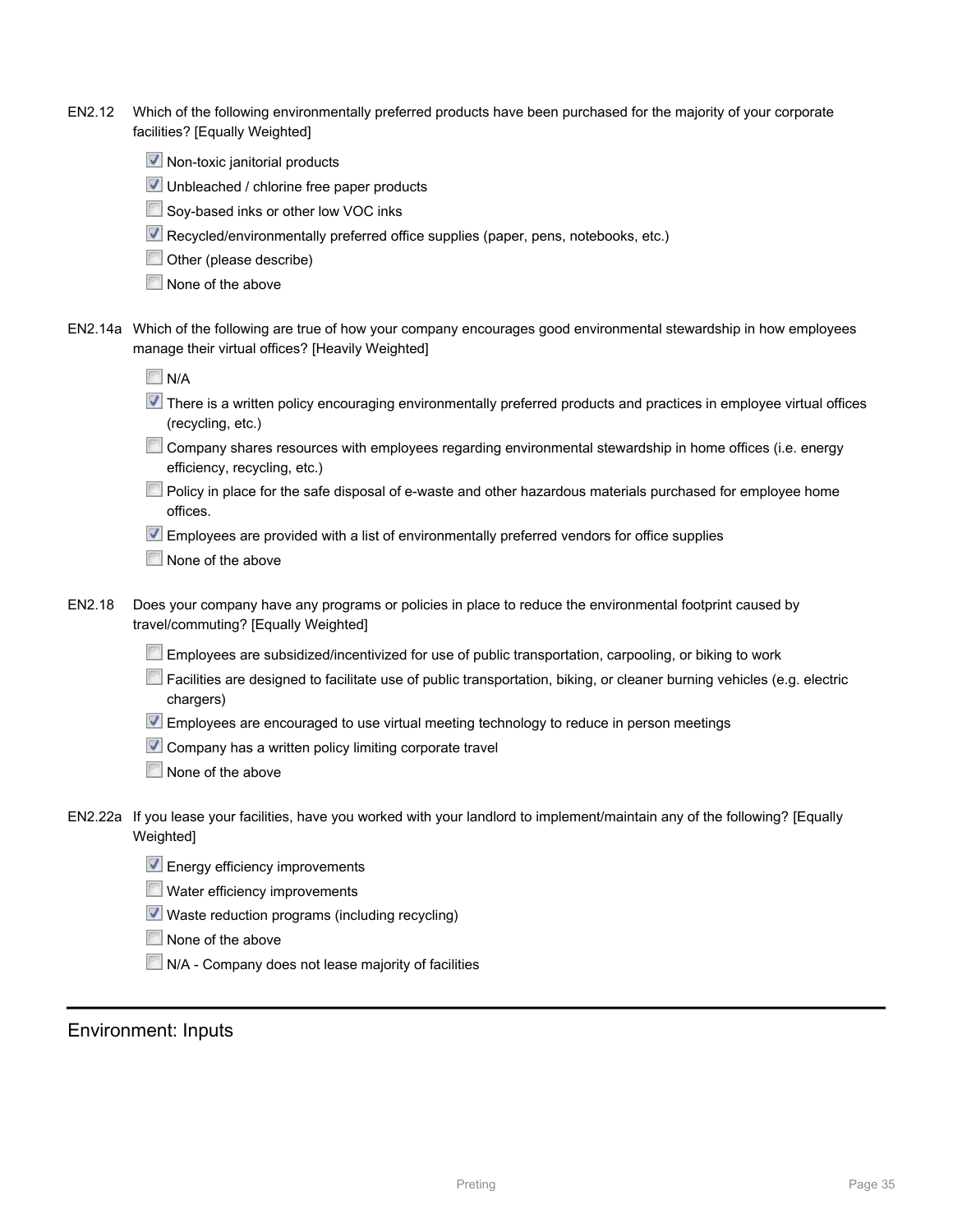- EN3.1a Does your company monitor, record and/or report its energy usage? [Equally Weighted]
	- We do not currently monitor and record usage
	- We monitor and record usage (no reduction targets)
	- We monitor and record usage, and have specific reduction targets
	- We monitor usage and have met specific reduction targets during the last fiscal year
- EN3.1b Does your company monitor, record and/or report its water usage? [Equally Weighted]
	- We do not currently monitor and record our usage
	- We monitor and record usage (no reduction targets)
	- We monitor and record usage, and have specific reduction targets
	- We monitor usage and have met specific reduction targets during the last fiscal year
- EN3.2 Total energy used (Gigajoules) during the last 12 months: [Not Weighted] 15.93
- EN3.3 Total energy used from renewable resources (Gigajoules) during the last 12 months: [Not Weighted]  $\overline{\mathbf{V}}$  Not tracked / unknown
- EN3.4 Total water use (liters) during the last 12 months [Not Weighted]  $\overline{\mathbf{V}}$  Not tracked / unknown
- EN3.5 Have conservation and efficiency improvements led to energy savings for your facilities? If so, by how much? [Heavily Weighted]

0% 1-4% 5-9% 10-14% 15-20% >20% Don't know

EN3.6a What % of energy use is produced from low-impact renewable sources? [Heavily Weighted]

| ● 0% ● 1-24% ● 25-49% ● 50-74% ● 75-99% ● 100% ● Don't know |
|-------------------------------------------------------------|
|-------------------------------------------------------------|

EN3.7a Has the company increased its % use of low impact renewable energy annually at its corporate facilities? [Equally Weighted]

**Yes ONo Already Maximized (100% low impact renewable)** 

- EN3.8a For which of the following systems have you used energy conservation/ efficiency measures for your corporate facilities in the past year? [Equally Weighted]
	- E Equipment: Energy Star Appliances / Automatic Sleep Modes / After-Hour Timers / etc.
	- Lighting: Natural Light / CF Bulbs / Occupancy Sensors / Daylight Dimmers / Task Lighting / etc.
	- HVAC: Programmable Thermostat / Timers / Occupancy Sensors / Shade Sun-Exposed Walls / Double-Paned Windows / etc.
	- $\Box$  Other (please specify)
	- $\sqrt{\phantom{a}}$  None of the above
	- **N/A We utilize virtual office**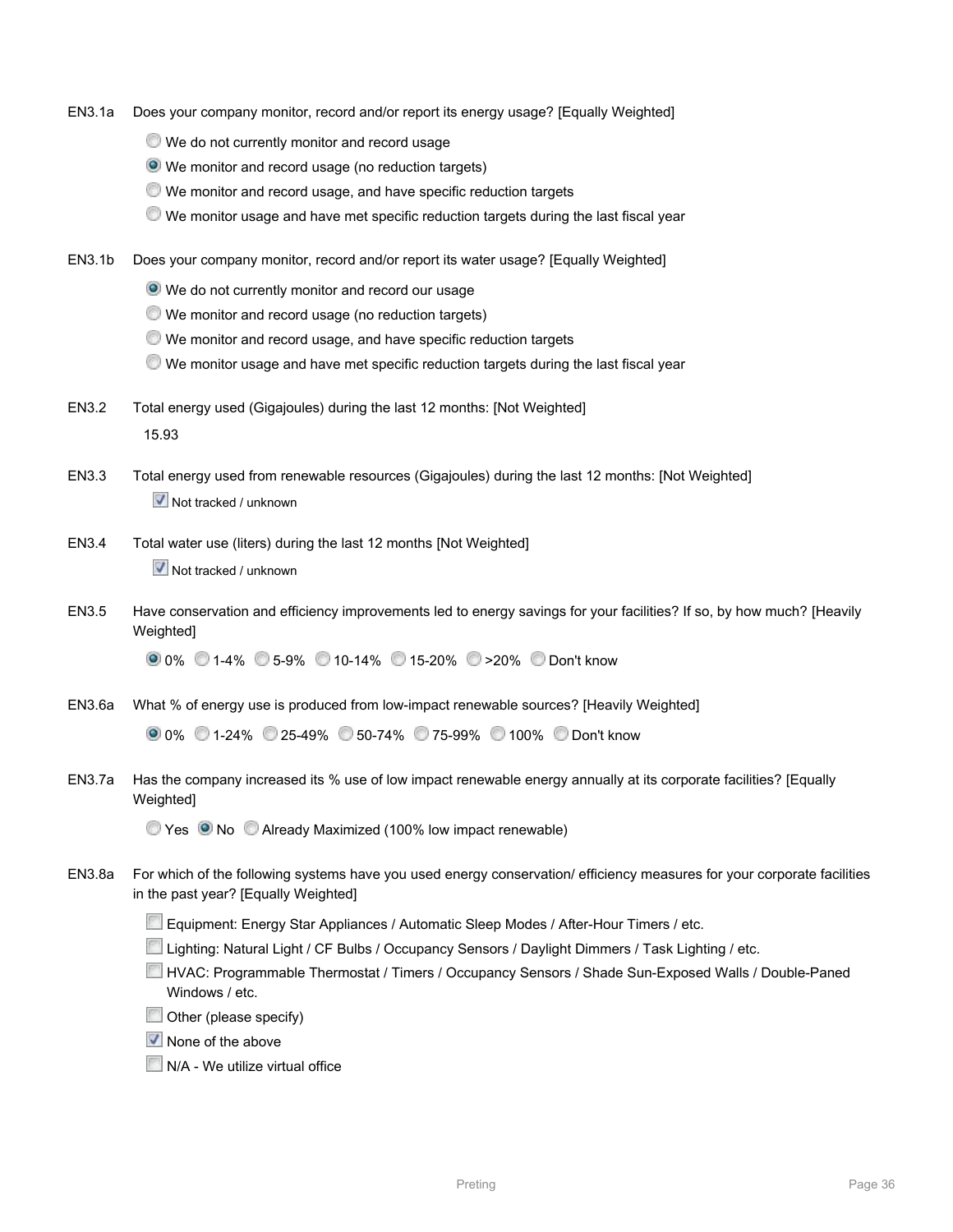- EN3.10a Which of the following water conservation methods have been implemented at the majority of your corporate offices: [Equally Weighted]
	- **Low-flow faucets/taps, toilets/urinals, showerheads**
	- Grey-water usage for irrigation
	- **Low-volume irrigation**
	- **Harvest rainwater**
	- Other (please describe)
	- ↓ None
	- N/A: My company has a virtual office

#### Environment: Outputs

EN4.1 Please select the option that best describe how you monitor and record the following emissions:

| Company does<br>not currently<br>monitor and<br>record<br>emissions | Company<br>monitors and<br>records<br>emissions (no<br>reduction<br>targets) | Company<br>monitors<br>emissions and<br>has specific<br>reduction targets | Company monitors<br>emissions and has met<br>specific reduction targets<br>during the reporting<br>period | Eliminated<br>emissions of<br>this<br>by-product<br>entirely | N/A |                                                           |
|---------------------------------------------------------------------|------------------------------------------------------------------------------|---------------------------------------------------------------------------|-----------------------------------------------------------------------------------------------------------|--------------------------------------------------------------|-----|-----------------------------------------------------------|
| $\bullet$                                                           |                                                                              | œ                                                                         | G                                                                                                         | 6                                                            | G   | Scopes 1<br>and 2<br>greenhouse<br>gas (GHG)<br>emissions |

- EN4.5 Waste Disposed (metric tonnes) during the last 12 months [Not Weighted] **V** Not tracked / unknown
- EN4.6 Waste Disposed: Recycled/Reused (metric tonnes) during the last 12 months [Not Weighted]  $\overline{\mathbf{V}}$  Not tracked / unknown
- EN4.7 Total Greenhouse Gas Emissions (metric tonnes of CO2 equivalent) in:
	- Scope 1:
	- Scope 2:
	- Scope 3:
- EN4.11b What % of Scopes 1 and 2 GHG emissions has been saved due to efficiency improvements implemented by your company? [Equally Weighted]

0% 1-4% 5-9% 10-14% 15-20% >20% Don't Know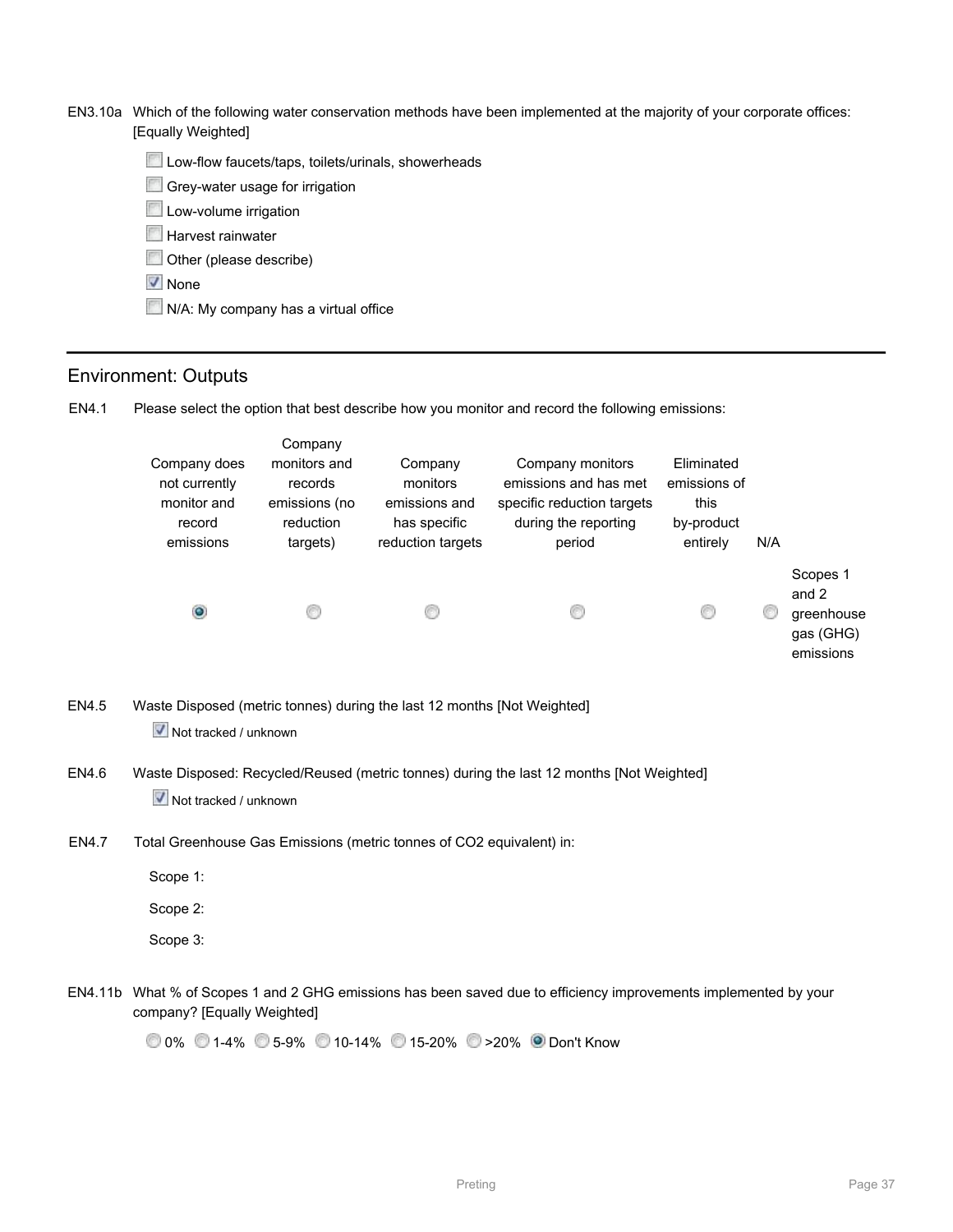- EN4.12 If your company purchased certified carbon credits in the reporting period, what % of GHG emissions were off-set? [Less Weighted]
	- 0%
	- $01-24%$
	- <sup>25-49</sup>%
	- 50-74%
	- 75-99%
	- <sup>100</sup>%
	- **Don't know**
	- N/A No carbon offsets purchased
- EN4.17 Is hazardous waste always disposed of responsibly, in a way that the company can verify? [Equally Weighted]
	- <sup>O</sup> Yes
	- © No
	- $\bullet$  N/A We have eliminated hazardous waste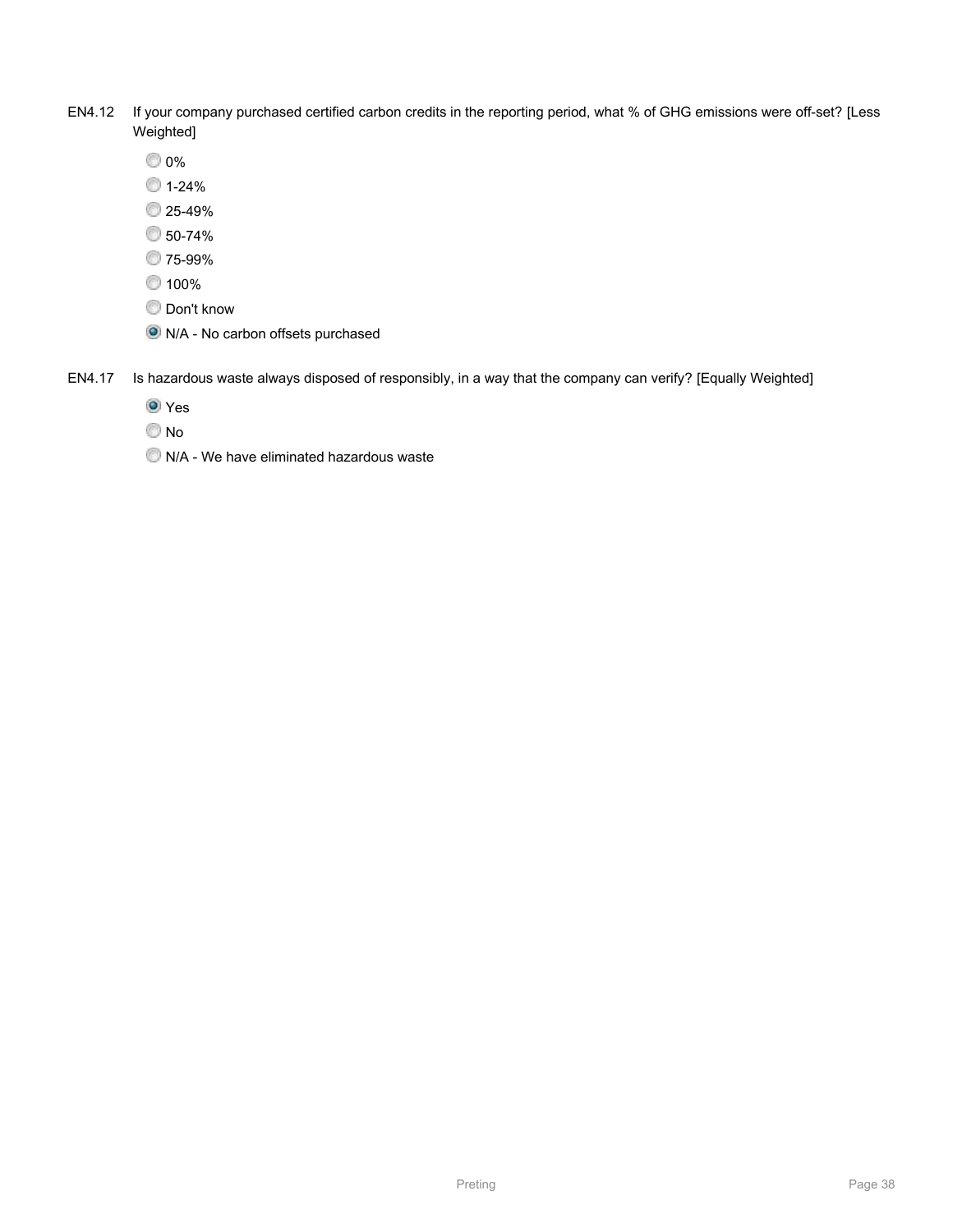# Impact Business Models

|               | <b>Impact Business Models: Mission Locked</b>                                                                                                                                                                                          |
|---------------|----------------------------------------------------------------------------------------------------------------------------------------------------------------------------------------------------------------------------------------|
| <b>IBM1.2</b> | Separate from a mission statement, has your company done any of the following to legally ensure that its social or<br>environmental mission will be maintained over time, regardless of company ownership? [Equally Weighted]          |
|               | Signed a contract or board resolution to amend or adopt a legal form that requires consideration of employees,<br>community, and the environment (i.e. Signed B Corp Term sheet but have not yet adopted stakeholder<br>consideration) |
|               | <sup>o</sup> Amended corporate governing documents to require the consideration of employees, community and the<br>environment (e.g. Amended Articles of Incorporation)                                                                |
|               | Has a specific legal entity/governance structure that preserves mission (i.e. cooperative)                                                                                                                                             |
|               | © Legal entity/governance structure preserves mission and requires stakeholder consideration (i.e. Benefit Corp or<br>cooperative that has amended governing documents to include stakeholder consideration)                           |
|               | Other - Please describe                                                                                                                                                                                                                |
|               | None of the above                                                                                                                                                                                                                      |
|               | <b>Impact Business Models: Worker Business Models Introduction</b>                                                                                                                                                                     |
| <b>IBM2.2</b> | Is your company structured to benefit its employees in the following way? [Not Weighted]                                                                                                                                               |
|               | Ownership structures that provide significant equity (>40%) and empowerment to all employees (i.e.<br>employee-owned companies/cooperative)<br>$\sqrt{N}$ No                                                                           |
|               |                                                                                                                                                                                                                                        |
|               | <b>Impact Business Models: Customer Models Introduction</b>                                                                                                                                                                            |

IBM15.1aDoes your product/service address a social or economic problem for or through your customers? [Not Weighted]

Yes ONo

Impact Business Models: Community Business Models Introduction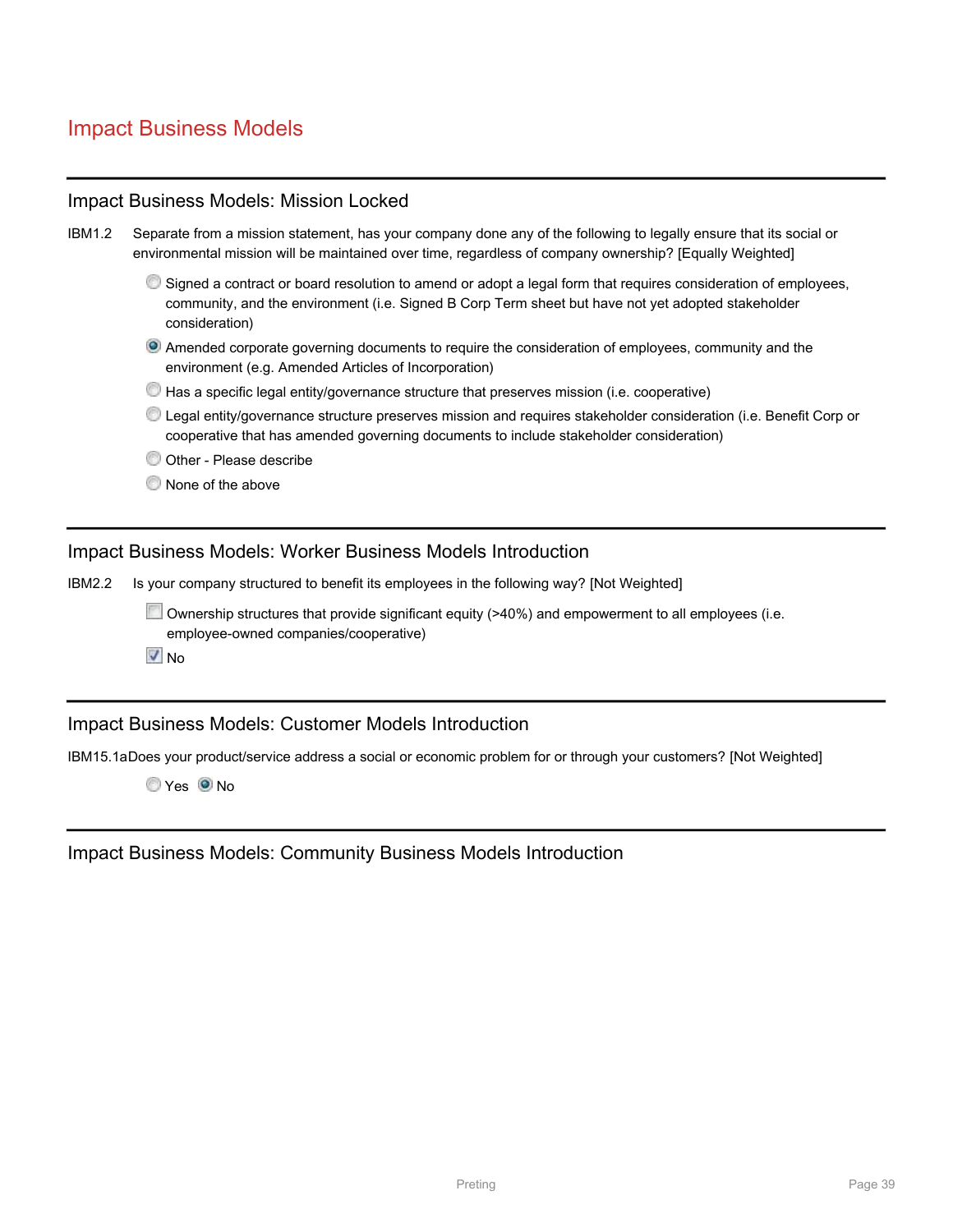IBM4.1a Is your company structured to benefit community stakeholders in any of the following ways? [Not Weighted]

 $\Box$  A producer-owned cooperative structure in which suppliers share control and benefits of company operations (e.g. farmer cooperative, artisanal cooperative)

- $\Box$  Purchasing fair/direct trade to improve livelihoods for underserved groups in your supply chain
- A micro-distribution or micro-franchising model that provides economic opportunities to underserved groups
- A formal standing commitment to donate a significant portion of sales/profits/ownership to charitable causes (>2% sales, >20% profits/ownership)
- $\Box$  Providing high quality jobs and/or professional development for individuals with chronic barriers to employment (workforce development programs)
- A community-focused business model that supports and builds the economic vitality of local communities
- $\sqrt{\phantom{a}}$  None of the above

### Impact Business Models: Environmental Models Introduction

| IBM59.1 Are your company's products or process structured to restore or preserve the environment in any of the following ways? |
|--------------------------------------------------------------------------------------------------------------------------------|
| [Not Weighted]                                                                                                                 |

 $\square$  Through a manufacturing, wholesale or agriculture process which is designed to significantly reduce environmental impact compared to typical practices for the industry

**V** Through a product or service that preserves, conserves, or restores the environment or resources

None of the above

### Impact Business Models: Environment Products & Services Introduction

IBM80.1 In what way or ways does your product/service conserve the environment? [Not Weighted]

- Provides or is powered by renewable energy or cleaner-burning energy than market alternatives (e.g. solar panel manufacturers/installers, hybrid vehicles)
- Conserves or diverts resources (including energy, water, materials, etc.)
- Conserves or preserves the well-being of land and/or animals (e.g. land protection or reforestation services, sustainably harvested agricultural products)
- Reduces or is made of less toxic/hazardous substances (e.g. brownfield remediation services, organic food, non-toxic cleaners)
- Educates, measures, researches, or provides information to solve environmental problems (e.g. environmental consulting or auditing)
- $\vee$  None of the above
- IBM80.2 Does your product or service have any third-party certifications? If so, please list certifications. [Not Weighted]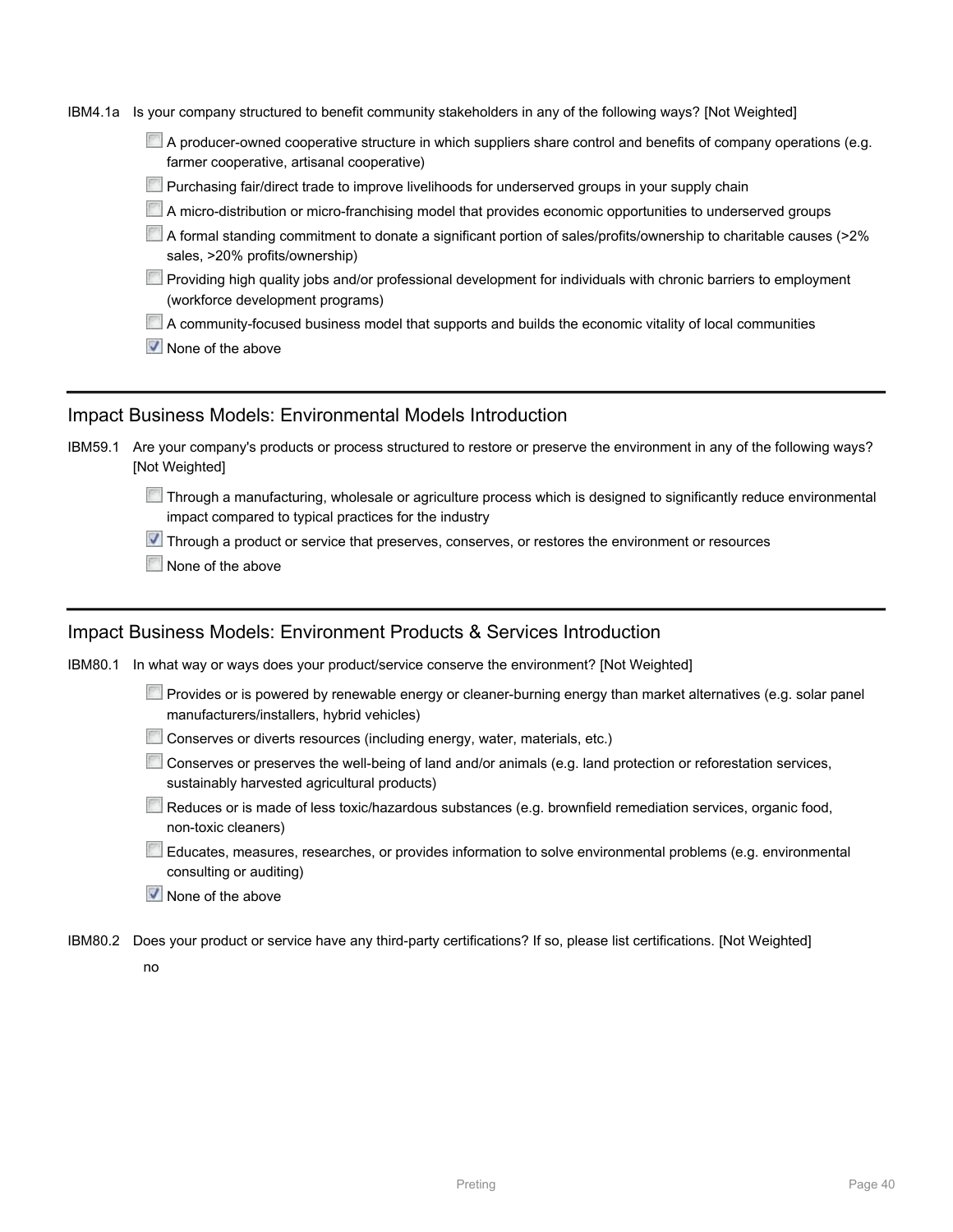# Disclosure Questionnaire

### Disclosure Questionnaire: Disclosure Industries

| DQ1.1 | Please indicate if the company is involved in production of or trade in any the following. Select Yes for all options that<br>apply. |              |                                                                                                                                              |
|-------|--------------------------------------------------------------------------------------------------------------------------------------|--------------|----------------------------------------------------------------------------------------------------------------------------------------------|
|       | Yes No                                                                                                                               |              |                                                                                                                                              |
|       | 0                                                                                                                                    | $\bullet$    | Any product or activity deemed illegal under host country laws or regulations or international conventions<br>and agreements                 |
|       | 6                                                                                                                                    | $\bullet$    | Gambling                                                                                                                                     |
|       | G                                                                                                                                    | $\mathbf{O}$ | Pharmaceuticals subject to international phase-outs or bans                                                                                  |
|       | G                                                                                                                                    | $\bullet$    | Payday lending                                                                                                                               |
|       | 6                                                                                                                                    | $\bullet$    | Pornography                                                                                                                                  |
|       | 6                                                                                                                                    | $\bullet$    | Wildlife or wildlife products regulated under the Convention on International Trade in Endangered<br>Species of Wild Fauna and Flora (CITES) |
|       |                                                                                                                                      |              |                                                                                                                                              |

DQ1.2 If you selected "Yes" previously, please provide a detailed explanation of the company's involvement here. [Not Weighted]

### Disclosure Questionnaire: Disclosure Practices

DQ2.1 Please indicate if the following statements are true regarding whether or not the company engages in the following practices. Check all that apply. If the statement is true, select "True." If false, select "False."

| True False        | Yes                                                                                                                                                                                                                                                 | No |
|-------------------|-----------------------------------------------------------------------------------------------------------------------------------------------------------------------------------------------------------------------------------------------------|----|
| $\bullet$         | Company is not formally registered in accordance with domestic regulations                                                                                                                                                                          |    |
| $\bullet$         | Company has reduced or minimized taxes through the use of corporate shells or structural means                                                                                                                                                      |    |
| $\mathbf{\Theta}$ | Company facilities are located adjacent to or in sensitive ecosystems                                                                                                                                                                               |    |
| $\bullet$         | Company employs workers under the age of 15 (or other minimum work age covered by the<br>International Labour Organization Convention No. 138) and/or company does not keep personnel<br>records that include evidence of the date of birth of each |    |
| $\bullet$         | Overtime work for hourly workers is compulsory                                                                                                                                                                                                      |    |
| $\mathbf{\Theta}$ | Company uses workers who are prisoners                                                                                                                                                                                                              |    |
| $\bullet$         | Company prohibits workers from freely associating and bargaining collectively for the terms of<br>one's employment                                                                                                                                  |    |
| $\mathbf{\Theta}$ | Company exploitatively operates in conflict zones                                                                                                                                                                                                   |    |
|                   | Company employs individuals on zero-hour contracts                                                                                                                                                                                                  |    |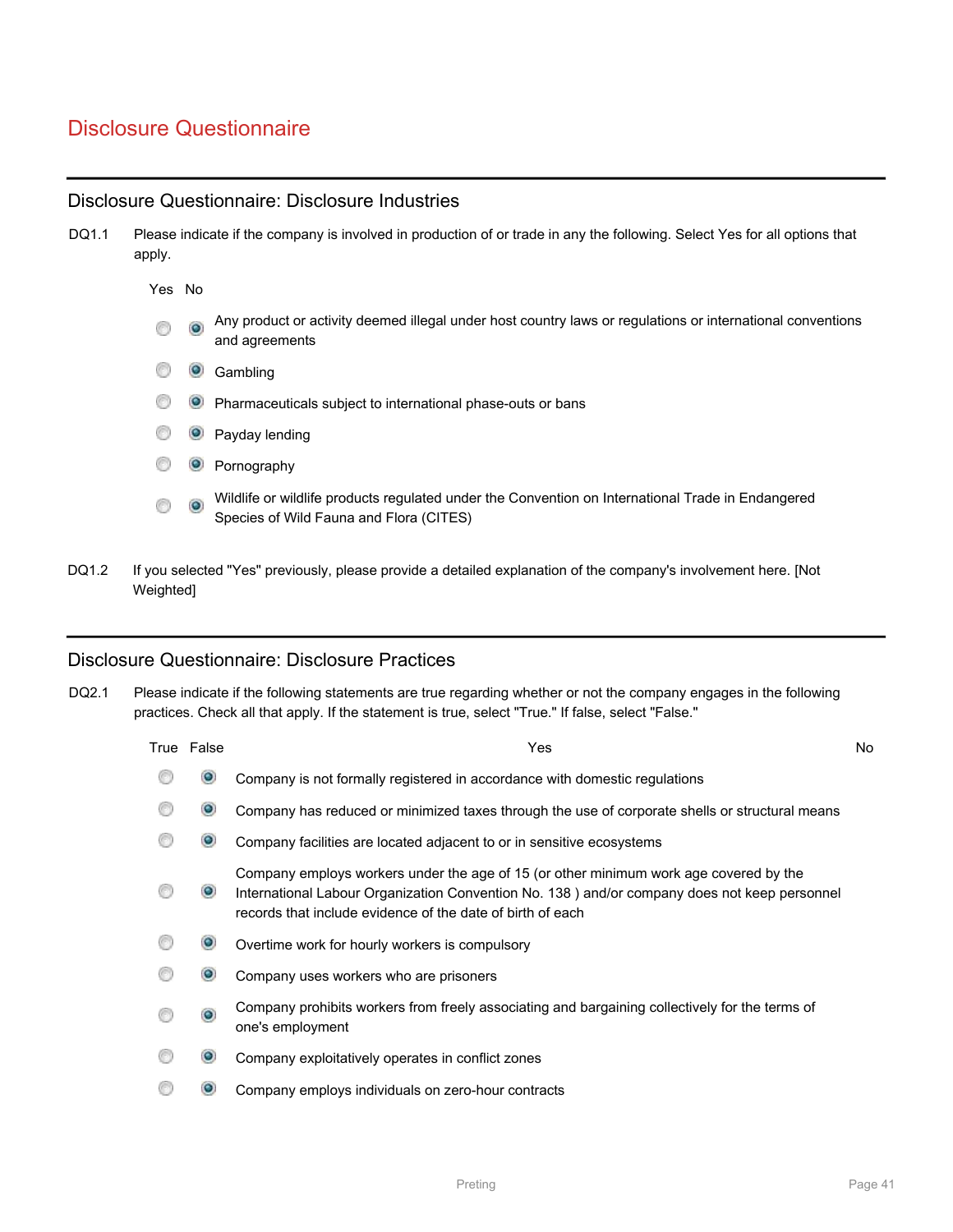DQ2.2 If you selected "True" previously, please provide a detailed explanation of the company's engagement in these practices here. [Not Weighted]

#### Disclosure Questionnaire: Disclosure Outcomes

DQ3.1 Please indicate if the following statements are true regarding if the company has experienced any of the following in the past 5 years. Check all that apply. If the statement is true, select "True." If false, select "False."

| True False | Yes                                                                                                                                                             | No |
|------------|-----------------------------------------------------------------------------------------------------------------------------------------------------------------|----|
| $\bullet$  | Company has had an operational or on-the-job fatality                                                                                                           |    |
| $\bullet$  | Company sites have experienced accidental discharges to air, land or water of hazardous<br>substances                                                           |    |
| $\bullet$  | Construction or operation of company facilities resulted in physical resettlement or economic<br>displacement involving 5,000 or more people near your facility |    |
| $\bullet$  | Material litigation or arbitration against company                                                                                                              |    |
| $\bullet$  | Company has filed for bankruptcy                                                                                                                                |    |
| $\bullet$  | Company has had material breaches of individual's confidential information                                                                                      |    |
|            |                                                                                                                                                                 |    |

DQ3.2 If you selected "True" previously, please provide a detailed explanation of the company's experience related to the previous statement here. [Not Weighted]

### Disclosure Questionnaire: Disclosure Penalties

DQ4.1 Please indicate if the company has had any formal complaint to a regulatory agency or been assessed any fine or sanction in the past five years for any of the following practices or policies. Check all that apply.

| Yes | No             |                                                |
|-----|----------------|------------------------------------------------|
|     | $\bullet$      | Diversity and equal opportunity                |
|     | $\circledcirc$ | Employee safety or workplace conditions        |
| 8   | $\circledcirc$ | Environmental issues                           |
| 67  | $\circledcirc$ | Financial reporting                            |
| 67  | $\circledcirc$ | Geographic operations or international affairs |
| 61  | $\circledcirc$ | Investments or Loans                           |
| 61  | $\circledcirc$ | Labor issues (internal and supply chain)       |
| 65  | $\bullet$      | Marketing                                      |
| Œ   | $\circledcirc$ | <b>Political contributions</b>                 |
| Ħ   | $\circledcirc$ | Taxes                                          |
|     | ۰              | Bribery, fraud or corruption                   |